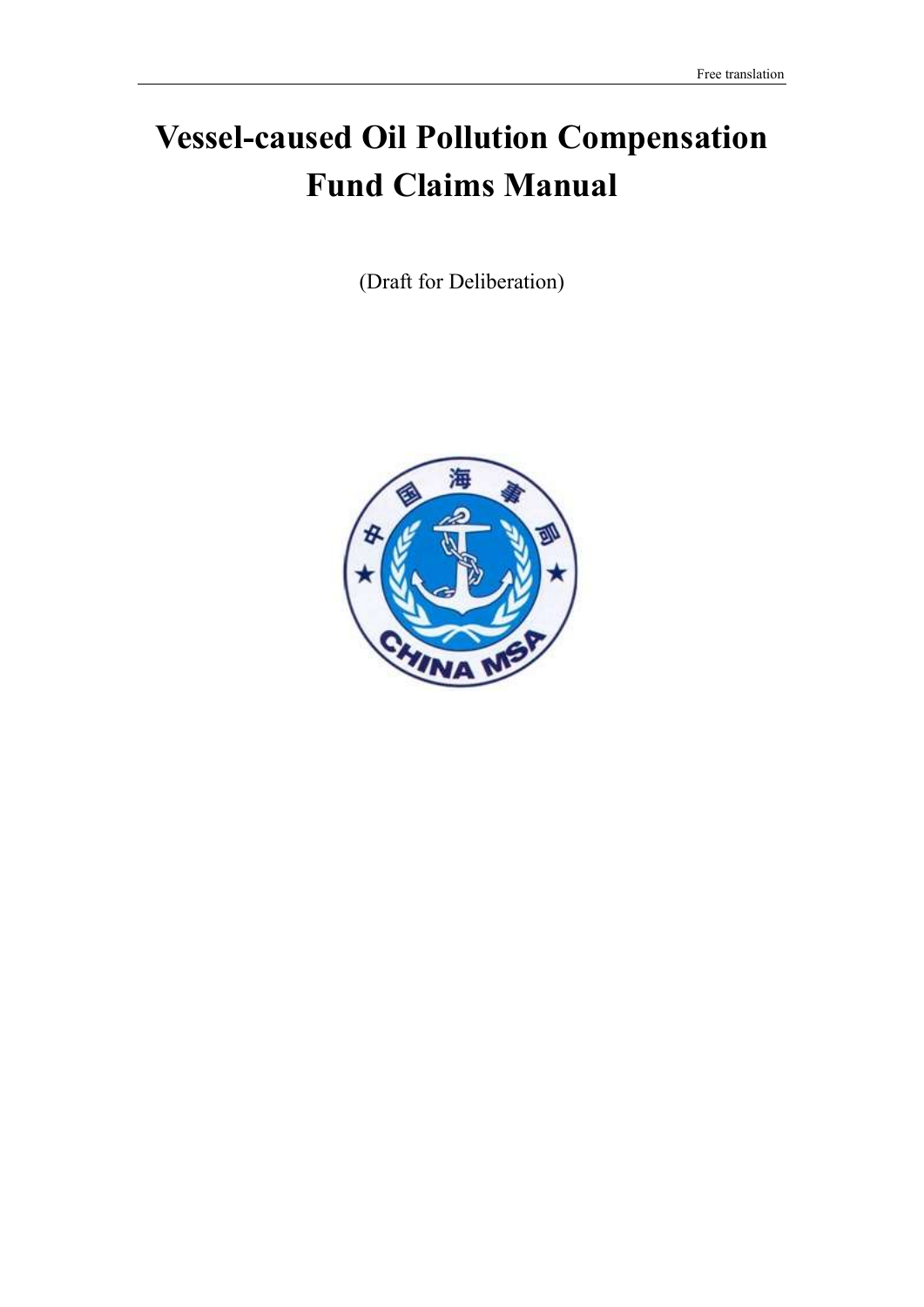## Introduction

In order to protect marine environment and promote the healthy development of marine transportation sector, resolve relevant issues regarding compensation to vessel-caused oil pollution damages and costs therefrom, China built vessel-caused oil pollution compensation liability system through the Marine Environment Protection Law of the People's Republic of China, the Regulations on Administration of the Prevention and Control of Environment Pollution Caused by Vessels as well as the Administrative Measures for the Collection and Use of Vessel-caused Oil Pollution Compensation Fund, under which shipowners and cargo owners undertaking risks jointly, and established the vessel-caused oil pollution insurance system and the vessel-caused oil pollution fund system.

On the basis of the above systems, in the event of a vessel-caused oil pollution accident, if the aggrieved party of oil pollution can find the polluting vessel, it shall first claim against the first layer of subject party liable for compensation, i.e. shipowners and oil pollution liability insurer or financial guarantor of the polluting vessel (hereinafter referred to as "shipowner and insurer of the vessel"), for oil pollution damage compensation and relevant costs. Generally, the aggrieved party of vessel-caused oil pollution shall first lodge lawsuit with domestic maritime court, or commence arbitration with arbitration institute, claiming against the shipowner and insurer of the vessel for liability of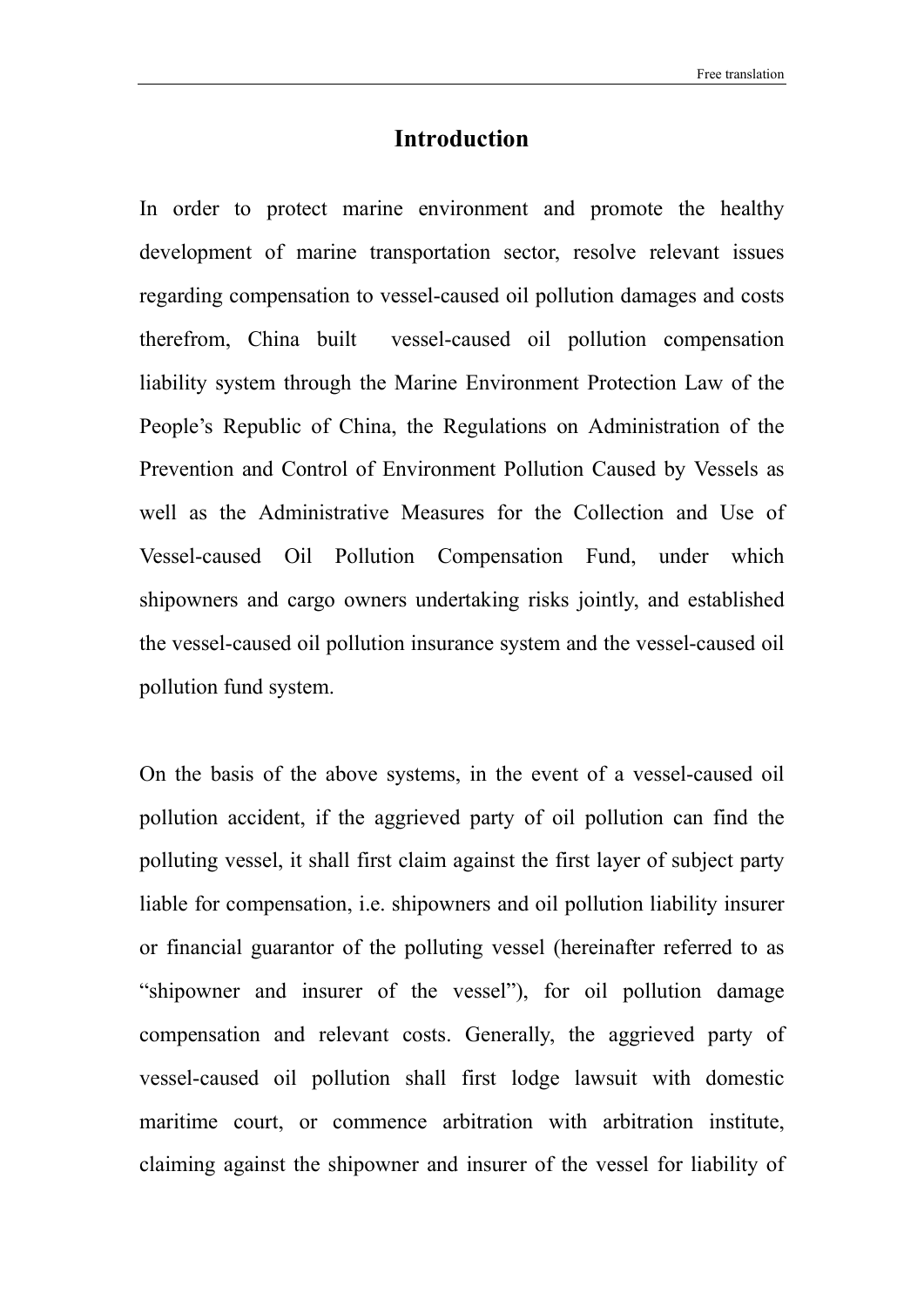compensation for oil pollution damage, and it may only apply to the Vessel-caused Oil Compensation Fund (hereinafter referred to as "Fund") for the second layer of recompense in the circumstance that effective judicial document of the court or arbitration institute determines that the aggrieved party of vessel-caused oil pollution cannot obtain sufficient compensation from the shipowner and insurer of the vessel. Only in the circumstance that the first layer of subject party liable for compensation, i.e. the shipowner and insurer of the vessel, cannot be found, may aggrieved party of vessel-caused oil pollution apply directly to the Fund for compensation.

This Manual is an operating manual guiding the aggrieved party of vessel-caused oil pollution on how to apply compensation or recompense from the Fund. This Manual provides comprehensive information on the specific requirements for lodging application to the Fund for compensation or recompense, the evidential documents or other evidences that shall be submitted as well as details that shall be contained in documents supporting compensation or recompense application, etc.

This Claims Manual is divided into six chapters, respectively as "Scope of Application", "Basic Procedures for Submission and Payment of Claims", "Manual for Submission of Claims of Costs for Emergency Response", "Manual for Submission of Claims of Costs for Measures of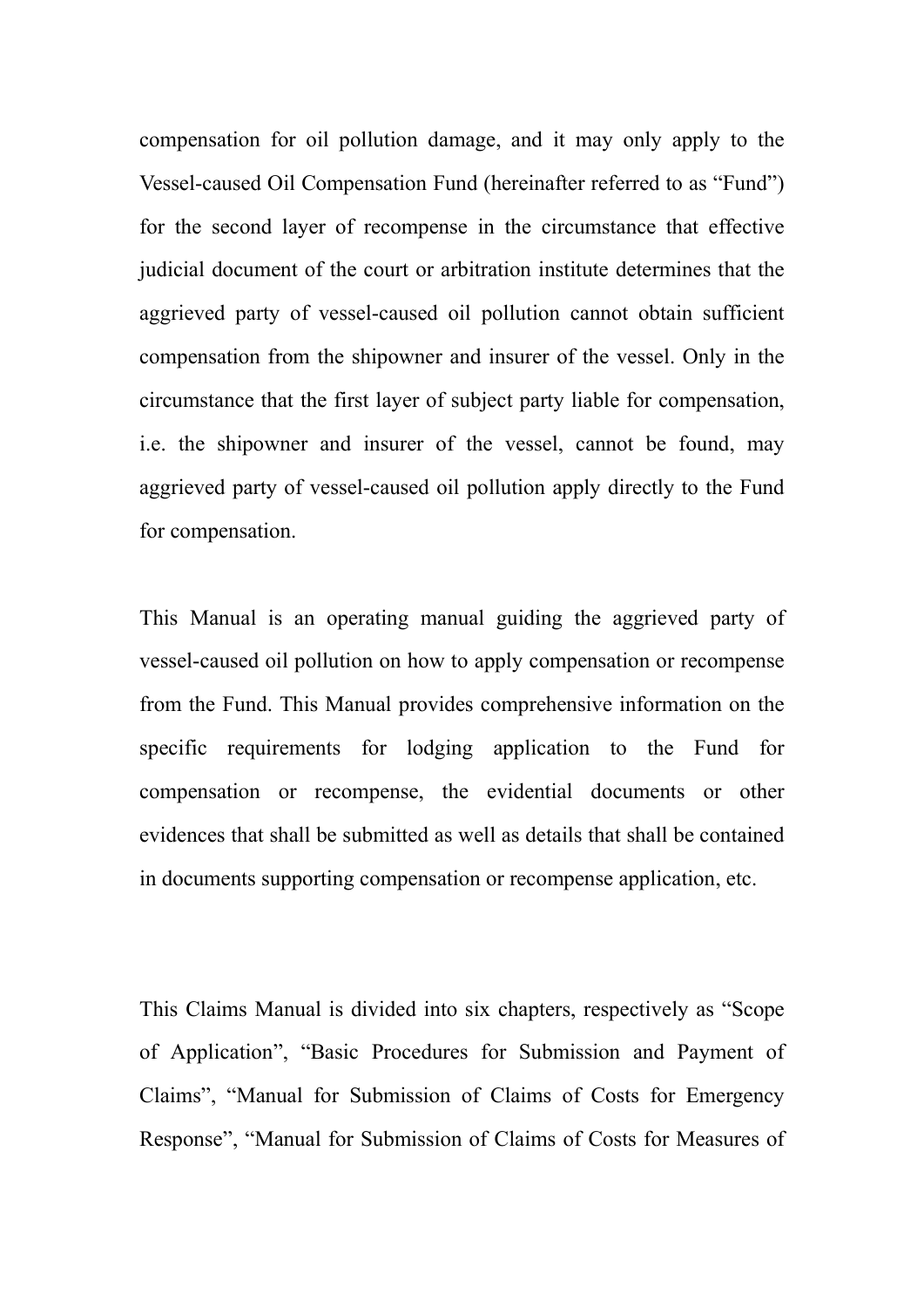Controlling and Eliminating Pollution", "Manual for Submission of Claims of Direct Economic Losses to Fishery and Tourism etc Sectors" as well as "Manual for Submission of Claims of Costs for Marine Ecosystem and Natural Fishery Resources Reinstatement Measures":

Chapter I "Scope of Application" explains the scope of vessels, accidents, regions and time period to which this Manual is applicable, situations and exceptions for application of the Fund, the scope, sequence and limitation of compensation or recompense, helping aggrieved parties of vessel-caused oil pollution to be aware of the pre-conditions to apply for compensation from the Fund

Chapter II "Basic Procedures for Submission and Payment of Claims" introduces basic procedures claiming against the Fund and requirements for evidential materials, guiding aggrieved parties of vessel-caused oil pollution on how to lodge claim applications to the Fund.

Chapter III to Chapter VI specifically introduces on four usual claim items and costs for which aggrieved parties of vessel-caused oil pollution may apply with the Fund for compensation or recompense, and guides the aggrieved parties of vessel-caused oil pollution to collect, sort out and submit corresponding evidential documents or other evidences as well as to fill in the claim application statements and forms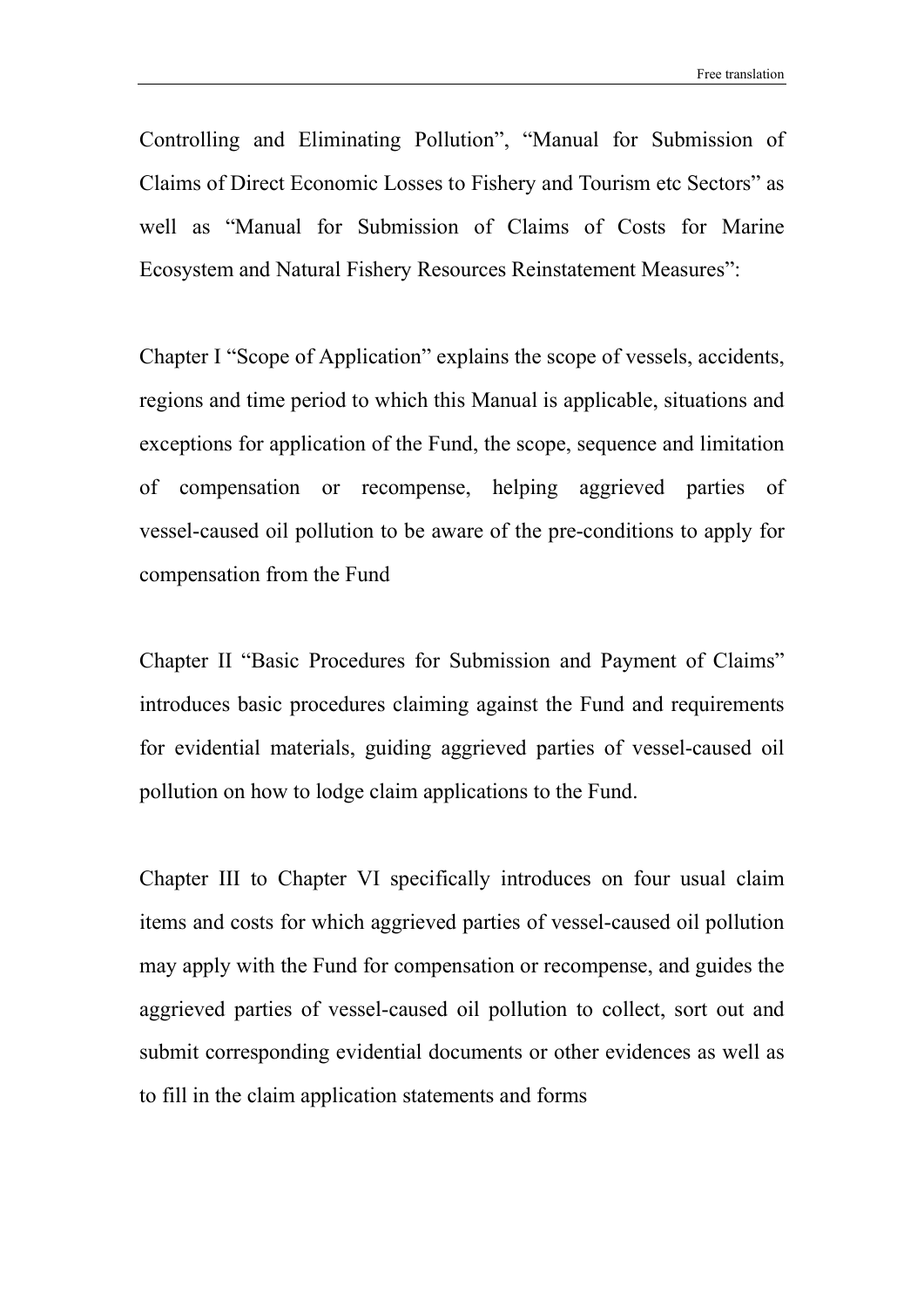In the circumstance of satisfying the claim requirements mentioned in this Manual, the aggrieved party of vessel-caused oil pollution may lodge specific compensation or recompense application to the China Vessel-caused Oil Pollution Claims Settlement Center (hereinafter referred to as "Settlement Center") and submit corresponding evidential documents or other evidences.

This Manual does not constitute an interpretation for relevant laws and regulations concerning vessel-caused oil pollution damage, nor is it appropriate to serve as legal basis for courts or arbitration institutions in trying cases over disputes of vessel-caused oil pollution damage compensation. This Manual may serve as reference for relevant department in handling vessel-caused oil pollution damage compensation disputes.

This Manual will be revised in due course in accordance with variation of laws and claims settlement practice, with interval, in principle, not exceeding two years.

This Manual has been deliberated by the China Vessel-caused Oil Pollution Damage Compensation Fund Management Committee and handed over to the Maritime Safety Administration of the Ministry of Transport for promulgation, and the Maritime Safety Administration of the Ministry of Transport shall be responsible for interpreting the same.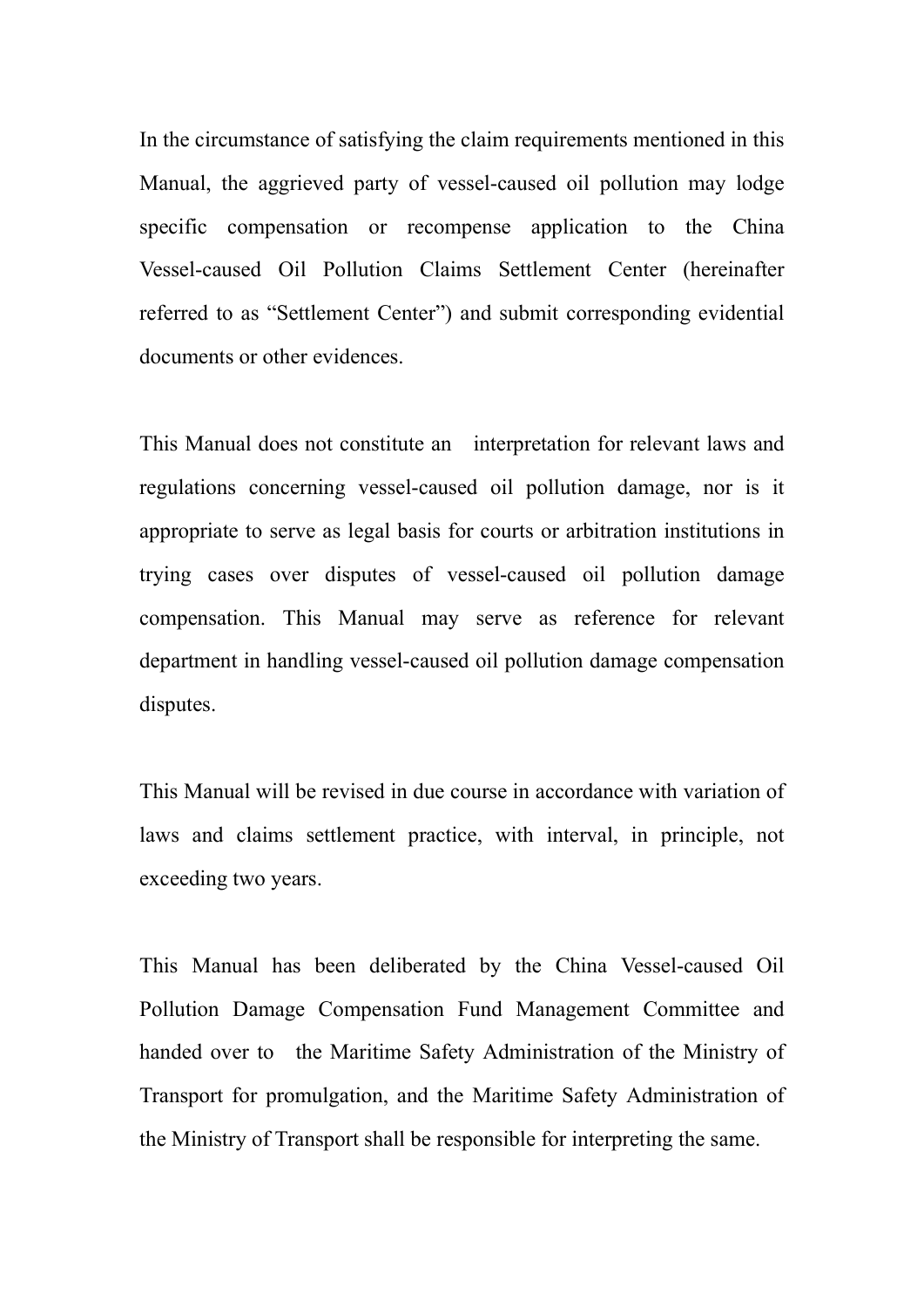The aggrieved party of vessel-caused oil pollution and other relevant persons may seek advice for relevant legal issues involved in the Manual and obtain relevant technical guidance service from the Settlement Center. Contact details of the Settlement Center are as follows:

Address: No.190 Siping Road, Hongkou District, Shanghai, China

Tel: 021- 66073564, 66076652(office hours)

Fax: 021-66073563

Email: copc@shmsa.gov.cn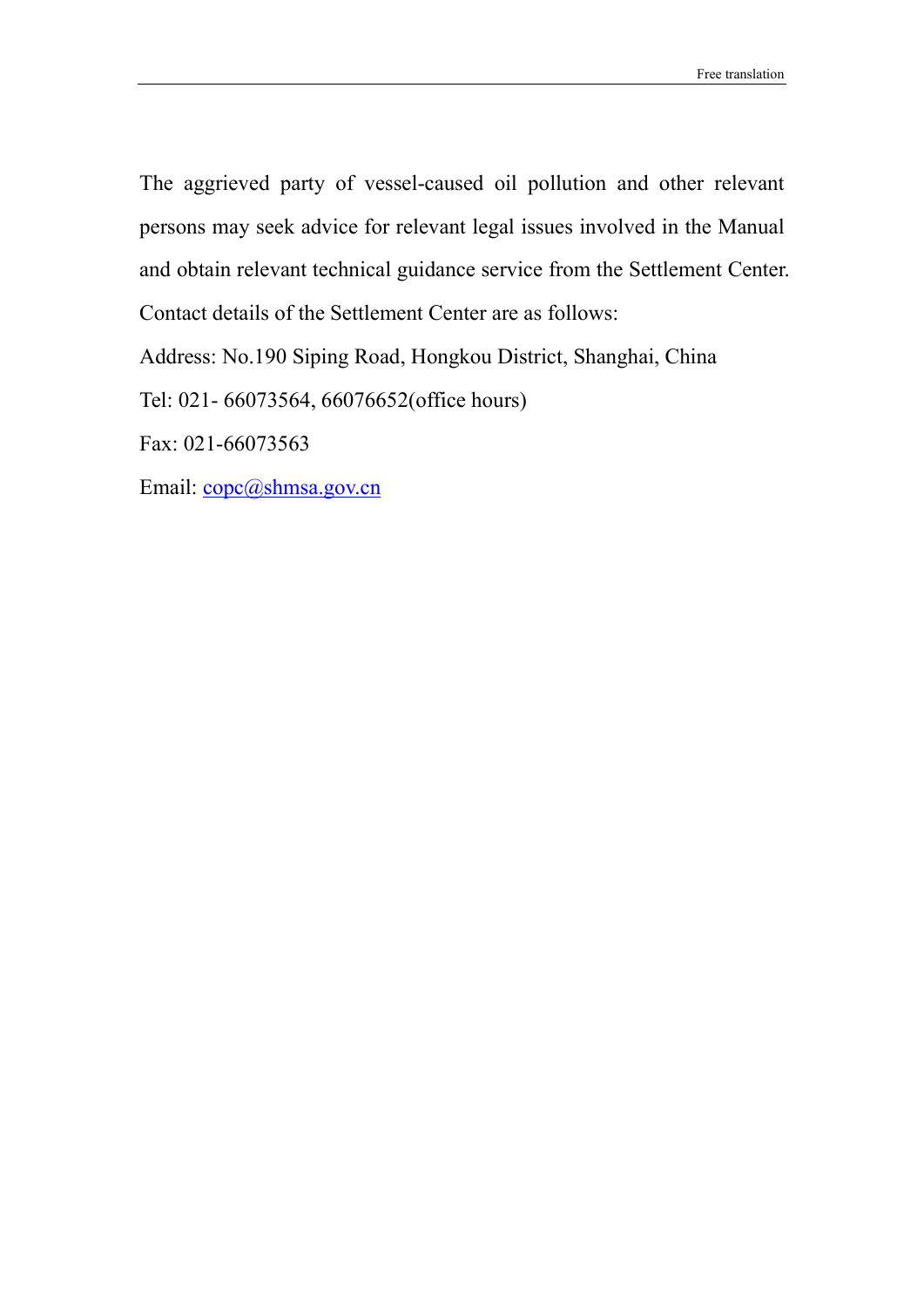| I.       |                                                                             |  |
|----------|-----------------------------------------------------------------------------|--|
| II.      |                                                                             |  |
| Ш.       |                                                                             |  |
| IV.      | Preconditions for application Error! Bookmark not defined.                  |  |
| V.       |                                                                             |  |
| VI.      |                                                                             |  |
| VII.     |                                                                             |  |
|          |                                                                             |  |
| I.       |                                                                             |  |
| II.      |                                                                             |  |
| III.     |                                                                             |  |
| IV.      |                                                                             |  |
| V.       | Investigation, verification and assessment on claimed items - 28 -          |  |
| VI.      |                                                                             |  |
| VII.     | Transfer of the right to claim  Error! Bookmark not defined.                |  |
|          | <b>Chapter III Manual for Submission of Various Claims  31 -</b>            |  |
|          | Section I Claims of costs for emergency response Error! Bookmark not        |  |
| defined. |                                                                             |  |
|          | Section II Claims of costs for controlling or eliminating pollution  - 48 - |  |

Section III Claims of direct economic losses to fishery and tourism sectors . - 50 -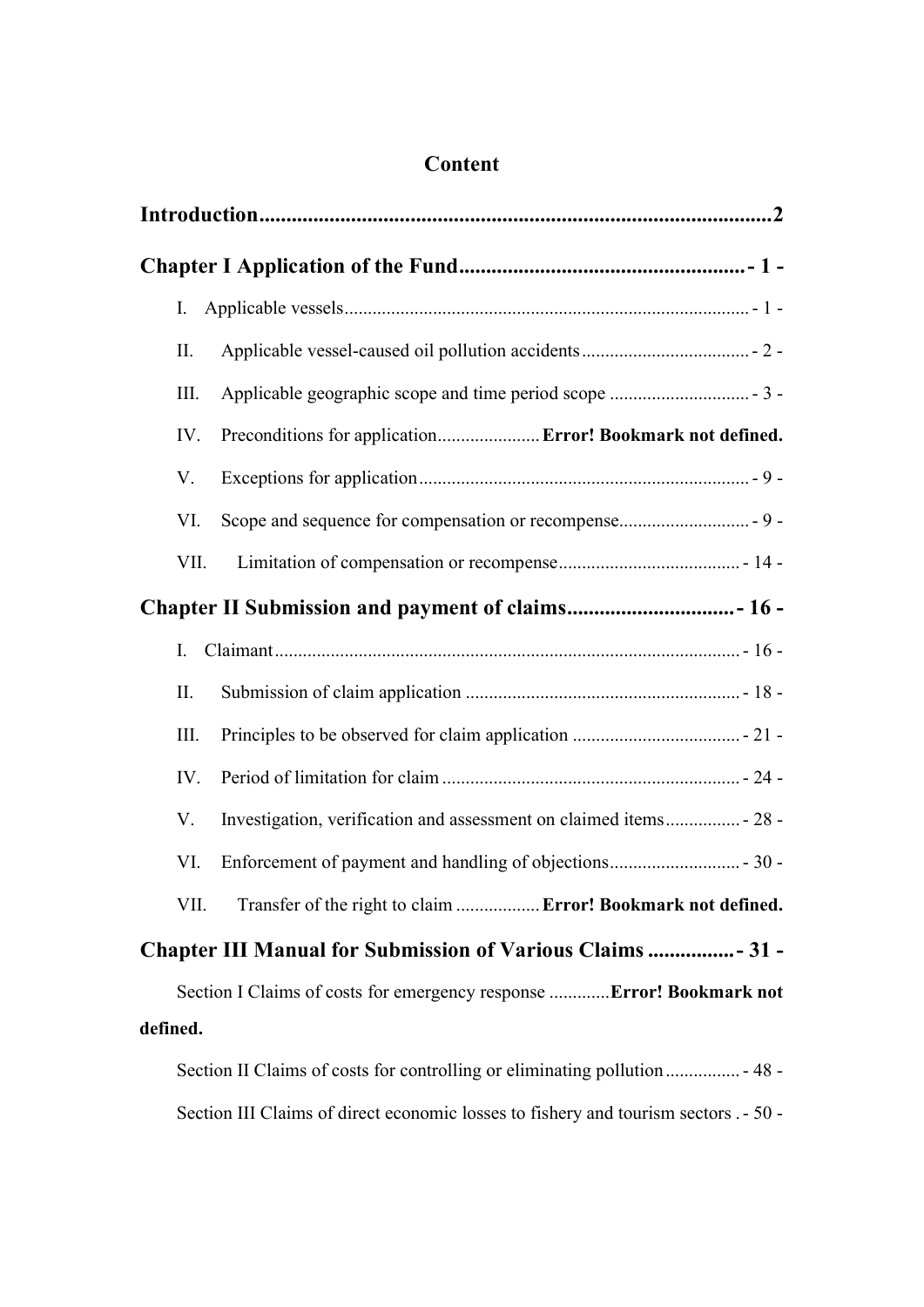Section IV Claims of costs for marine ecosystem and natural fishery resources

|--|--|--|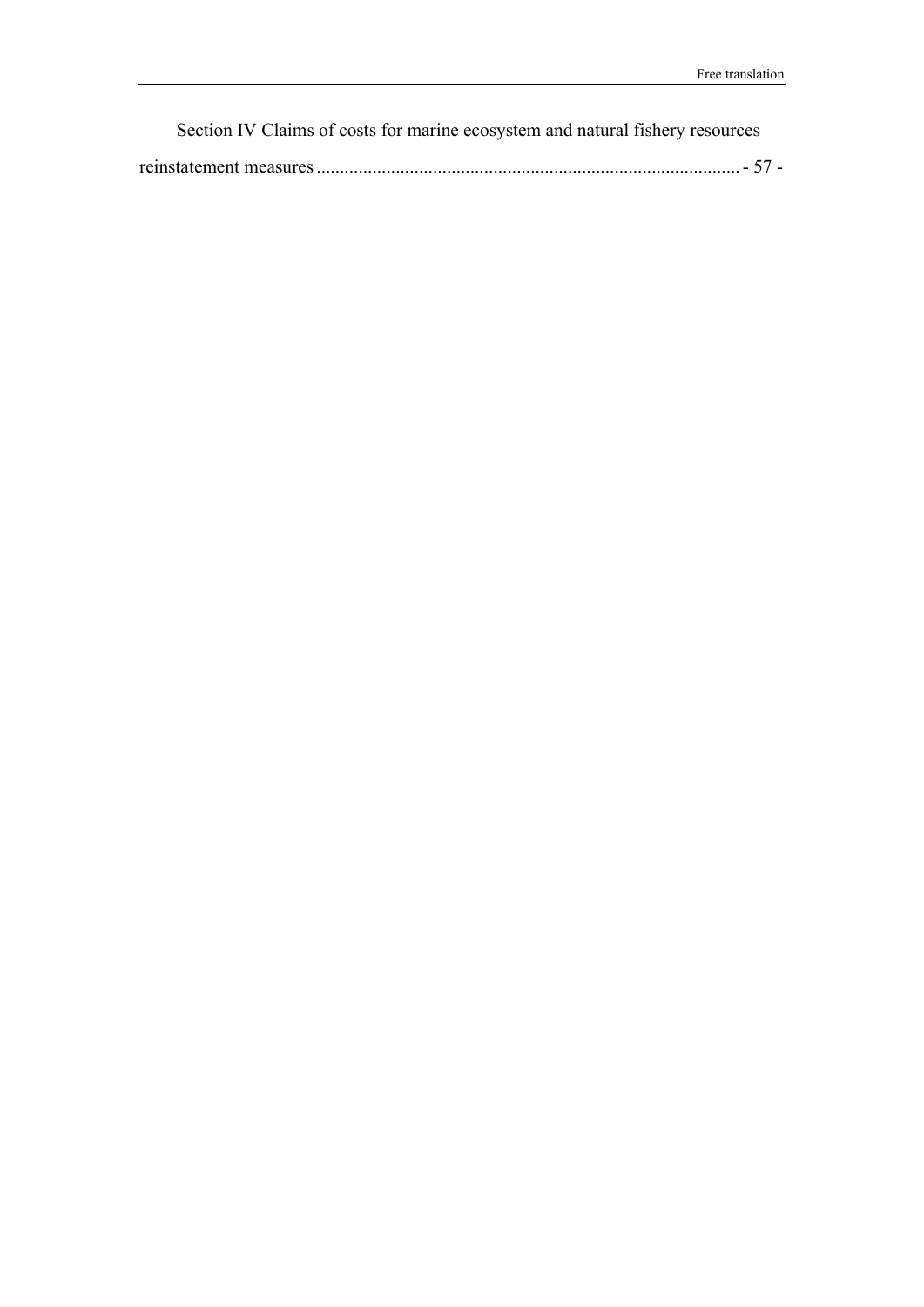## Chapter I Scope of Application

### I. Applicable vessels

The Fund is applicable to application of compensation or recompense from the Vessel-caused Oil Pollution Compensation Fund (hereinafter referred to as "Fund") for oil pollution damages caused by vessel of any type other than government's vessels engaging in non-commercial purposes (such as vessels used by sea-involved governmental departments, such as maritime department and maritime police department, for public affair purpose), military vessels, fishing vessels, offshore oil platforms and floating storages. Any type of vessel referred herein shall be irrespective of nationality, shipping line, type of vessel and tonnage, etc.

It shall be pointed out that oil pollution damage caused by oil substance leaked from fixed or movable offshore drilling platform, submarine oil pipeline and oil storage equipment, near-shore oil pipeline and oil storage equipment, as well as by land-source oil fall out of the scope of compensation or recompense from the Fund.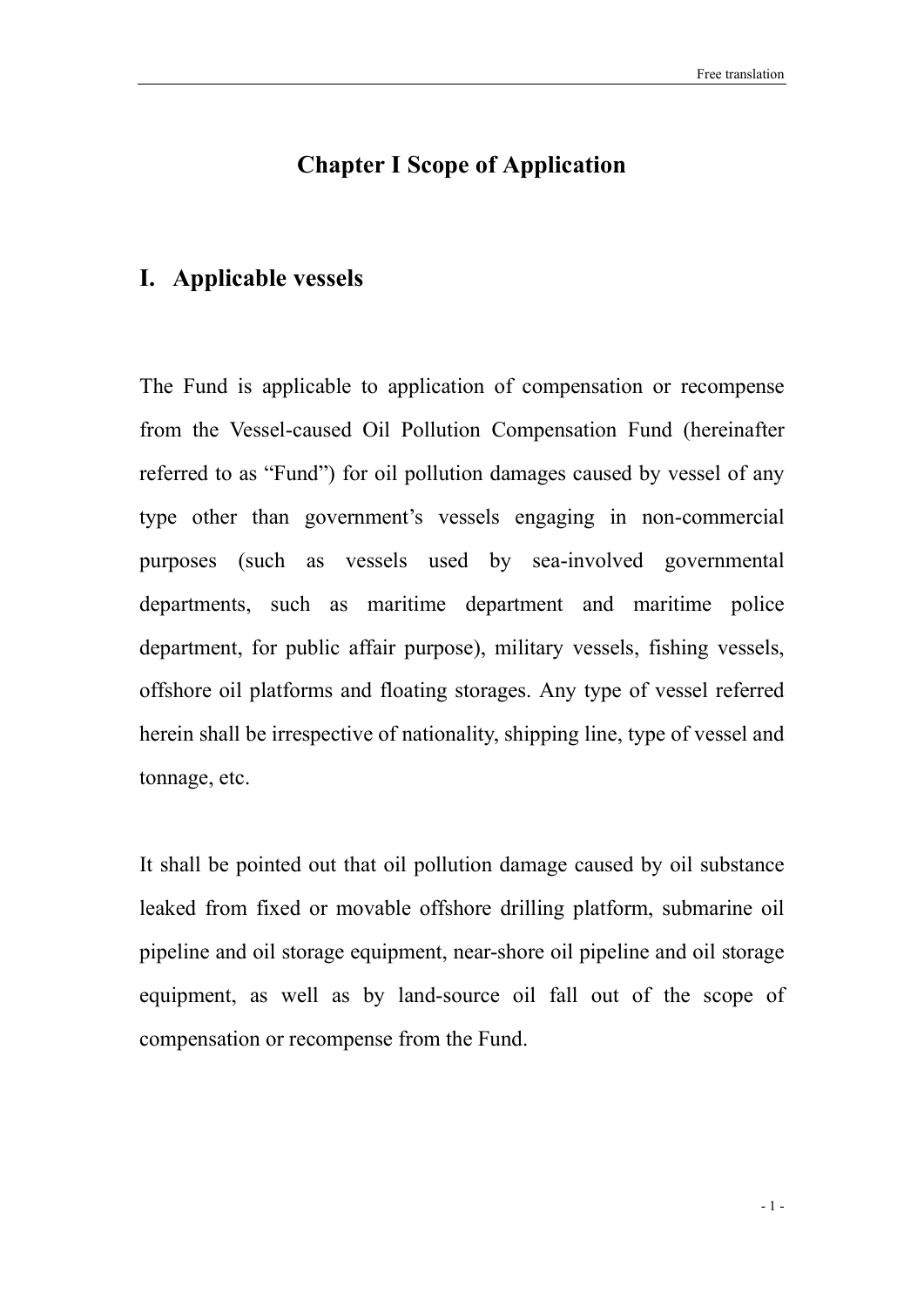## II. Applicable vessel-caused oil pollution accidents

The Fund is applicable to application of compensation or recompense from the Fund for oil pollution damages to marine environment caused or might be caused due to vessel-caused oil pollution accident resulted from a vessel's navigational, berthing operations or relevant operations (including sea trials).

The "vessel-caused oil pollution accident" in this Claims Manual means one or a series of events in which the vessel leaks persistent cargo oil, non-persistent cargo oil or fuel oil and their residuals (such as sludge, oil mixture, oily water, etc) and causes oil pollution damage, or the vessel constitutes serious and urgent oil pollution damage threat although it does not leak oil. If the series of events occur due to one same reason, such series of events shall be deemed as one same accident.

Persistent cargo oil means any persistent hydrocarbon mineral oil that is relatively difficult to volatize or degrades under natural condition, such as crude oil, heavy diesel oil and lubricating oil, etc., carried onboard as cargo.

Non-persistent cargo oil means petroleum or petroleum product that is relatively easy to volatize or degrades under natural condition, such as gasoline, light diesel oil, naphtha and kerosene oil, etc., carried onboard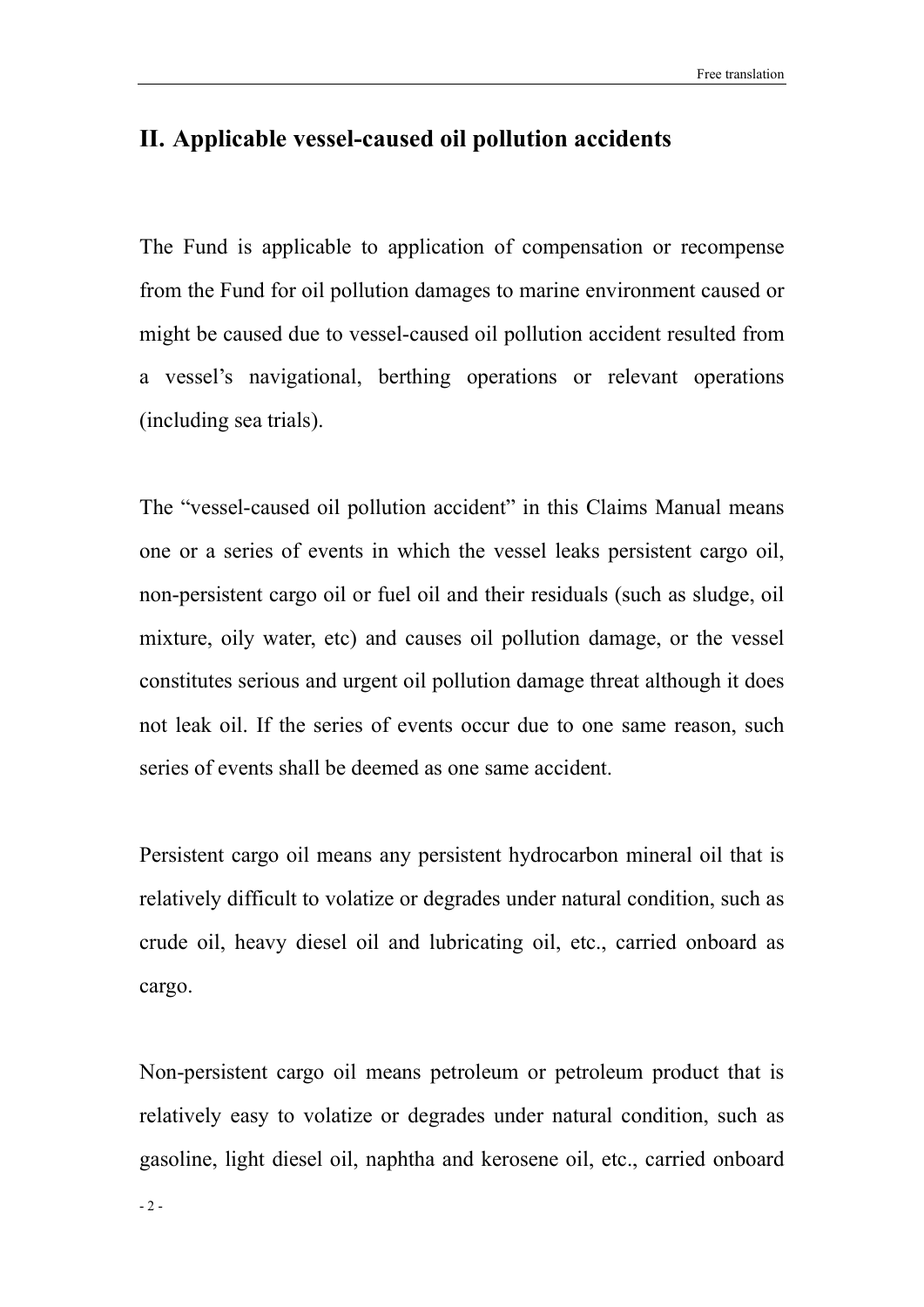as cargo.

In practices, oil pollution damage caused by spill of oil substance, such as cargo oil or fuel oil, spilled from vessels in common vessel-caused accident, ship collisions, stranding, sinking, ageing of vessel hull and other operational accidents etc., falls within the scope of compensation or recompense from the Fund.

## III. Applicable geographic scope

This Manual is applicable to application of compensation or recompense from the Fund for oil pollution damages to marine environment in internal waters, territorial seas, contiguous zones, exclusive economic zones and continental shelves of the People's Republic of China and all other sea areas under the jurisdiction of the People's Republic of China caused or might be caused due to vessel-caused oil pollution accident, as well as for relevant costs thereon. Amongst which, "internal waters" means all sea areas on the land-ward side of the baseline of the territorial seas of the People's Republic of China, and it shall include coastal port waters.

Oil pollution damage caused by vessel and relevant costs occurred in inland rivers would fall out of the scope of compensation or recompense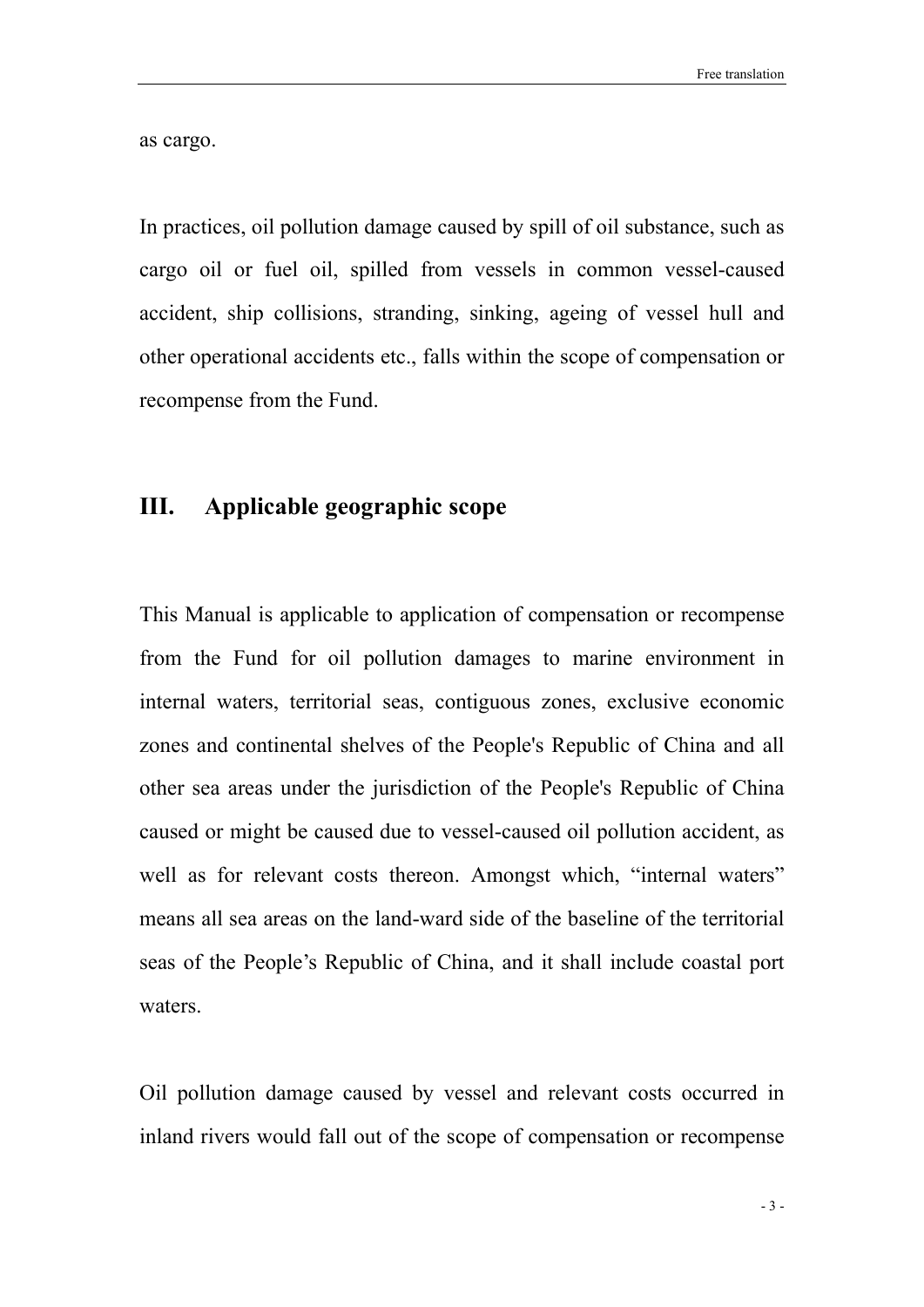from the Fund.

## IV. Applicable time period scope

This Manual is applicable to application of compensation or recompense from the Fund for oil pollution damages caused by vessel-caused oil pollution accidents which occurred after 0000hrs on July 1, 2012 Beijing time.

## V. Applicable situation

 $-4-$ 

An aggrieved party may apply compensation or recompense from the Fund under one of the following situations:

(I) upon decision in effective judicial documents by the people's court or arbitration institute: as to an oil pollution accident caused by an oil tanker leaking persistent oils (persistent cargo oil or persistent fuel oil), the total amount of oil pollution damages so caused exceeds limit of compensation by shipowners as provided for in Art.52 of the Regulations on Administration of the Prevention and Control of Marine Environment Pollution Caused by Vessels (promulgated under State Council Decree No.561 in 2009) and Art.5 of the Protocol of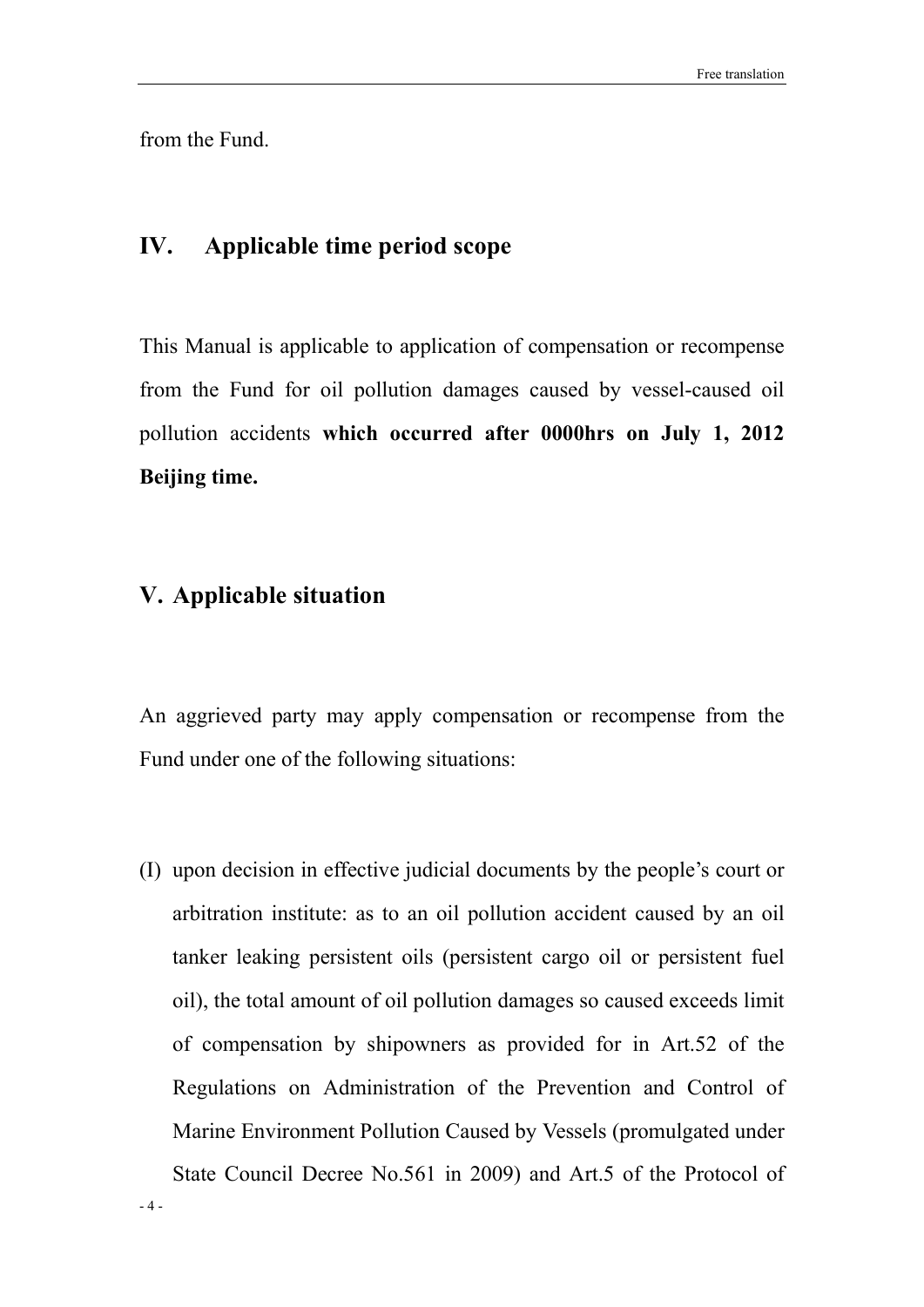1992 to amend the International Convention on Civil Liability for Oil Pollution Damage (become effective in China as of January 5, 2000); or, as to an oil pollution accident caused by an oil tanker leaking non-persistent oil (fuel oil or cargo oil) or by a vessel , other than oil tanker, leaking fuel oil (persistent fuel oil or non-persistent fuel oil), the total amount of oil pollution damages so caused exceeds amount of corresponding part out of the liability limitation fund for maritime claims as provided for in the Maritime Code of the People's Republic of China and the Provisions of MOT Concerning Limitation of Liability for Maritime Claims for Ships with a Gross Tonnage not Exceeding 300 Tons and Those for Coastal Transport Services or for Other Coastal Operations used to compensated for oil pollution damages;

For example, it is decided in an effective judgment of a Chinese maritime court that: a vessel carrying persistent cargo oil in bulk committed leakage, resulting in vessel-caused oil pollution damages in total of RMB50,000,000. Pursuant to Art.5 of the the Protocol of 1992 to amend the International Convention on Civil Liability for Oil Pollution Damage limitation of liability for compensation to oil pollution damage by the shipowner and insurer of such vessel is RMB45,000,000, then, the aggrieved parties of such vessel-cause oil pollution accident may lodge compensation or recompense application to the Fund for the RMB5,000,000 that they cannot obtain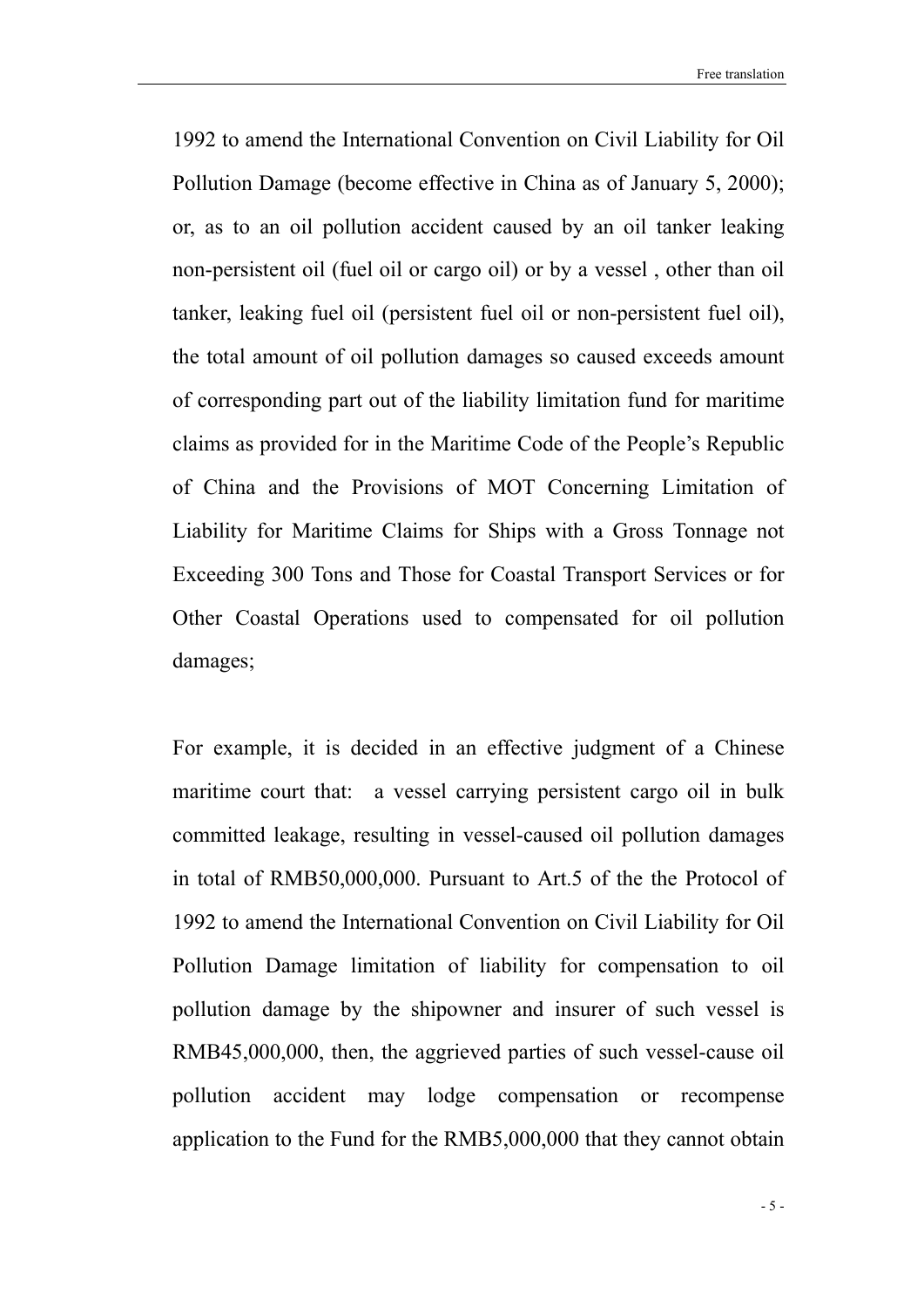from the shipowner and insurer of the vessel. If the Settlement Center finds, during examination and verification, that some claimed items fall out of the scope of compensation from the Fund, amount of recompense to the claimant might be less than its claimed amount.

(II) upon decision in effective judicial document by the people's court or the arbitration institute: the shipowner and insurer of the vessel is exempted from liability of compensation in accordance with Art.92 and 97 of the Marine Environment Protection Law of the People's Republic of China (promulgated through Decree No.26 of the President of the People's Republic of China in 1999), Art.3 of the Protocol of 1992 to amend the International Convention on Civil Liability for Oil Pollution Damage, 1969 as well as Art.50 and Art.51 of the Regulations on Administration of the Prevention and Control of Marine Environment Pollution Caused by Vessels, which shall not fall within the scenarios of exemptions as provided for in Art.16 of Administrative Measures for the Collection and Use of Vessel-caused Oil Pollution Compensation Fund (promulgated jointly by Ministry of Transportation and Ministry of Finance as CZ[2012] No.33, coming into effect as of  $1<sup>st</sup>$  July 2012, hereinafter referred to as "Administrative Measures"). Where any of the above laws or regulations is revised, the revised version shall prevail.

For example, it is decided in an effective legal document of a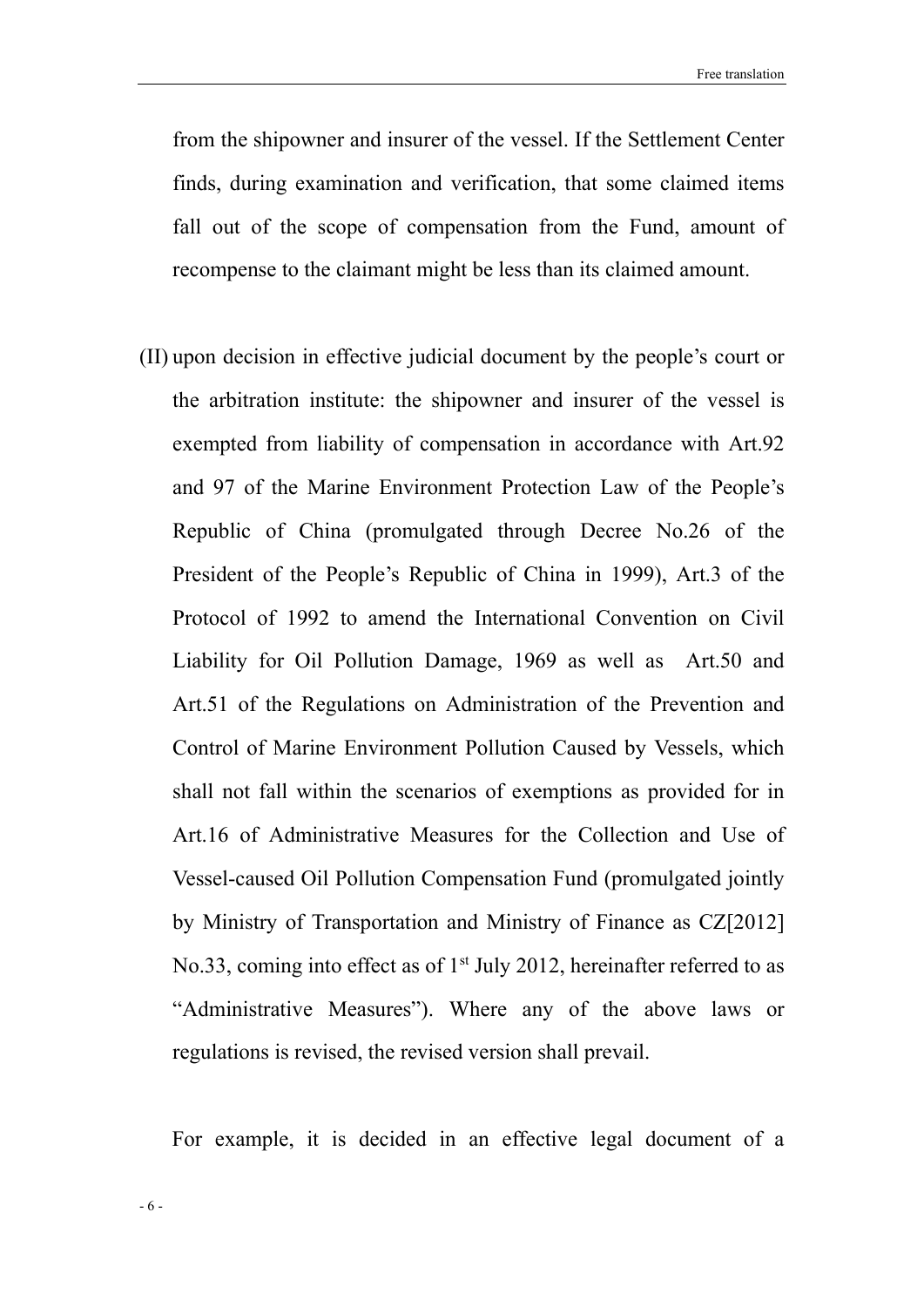maritime court that: a vessel-caused oil pollution accident is caused by irresistible natural disaster, or by negligence or other faulty acts of competent department in charge of lighthouses or other navigational acids when exercising its duties, and the aggrieved parties of such vessel-caused oil pollution did not commit any fault for such oil pollution damage. In such circumstance, the shipowner and insurer of the vessel shall be exempted from compensation liability for the aggrieved parties of such vessel-caused oil pollution in accordance with law, such aggrieved parties of such vessel-caused oil pollution may lodge recompense application against the Fund for the vessel-caused oil pollution damages and relevant costs thereon sustained by them.

(III) upon decision in effective legal document by the people's court, the shipowner and insurer of the vessel is unable, in financial capability, to fulfill its obligations in part or in whole, or, the shipowner and insurer of the vessel is deemed as unable to fulfill its obligations in part or in whole;

For example, it is decided in an effective legal document of a Chinese maritime court that: total amount of vessel-caused oil pollution damages in a vessel-caused oil pollution accident is RMB10,000,000. Upon investigation, the court finds that the shipowner of the polluting vessel did not buy civil liability insurance for oil pollution, and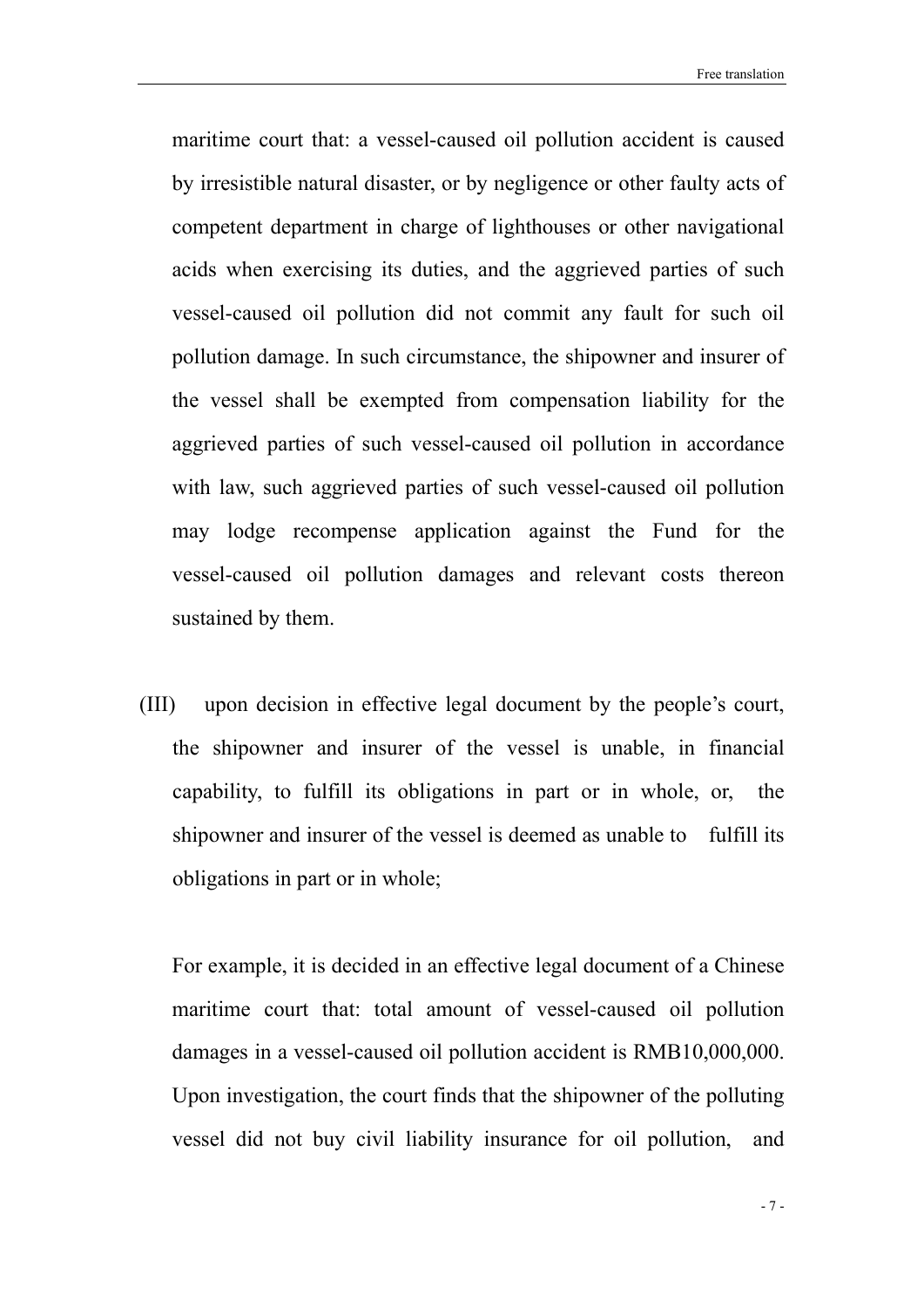the total enforceable assets of the shiponwer of the polluting vessel worth only RMB9,000,000. After the shipowner of the vessel pays the compensation in amount of RMB9,000,000, the aggrieved parties of such vessel-caused oil pollution may lodge recompense application to the Fund for the balance amount of compensation that they did not obtain, i.e. RMB1,000,000. If the Settlement Center finds, during examination and verification, that some claimed items fall out of the scope of compensation from the Fund, amount of recompense to the claimant might be less than its claimed amount.

(IV) Upon decision in document or proof document by the maritime administration agency directly under the China MSA or the ship pollution investigation and handling agency above the level of province (specific list of names can be found in the box "organizational institutes" on website of China MSA www.msa.gov.cn), it is confirmed that oil pollution damages were caused by vessel but the very vessel that caused such pollution cannot be identified.

If an aggrieved party of vessel-caused oil pollution wants to apply with the Fund for compensation, such aggrieved party of vessel-caused oil pollution shall provide the Settlement Center with document or proof document issued by the above administration departments, proving that the oil pollution damage claimed by it was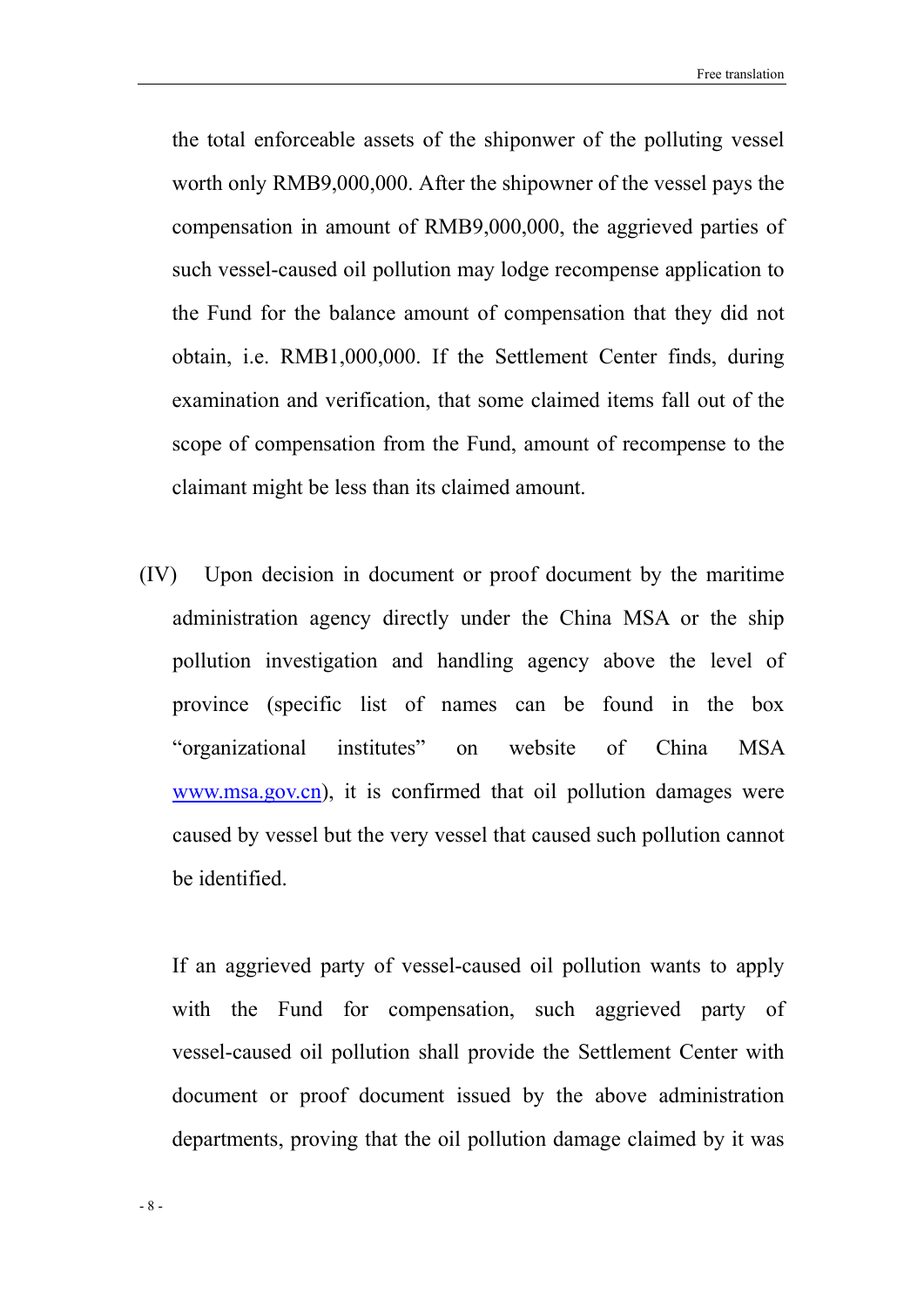caused by vessel and that the polluting vessel could not be identified.

## VI. Exceptions for application

An aggrieved party of vessel-caused oil pollution shall not obtain compensation or recompense from the Fund under any of the following situations:

- (I) The oil pollution damage is caused by wars or hostile acts or, by government's vessels engaging in non-commercial purposes, military vessels, or resulted from discharge of oils by fishing vessels;
- (II) Aggrieved party of oil pollution cannot prove that the oil pollution damage is caused by oils leaked from vessels;
- (III) The oil pollution is in part or in whole caused by faulty of the aggrieved party of the oil pollution.

## VII. Scope and sequence for compensation or recompense

- 9 - In a vessel-caused oil pollution accident, not all kinds of oil pollution damages and relevant costs may obtain compensation or recompense from the Fund. The Fund may only be used for compensating or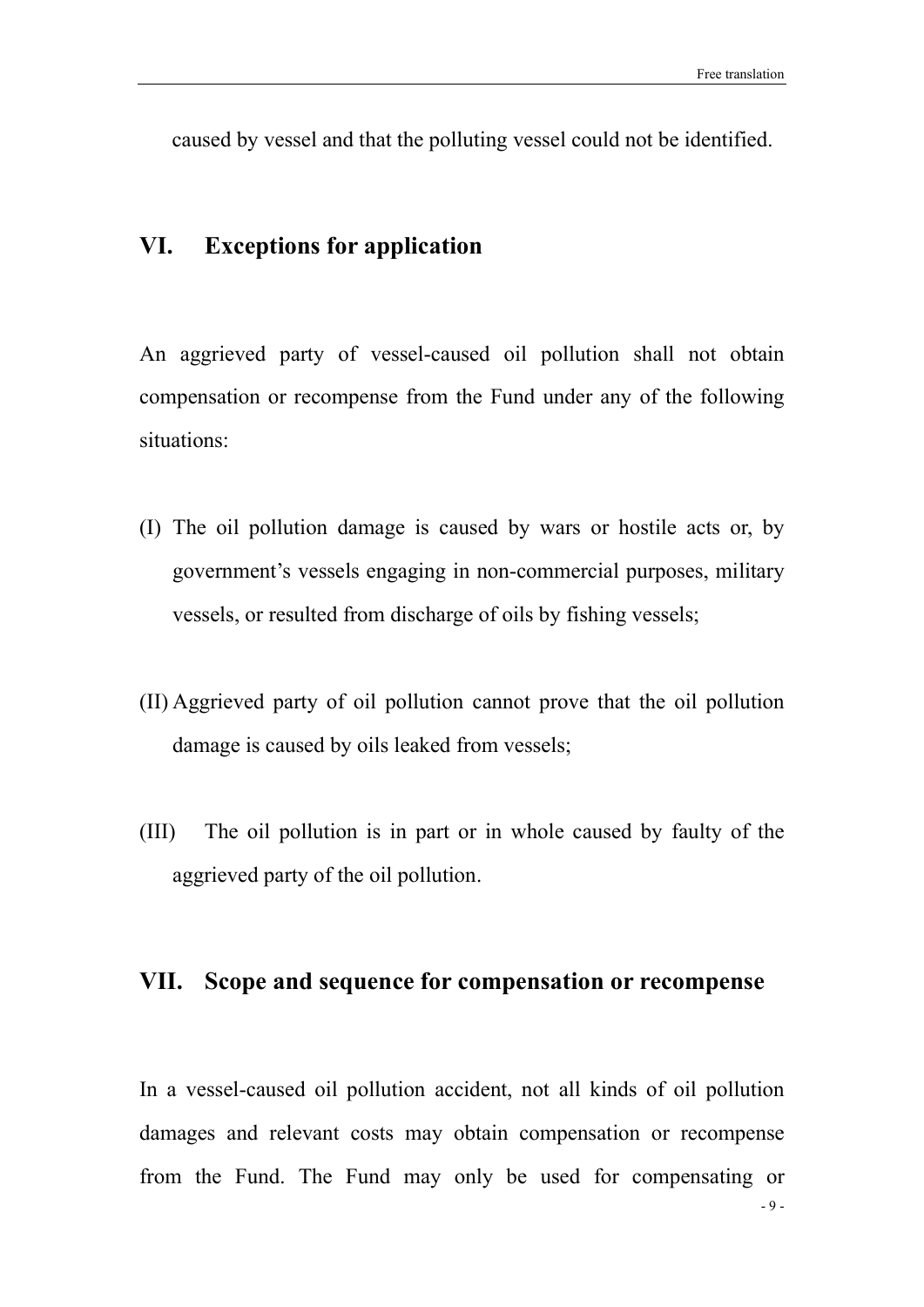recompensing for oil pollution damages and relevant costs as provided in the Administrative Measures. Specific scope and sequence for compensation or recompense are as follows:

- (I) Costs incurred for emergency response action: costs incurred for emergency response taken for implementing orders from the vessel-caused pollution accident emergency commanding organization established by the State Council or the competent transport department authorized by the State Council, or by the people's government of the relevant province, autonomous region or municipality directly under the Central Government in conjunction with MSA, or by people's government at the level of a city divided into districts in conjunction with MSA;
- (II) Costs incurred for measures for controlling or eliminating the pollution: costs incurred for reasonable measures taken to prevent, control and eliminate the pollution, for the purpose of mitigating or preventing vessel-caused oil pollution damages; For instance, costs incurred for actions taken on an initiative manner by owners of ships such as yachts polluted by oil pollution, or cultivators of aquatic products or scenic spot open to the public in the sea areas where oil pollution occurred, to prevent or wash and eliminate oil pollution.
- (III) Direct economic losses to fishery and tourism sectors: actual

- 10 -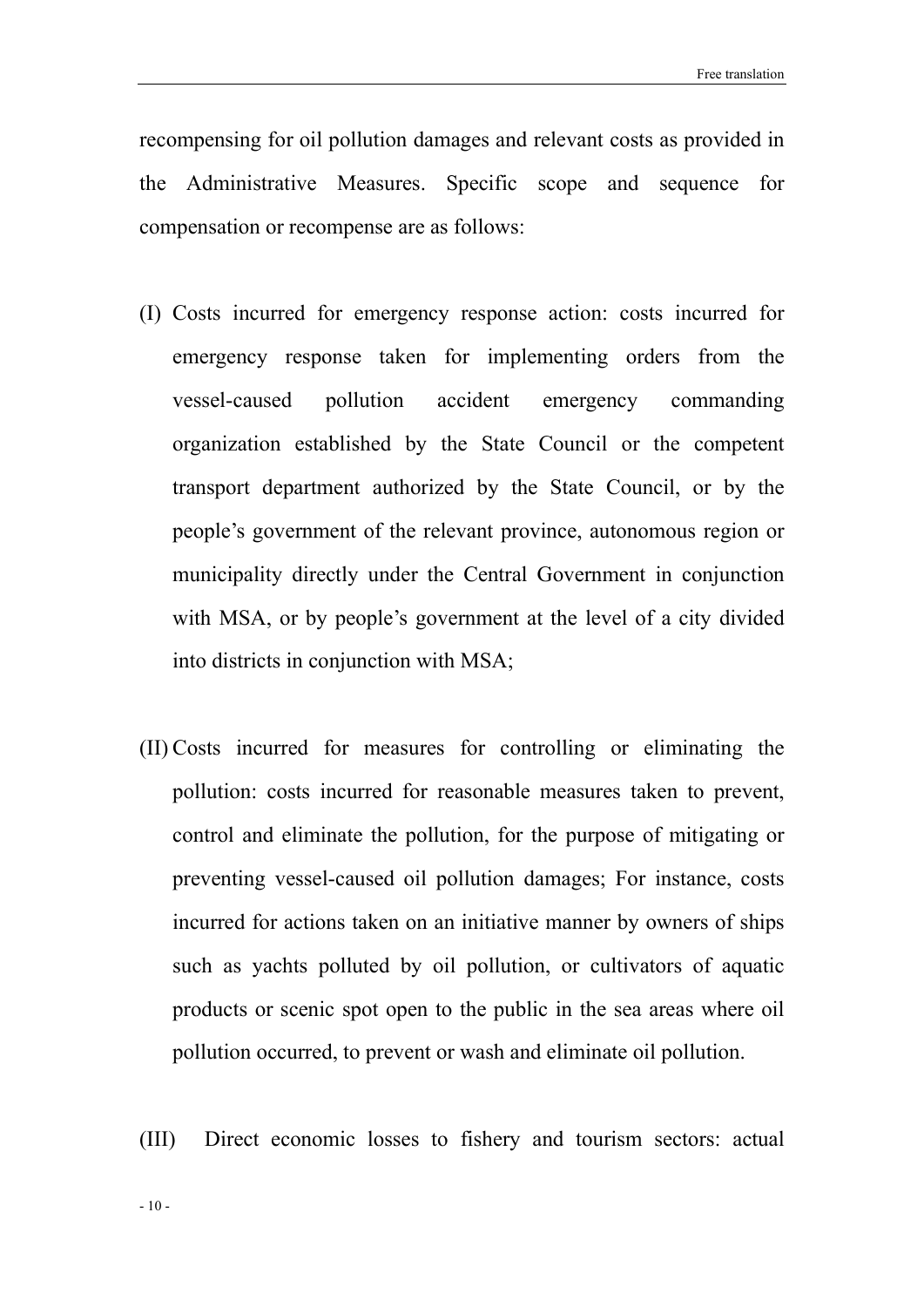property damage value having direct causation relation with the vessel-caused oil pollution accident, sustained by fishery and tourism units and individuals; For instance, costs incurred to seaside resorts or scenic spot open to the public for reinstating the polluted sceneries after the end of measures of eliminating pollution; costs incurred to fishermen for cleaning, repairing or replacing their fishing facilities, such as fishing boats, fishing nets, fishing gears, or cultivating facilities, after the end of measures of eliminating pollution .

It shall be pointed out that, indirect economic loss, etc sustained by units or individuals engaged in fishing or tourism sectors, etc due to oils pollution may be compensated from the shipowner and insurer of the vessel, but not from the Fund. For example, income loss for fishing man due to the fact that his fishing gears were polluted by oil pollution and he is unable to conduct fishing before cleaning or replacing such fishing gears or loss from sale of tickets sustained by seaside resorts or tourist attractions due to sustaining of oil pollution. Such economic losses fall out of the scope of compensation or recompense by the Fund.

In special situation in which owner of property sustains income loss due to oil pollution accident but his property was not polluted by oil pollution, such loss could not be compensated or recompensed from the Fund either. For example, although fishing gears of a fishing man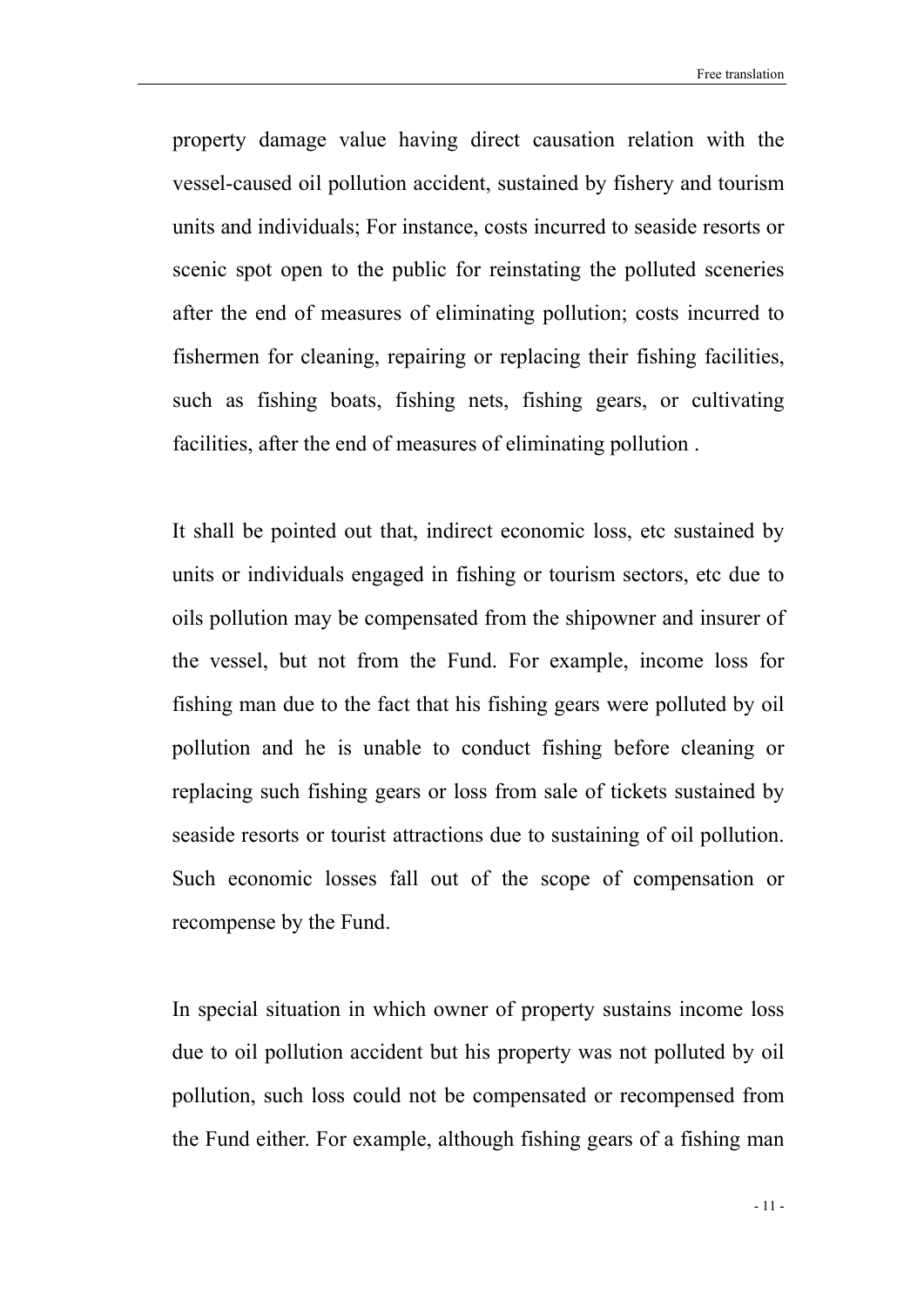Free translation

were not polluted by oil pollution, but the sea area where such fishing man often goes fishing has been polluted by oil pollution, the fishing man cannot go there fishing, and the fishing man cannot go other place for fishing, the loss so sustained by such fishing man shall not be compensated or recompensed from the Fund. Further, the Fund will not compensate or recompense for losses sustained by operators of hotels and restaurants due to decrease of number of customers during the period of oil pollution as their operational premises are very close to the polluted sea area.

(IV) Costs incurred for measures to reinstate the marine ecosystem and natural fishery resources: habitat reinstatement costs incurred for measures that have already been taken to reasonably reinstate the marine ecosystem and natural fishery resources, etc. Such measures are usually implemented under organizing of governments, such as costs incurred for physical, chemical or biological method, for instance, replanting over the beaches, that were actually taken by competent oceanic or fishing department to accelerate the recovery of the damaged environment of the habitat of living creatures to the condition before being damaged, or species recovery costs for methods such as artificial propagation and release to accelerate the recovery of certain bio-population to the level before being damaged.

It shall be pointed that the Fund only compensate or recompense for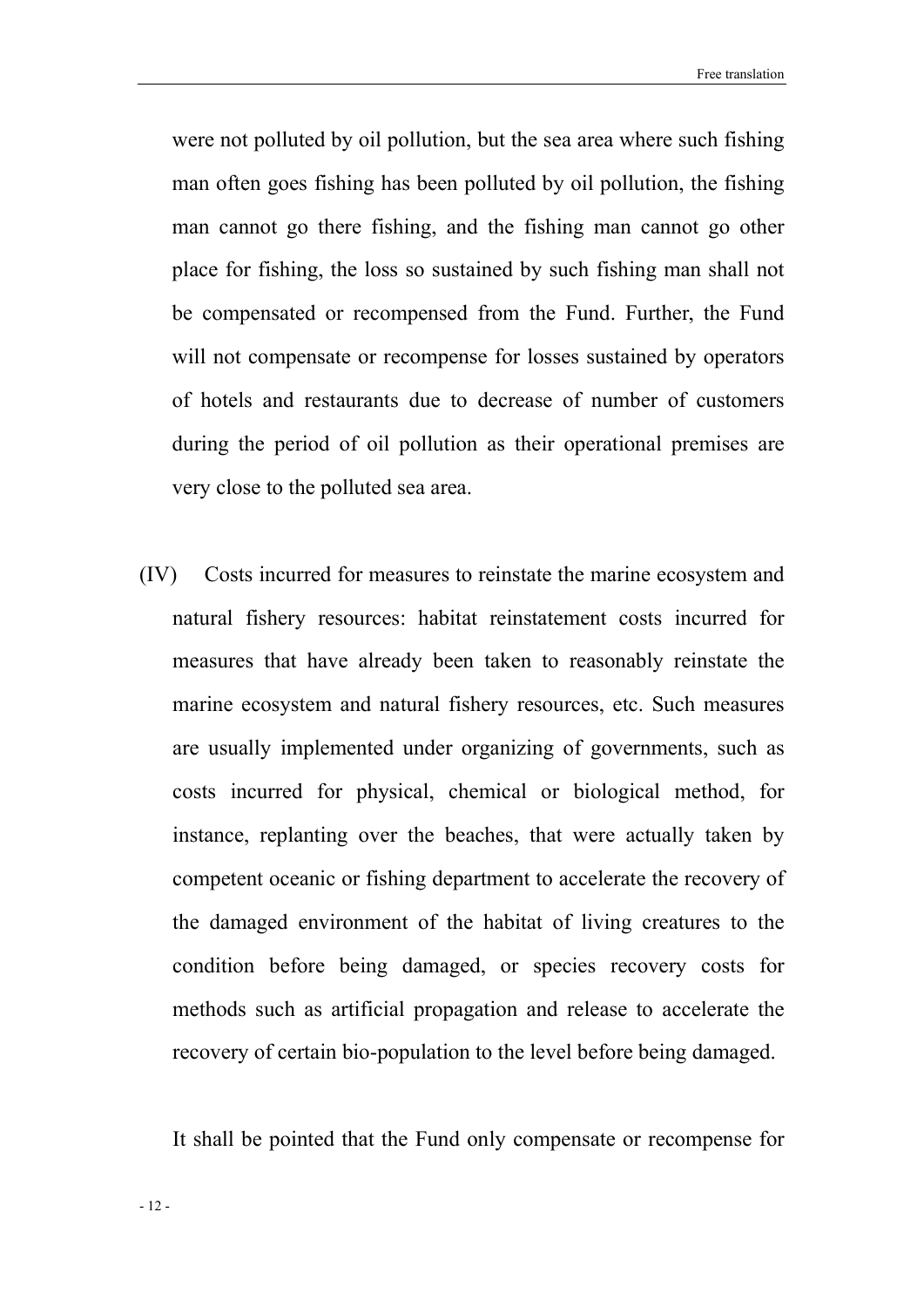reasonable costs incurred for matured and effective ecological restoration measures that have already been taken, including reasonable costs for monitoring, assessment and research. Costs of planned ecological restoration measures and costs of planned species restoration measures fall out of the scope of compensation or recompense from the Fund;

(V)Costs incurred for work of surveillance and monitoring vessel-caused oil pollution carried out by by the China Vessel-caused Oil Pollution Damage Compensation Fund Management Committee (hereinafter referred to as "Management Committee") and its secretariat or by unit(s) or institute(s) under the entrustment of the Management Committee.

For example, costs incurred for works, done by Management Committee and its secretariat or by units under the entrustment of Management Committee and its secretariat, in respect of collecting photos of accident, characteristics images of oil pollutants and images of damaged biological resources, simulating the drifting tracks of oil spill, dynamic surveillance on oil pollution through aerial remote sensing technology based on oil spill satellites.

(VI) Other costs as approved by the State Council.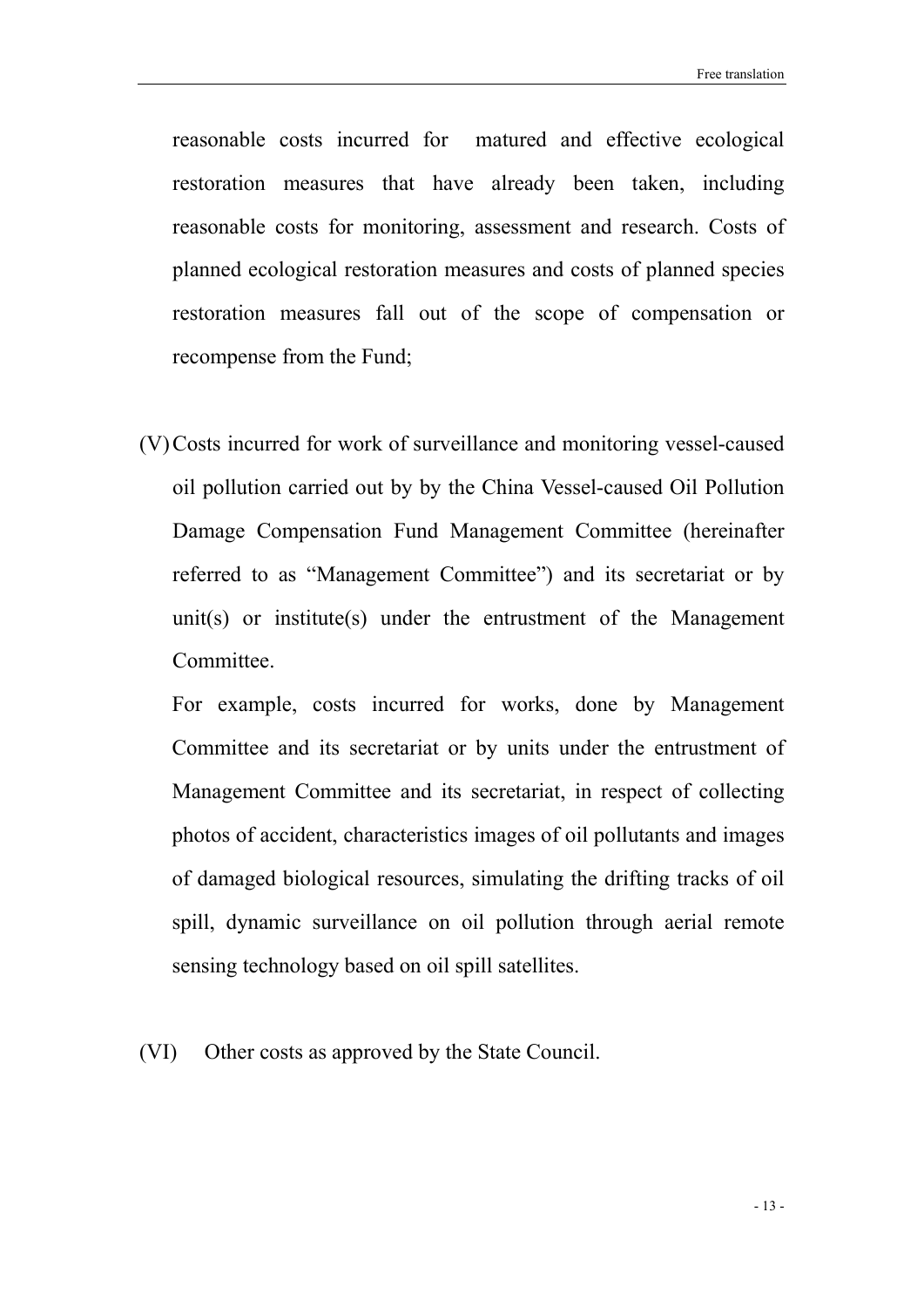## VIII. Limitation of compensation or recompense

The total amount compensated or recompensed by the Fund against any vessel-caused oil pollution accident for all oil pollution damages and relevant costs shall not exceed RMB30,000,000. Where compensation or recompense from the Fund is insufficient to cover all the oil pollution damages or costs that may apply for compensation or recompense from the Fund pursuant to provisions of the Administrative Measures, i.e. total amount of vessel-caused oil pollution damages that may, upon verification by the Fund, be compensated or recompensed exceeds RMB30,000,000, then, pursuant to provisions in the Administrative Measures, compensation or recompense shall be made in accordance with compensation sequence as provided for in the above VII "Scope and sequence for compensation or recompense", and where items under a same sequence could not be compensated or recompensed sufficiently from the Fund, such items shall be compensated or recompensed in proportion.

For example, as to oil pollution damages and relevant cost for a vessel-caused oil pollution accident, after various aggrieved parties of such vessel-caused oil pollution accident apply for recompense from the Fund, it is decided by the Management Committee after deliberation that, the total amount of recompense payment to be paid by the Fund to aggrieved parties of vessel-caused oil pollution is RMB51,000,000,

- 14 -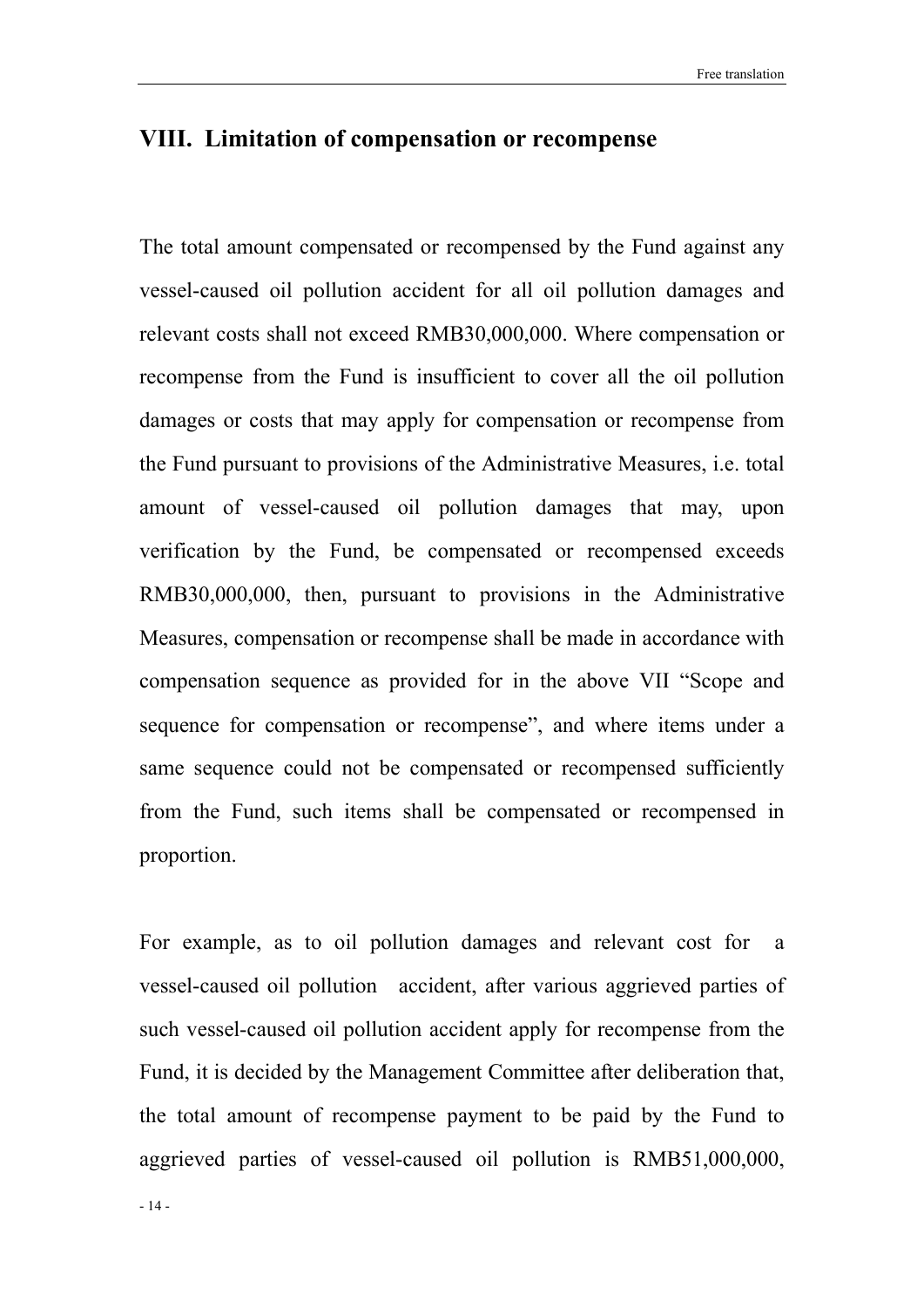amongst which, cost for emergency response that ranks at the first place to be compensated or recompensed is RMB10,000,000, cost for measures of controlling or eliminating pollution that ranks at the second place to be compensated or recompensed is RMB10,000,000, the direct economic loss to fishery and tourism sectors that ranks at the third place to be compensated or recompensed is RMB20,000,000, and the cost for measures already taken to reinstate natural fishery resources that ranks at the fourth place to be compensated or recompensed is RMB10,000,000; cost incurred for work of surveillance and monitoring vessel-caused oil pollution carried out by unit(s) entrusted by the Management Committee that ranks at the fifth place is RMB1,000,000; and no cost, as approved by the State Council, that ranks at the sixth place, was incurred. Since the limitation of amount compensated or recompensed by the Fund against any vessel-caused oil pollution accident is RMB30,000,000 and payment shall be made in sequence, when actually making compensation or recompense, the Fund may only compensate or recompense for costs of the vessel-caused oil pollution damages ranking at the first three places, paying RMB10,000,000 for each item, compensation or recompense for the direct economic loss to fishery and tourism sectors that ranks at the third place will be insufficient, and the Fund will not recompense for the cost for measures already taken to reinstate natural fishery resources in amount of RMB10,000,000 that ranks at the fourth place and cost for work of surveillance and monitoring vessel-caused oil pollution carried out by unit(s) entrusted by the Management Committee in amount of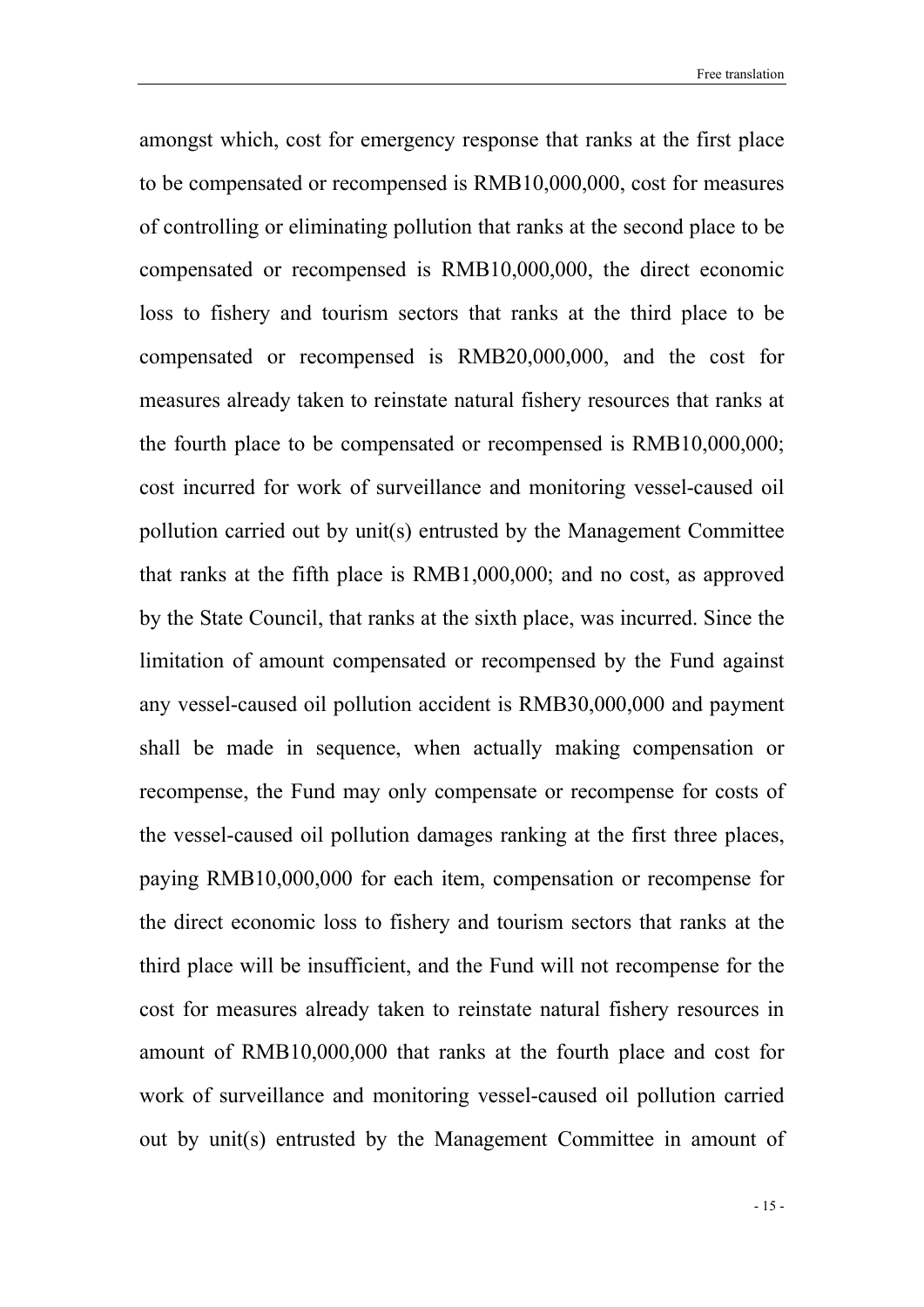RMB1,000,000 that ranks at the fifth place.

For another example, after occurrence of a vessel-caused oil pollution damage accident, 10 ship pollution response organizations applied to the Fund for recompense of costs for emergency response, and there was no other aggrieved parties of oil pollution applying with the Fund for recompense, upon investigation and verification by the Settlement Center as well as deliberation by the Management Committee, it is determined that the Fund shall recompense RMB3,200,000 to each ship pollution response organization for cost of emergency response, and the total amount of compensation that the Fund shall pay in respect of such accident is RMB32,000,000. Since the limitation of amount for compensation or recompense from the Fund for a single accident is RMB30,000,000, when actually making recompense, the Fund may only recompense in proportion, recompensing RMB3,000,000 to each ship pollution response organization for the costs of emergency response.

## Chapter II Basic procedures for submission and payment of claims

#### I. Claimant

An aggrieved party who sustained vessel-caused oil pollution damage applies with the Fund for compensation or recompense and satisfies the precondition of application of the Fund as provided for in Chapter I of this Manual is referred to as "claimant".

 $-16-$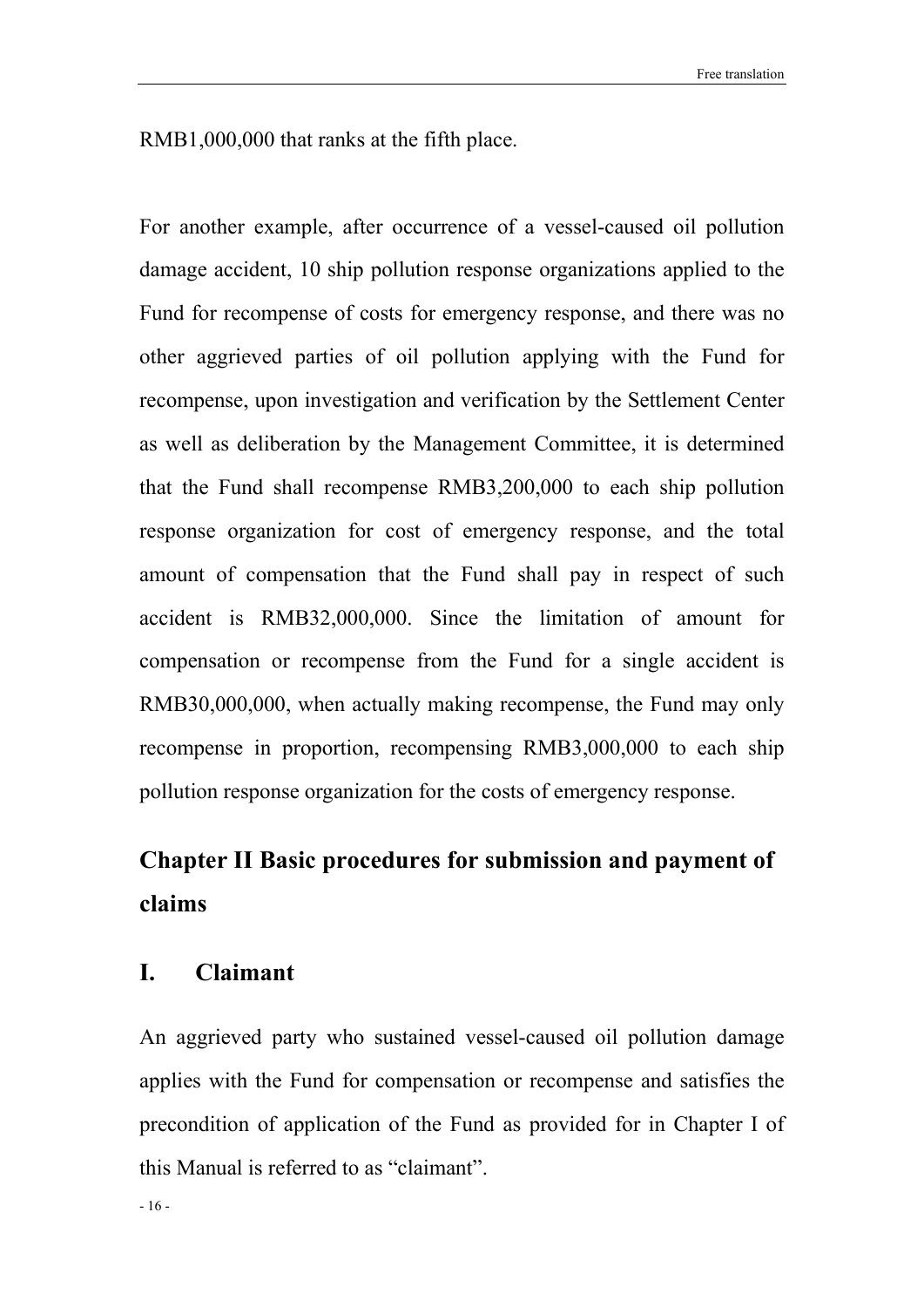A claimant may be a unit or individual such as natural person, partner, company, enterprise or institute and governmental department. For example, aquatic product cultivator, fisherman and tourism operator who sustained vessel-caused oil pollution damage, ship pollution response unit and other units participating in emergency response action, various levels of local people's governments, relevant governmental administrative departments such as fishery, oceanic and maritime administrative departments.

As for a same vessel-caused oil pollution accident, the Fund encourages all claimants who have sustained same type of loss lodge claim applications together, so that oil pollution damages caused by the accident can be assessed comprehensively and enhance the efficiency for claims settlement.

After occurrence of a vessel-caused oil pollution accident, aggrieved parties who sustained vessel-caused oil pollution damages and all related parties for such vessel-caused oil pollution accident, such as the shipowner and insurer of the vessel and the vessel-caused pollution accident emergency commanding organization, etc. shall, upon estimation that the Fund might be utilized for compensation matters in respect of oil pollution and relevant costs caused by such accident, get in touch with the Settlement Center as soon as possible, so as to obtain technical support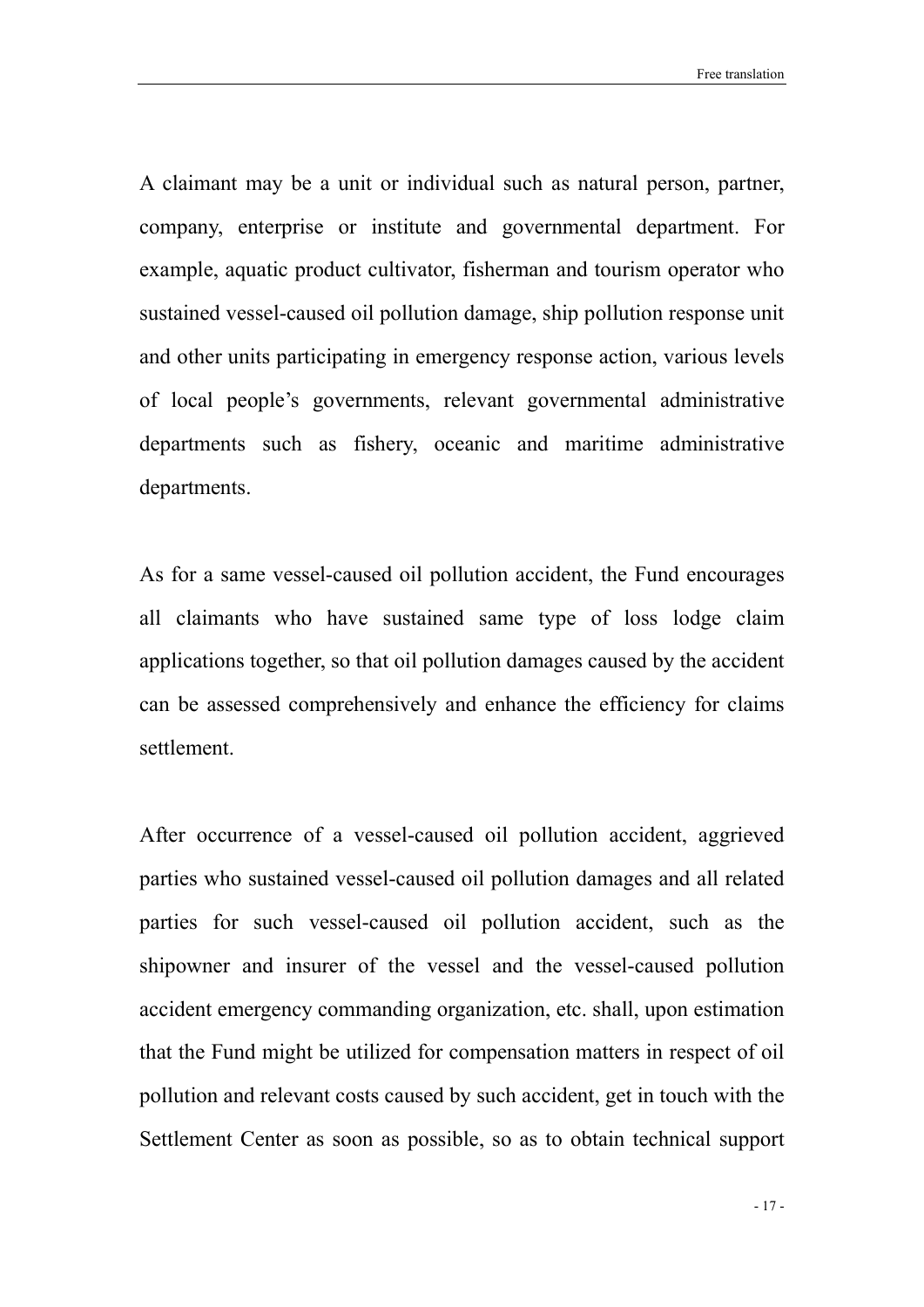and legal consulting services from the Settlement Center as soon as possible.

After occurrence of vessel-caused oil pollution accident, even if it is estimated that it is impossible to use the Fund for compensation or recompense for oil pollution damages and relevant costs so caused by the accident, if the aggrieved parties of oil pollution need the Settlement Center to provide technical support and legal consulting services in respect of vessel-caused oil pollution damages, they may also contact the Settlement Center.

Contact details of the Settlement Center are as follows: Address: No.190 Siping Road, Hongkou District, Shanghai, China Post code: 200086 Tel: 021- 66073564, 66076652 Fax: 021-66073563 Email: copc@shmsa.gov.cn

### II. Submission of claim application

The key of successful claim lies in well recording of the process and various completed and standardized evidential materials.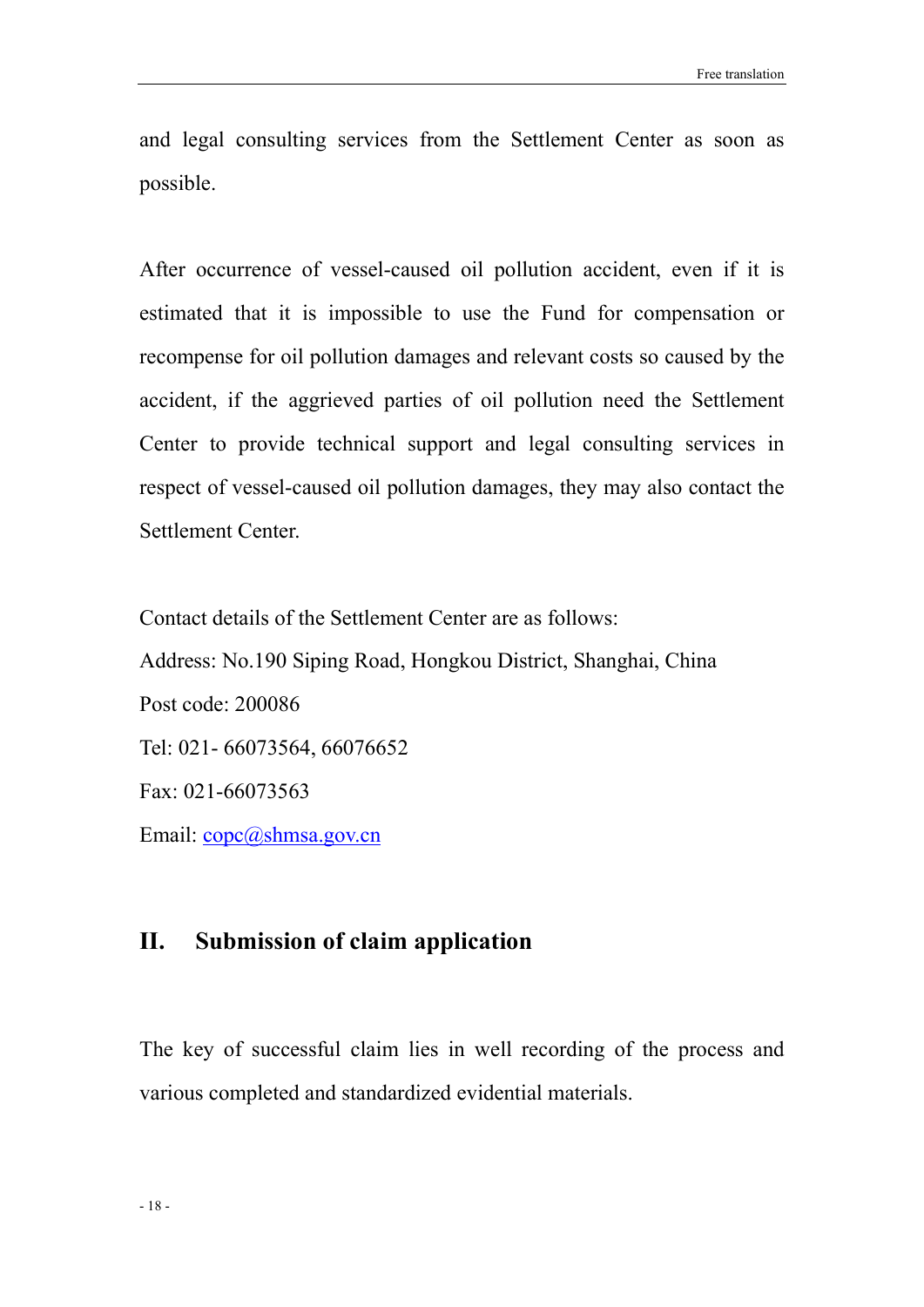The claimant shall start collecting, sorting out and preserving various necessary evidential material and relevant records from the initial stage upon sustaining vessel-caused oil pollution damages, which will not only be the basis for applying compensation or recompense from the Fund but also the key for the claimant to claim against the shipowner and insurer of the vessel successfully.

The claimant shall timely submit, in a written form, to the Settlement Center the claim materials such as the claim application. The claim application shall be clear, contain sufficient information and shall be attached with various proof documents or other evidences that can prove its claim as true and reasonable, so as to help the Settlement Center to effectively verify and assess amount of every claimed item and accelerate the settlement progress.

Where the claimant submits claim application, it shall fill in the Vessel-caused Oil Pollution Compensation Fund Compensation/Recompense Application (Appendix I and II) in a truly, standardized and completed manner, and fill in corresponding application forms respectively based on different claimed items.(Appendix V to VIII)

The claimant must submit effective judgment, order or conciliation statement issued by court, or effective award or mediation statement issued by arbitration institute, or proof document in which the maritime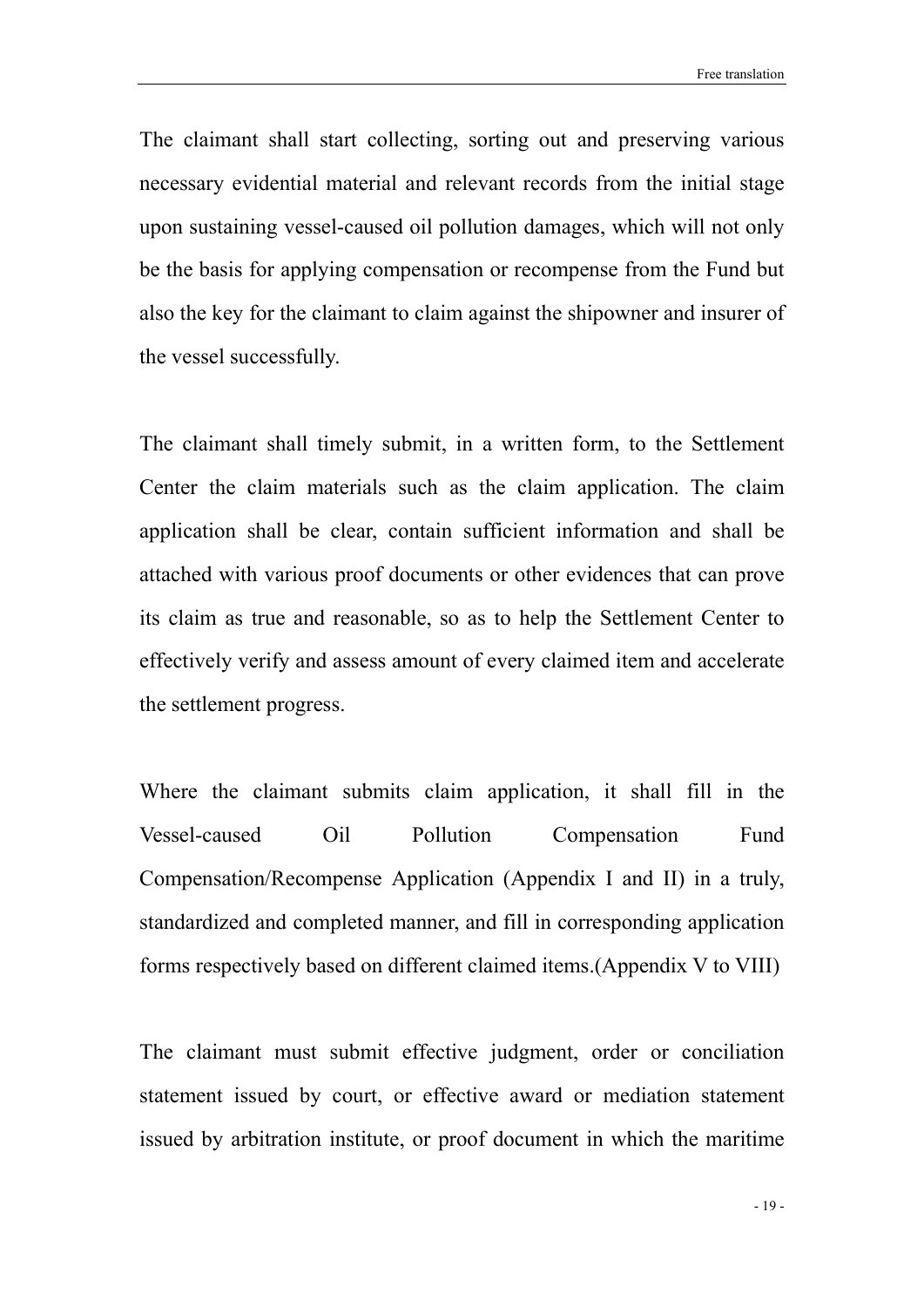administration agency directly under the China MSA or the ship pollution investigation and handling agency above the level of province confirmed that the oil pollution damages were caused by vessel but the very vessel that caused such pollution could not be identified.

The claimant must also submit claim application materials list and specific various proof documents or other evidences (for the format please refer to Appendix III). For example, in case of claiming for cost of emergency response, when the claimant is filing the Vessel-caused Oil Pollution Compensation Fund Compensation/Recompense Application, Information Form for Cost of Emergency Response and Cost of Controlling or Eliminating Pollution as well as specific costs breakdown (Appendix V), it shall clearly describe on what operation has been finished, the reason, time and place for taking such operation as well as operating personnel thereon, what kind of equipment and resource was utilized and the quantity of such equipment/resource so used, and it shall also provide corresponding supporting evidential materials such as invoices, receipts, working sheet, payroll, on-site photos and videos, etc.. The claimant shall pay attention that any cost of item for which it claims shall has corresponding evidential material for proving. As to evidential materials such as documentary evidence and physical evidence, original ones shall be provided, if it is truly difficult to provide original ones, the claimant may provide copied ones, photos, duplicated ones or extracts.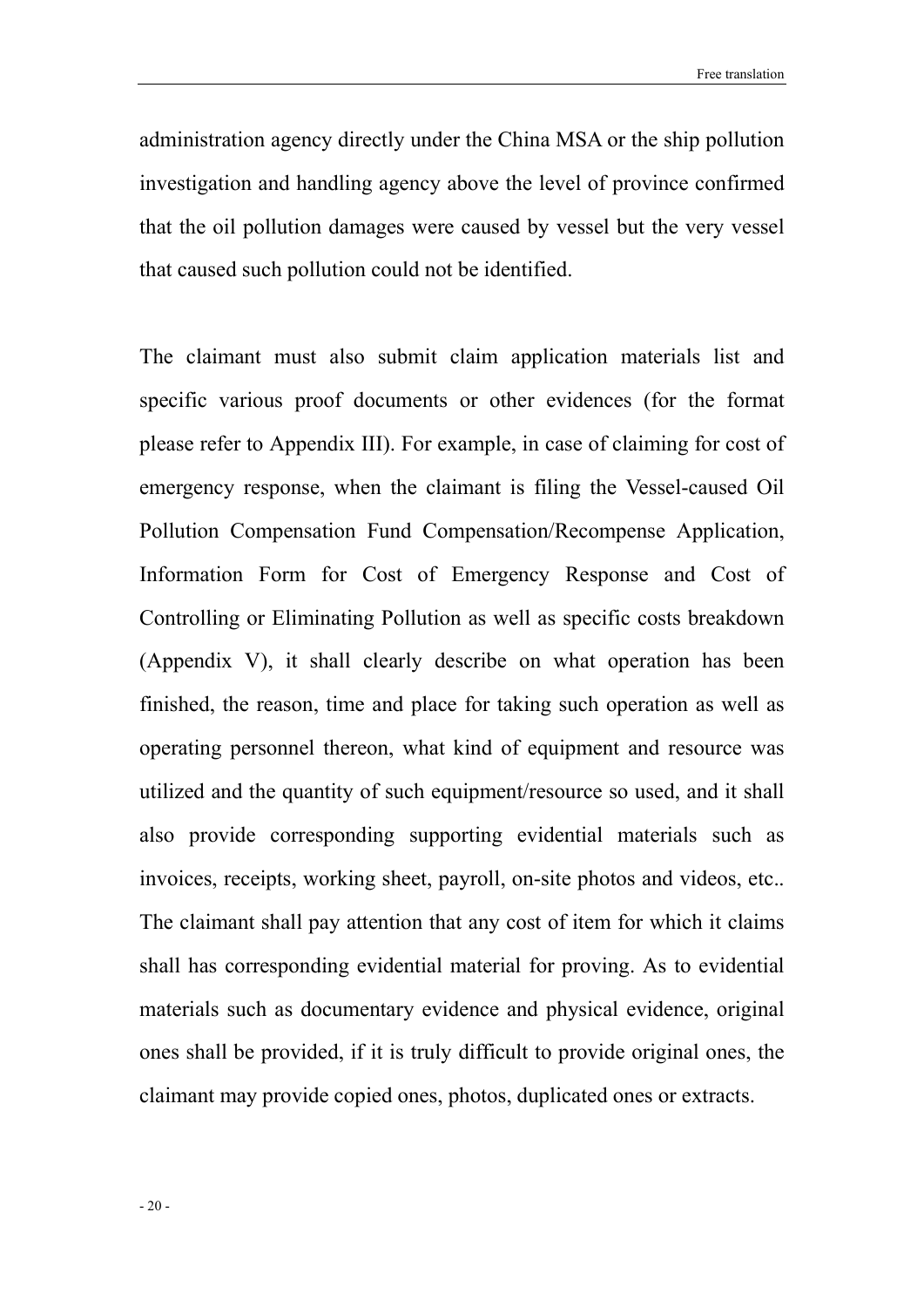The claimant and its agent shall also submit identity proof materials that meet requirement. Where the claimant is an unit, identity proof materials such as the unit's legal person certificate or industrial or commercial business license or organization code certificate; where the claimant is an individual, personal identification shall be submitted for examination and verification. Where the claimant entrusts agent(such as law office or consulting company) to handle relevant matters of lodging claim against the Fund, the letter of authorization issued by the claimant as well as the identifications of the claimant itself and the authorized agent shall be submitted. The specific handling person entrusted by a unit to handle matters of lodging claim application shall, in addition to the identification of such unit, submit the letter of authorization issued by such unit as well as the personal identification of the handling person.

## III. Requirements to be observed for claim application

The claimant shall pay attention on whether or not the following requirements are complied with when applying with the Fund for compensation:

(I) the claimant shall have the qualification of lodging claim application, i.e. the claimant shall be an unit or individual who actually sustained damages due to vessel-caused oil pollution accident.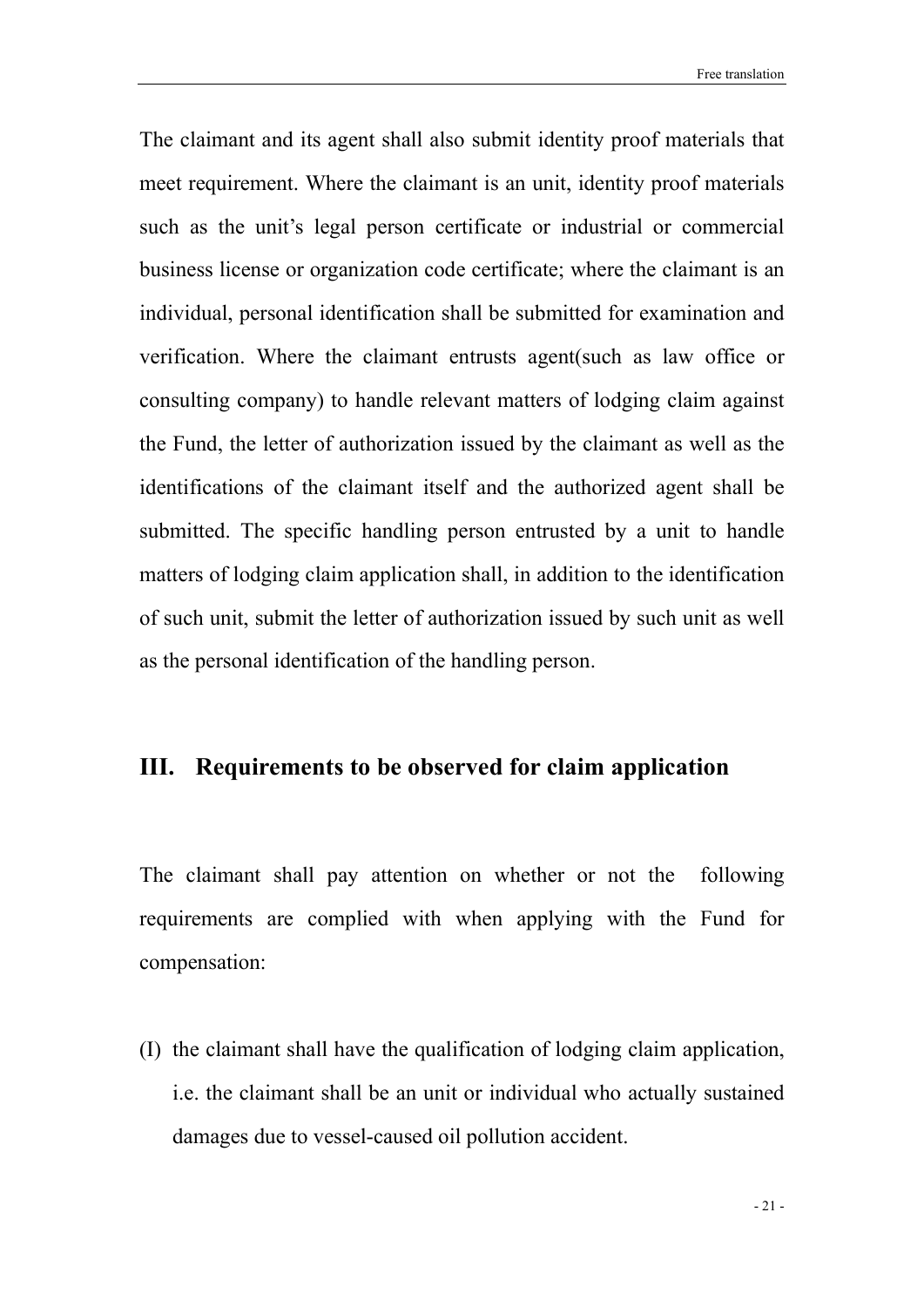- (II) the claimant shall lodge the claim application within the period of limitation for the claim, and the Settlement Center will not accept claim application lodged after the period of limitation;
- (III) the claim application and evidential materials shall be true, and the claimant shall not resort to falsification, conceal, fabricate or exaggerate; if the claimant provided untrue claim application, proof documents or other evidences, in addition to bearing adverse settlement result, the claim might also bear corresponding legal responsibility.
- (IV) any cost or loss so claimed shall have been incurred actually, and such cost or loss shall be ascertained as appropriate and reasonable; the Fund will not compensate or recompense for cost that is predicted to be incurred, such as predicted cost for reinstatement of marine ecosystem and natural fishery resources. The so called "reasonable" means that measures taken or means of transport, equipment or resources utilized based on available information when making the decision will effectively reduce the vessel-caused oil pollution damage.
- (V) costs so claimed and damages so sustained shall be resulted from vessel-caused oil pollution, and shall have consequential direct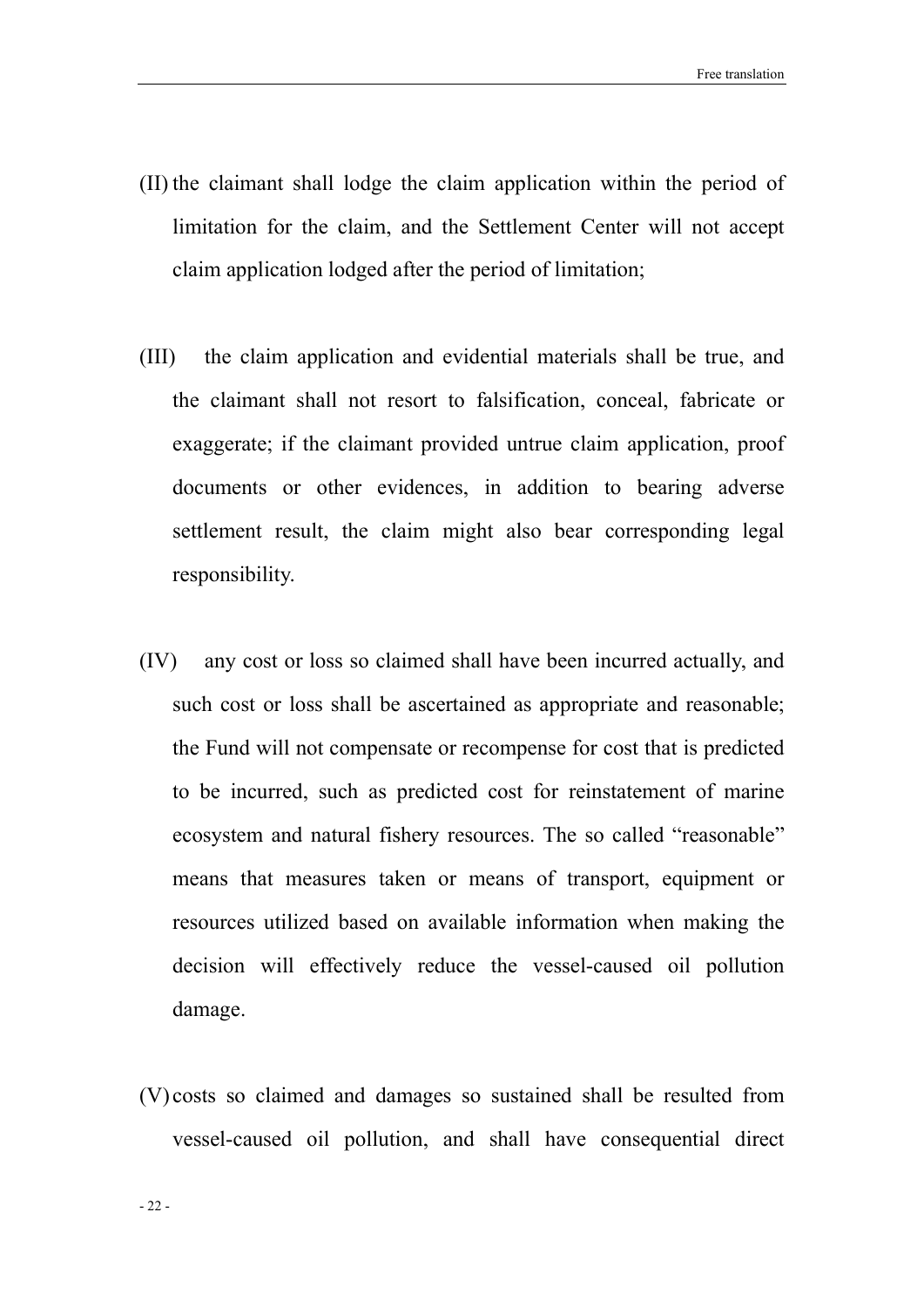Free translation

causation relation with the vessel-caused oil pollution accident. In respect of some indirect economic losses, such as economic losses caused by traffic accident happening to vessel participating in emergency response during emergency response operations, the Fund will not compensate or recompense. As to indirect economic loss brought by oil pollution, cost for reasonable reinstatement of environment to be implemented, litigation cost, arbitration fee and taxes, etc. that the claimant can usually claim against the shipowner and insurer of the vessel shall fall out of the scope of compensation or recompense from the Fund.

- (VI) losses so claimed and damages so sustained shall be economic losses that can be quantified in currencies; the Fund will not compensate or recompense for economic loss that is difficult to be quantified, such as spiritual damage.
- (VII) corresponding proof documents, true and sufficient evidential materials shall be submitted for the costs and losses so claimed as well as damages so sustained; if certain evidential material is lacked, or such evidential material lacks authenticity, legality, relevancy or reasonableness, the Settlement Center will not admit corresponding claim application, and the claimant will bear adverse settlement result.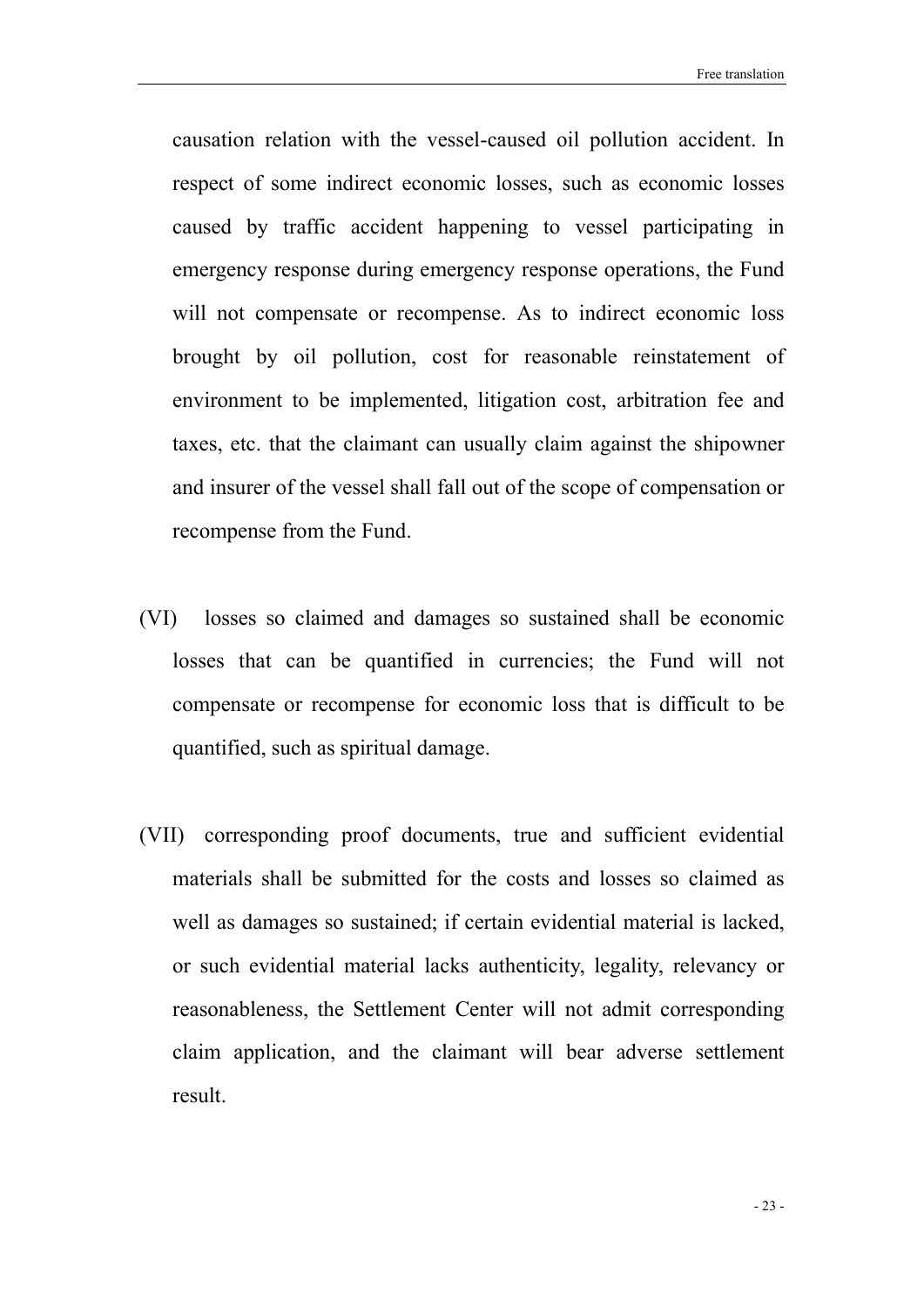(VIII) where the claimant has obtained governmental relief, commercial insurance indemnity and other incomes as to the oil pollution damages and relevant costs so sustained, such part of oil pollution damages and relevant costs shall not be compensated or recompensed repeatedly from the Fund. If the claimant did not disclose the above situation to the Fund on a truthful basis and obtained repeated compensation or recompense from the Fund, the Fund will take action to recover the same.

### IV. Period of limitation for claim

The claimant shall be reminded that pursuant to relevant provisions in the Maritime Code of the People's Republic of China, in the circumstance in which the polluting vessel can be identified, it is suggested that the claimant shall commence lawsuit or arbitration against the shipowner and insurer of the vessel as soon as possible within 3 years from the day when oil pollution damage occurred. In some circumstances, the loss might emerge at moment after elapse of certain period after the occurrence of oil pollution accident. In any circumstance the claim must commence lawsuit or arbitration against the shipowner and insurer of the vessel within 6 years from the day on which the vessel-caused oil pollution occured, otherwise the claimant will lose the right to rely on the Maritime Code of the People's Republic of China to obtain vessel-caused oil pollution damage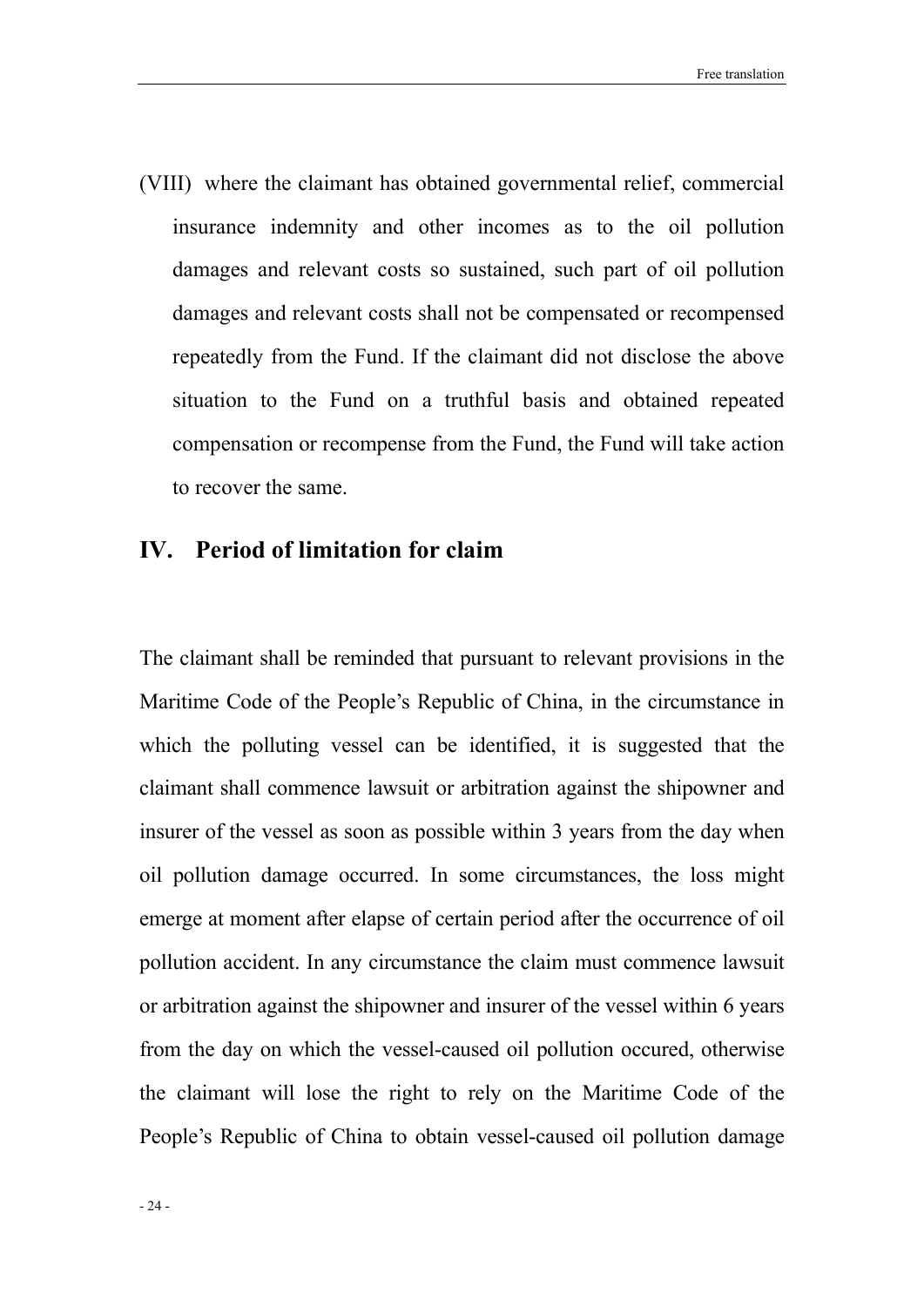compensation, and it will also be difficult for the claimant to apply with the Fun for recompense.

Pursuant to the Administrative Measures, where an aggrieved party applies compensation or recompense from the Fund, such application shall be submitted to the Claims Settlement Center within 3 years from the day on which the oil pollution is actually caused, regardless of whether or not the polluting vessel has been identified; in any situation such application shall be submitted within 6 years from the day on which the vessel-caused oil pollution occurs. Where the claimant has submitted to court or arbitration institute in respect of vessel-caused oil pollution damage dispute and such submission has been accepted, the limitation of period for the claimant to apply with the Fund for compensation or recompense shall be deemed as being suspended from the day when such submission was accepted by court or arbitration institute, and the limitation of period for the claimant to apply with the Fund for compensation or recompense shall continue from the day when judgment by the court or award by the arbitration institute becomes effective. In other words, the duration in which court try the vessel-caused oil pollution damage dispute between the claimant and the shipowner and insurer of the vessel shall not counted in the period of limitation for claim. It is suggested that the claimant shall, upon obtaining materials such as case acceptance proof issued by the court or arbitration institute, submit the same to the Settlement Center as soon as possible, so as to make clear of the commencing time of such suspension and facilitate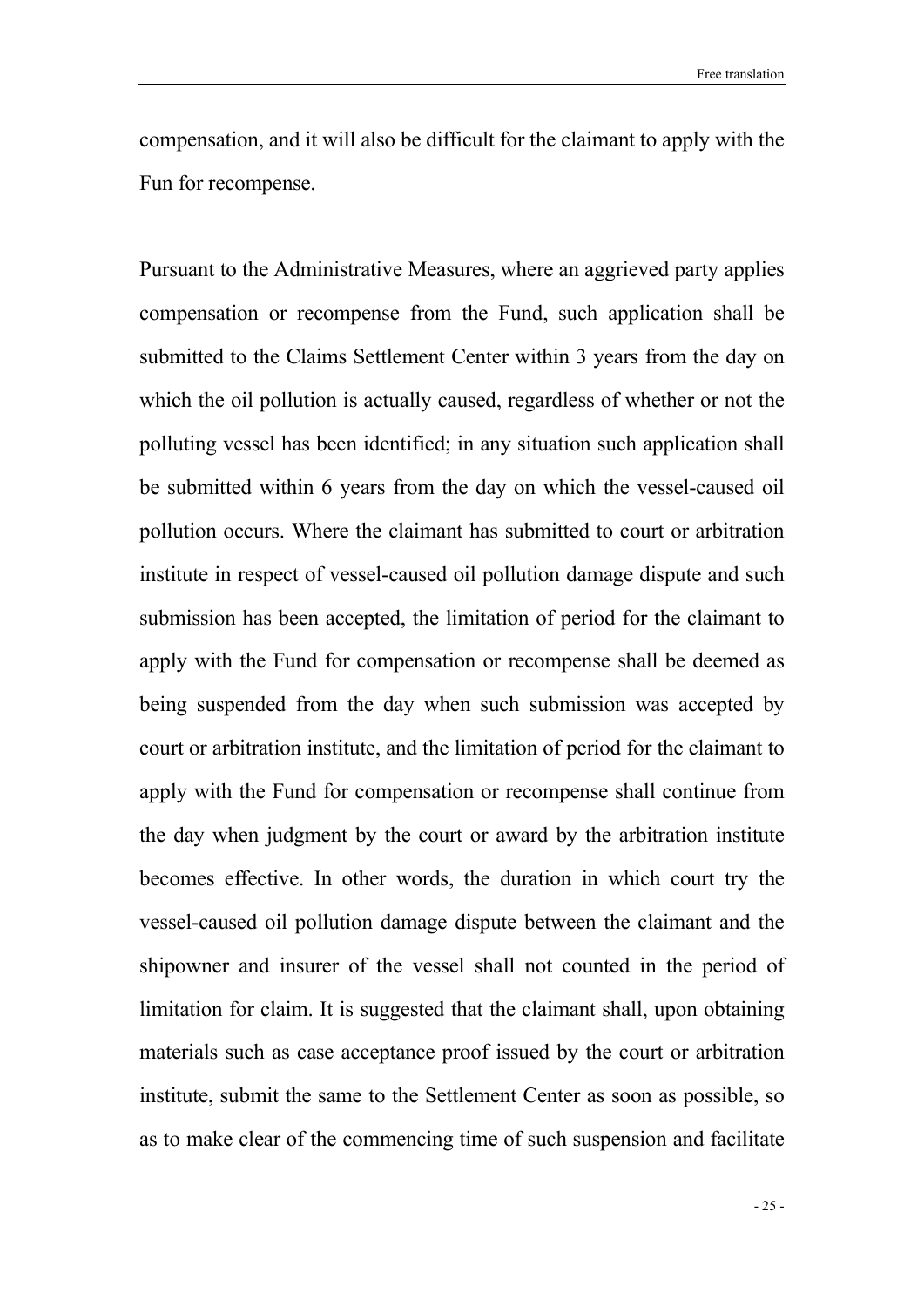the Settlement Center in following up with the court or arbitration institute with the trial of vessel-caused oil pollution damage dispute between the claimant and the shipowner and insurer of the vessel, guiding the claimant timely to apply with the Fund for compensation or recompense.

As to claim applications meeting Item (3) and (4) of Art.15 of the Administrative Measures, when submitting the same, the claimant shall also provide and sign the Subrogation Form / Letter of Authorization (Appendix IV), transferring its right of claiming against shipowner and insurer of the vessel who did not fulfill statutory obligation for vessel-caused oil pollution damages to the Settlement Center up to the amount of compensation or recompense it obtained from the Fund.

As to a same vessel-caused oil pollution accident, after the Settlement Center accepts the application for recompense lodged by the first claimant, it will publish fund claim registration announcement through the website of the China Vessel-caused Oil Pollution Compensation Fund (www.copcfund.org and www.copcsc.org), leading comprehensive newspapers of the place where the vessel-caused oil pollution accident or vessel-caused oil pollution damage occurred or other news media, urging other aggrieved parties of oil pollution of such same accident to lodge claim applications with the Fund as soon as possible. Aggrieved parties of oil pollution of a same accident shall handle claim registration with the Settlement Center within the period as described in the registration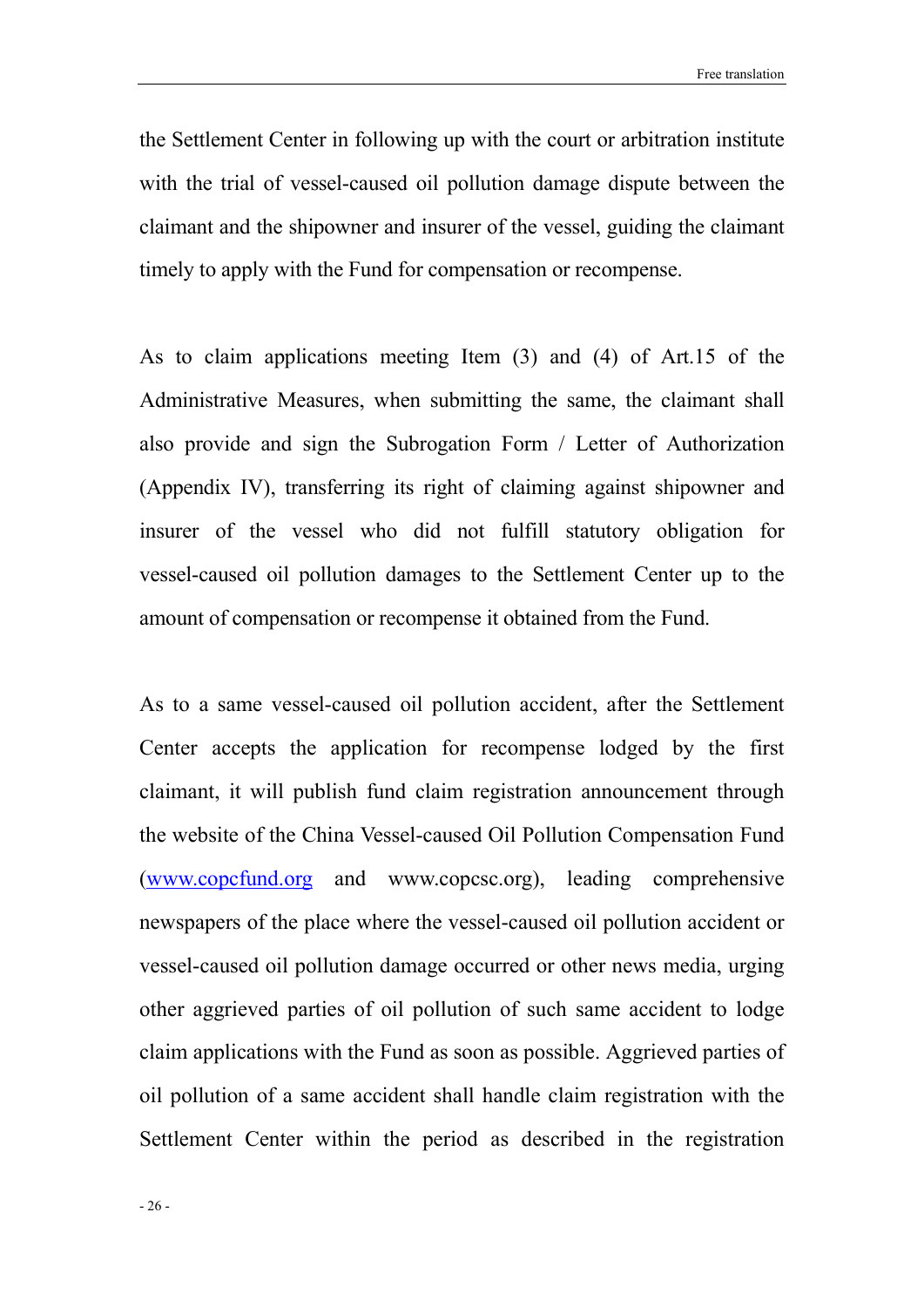announcement if they want to apply for recompense from the Fund. If the aggrieved party of oil pollution fails to handle registration within such period, as the total compensation or recompense from the Fund to all aggrieved parties of a same vessel-caused oil pollution accident shall not exceed RMB30,000,000, such aggrieved party failing to handle registration might bear adverse claims settlement consequence.

Where a claimant applies with the Settlement Center for claim registration, it shall submit written application. Within 15 days from the day when the Settlement Center registers the claim application, the claimant shall, in accordance with requirements of this Manual, submit specific claim application, evidential documents or other evidences to the Settlement Center. During preparing the claim evidential materials, the claimant may seek guidance and help from the Settlement Center.

The Settlement Center will, within 15 working days from receipt of application materials submitted by the claimant, finish formality examination, and notify the claimant on whether or not the claim application is accepted through direct service, service by mail or by electronic means. Where such notice is directly served upon the claimant or its agent, the date stated on the receipt signed by the claimant or its agent shall be deemed the date of service of the notice; if direct service proves to be difficult, service of the notice may be done by mail or, upon consent by the claimant or its agent, the Settlement Center may adopt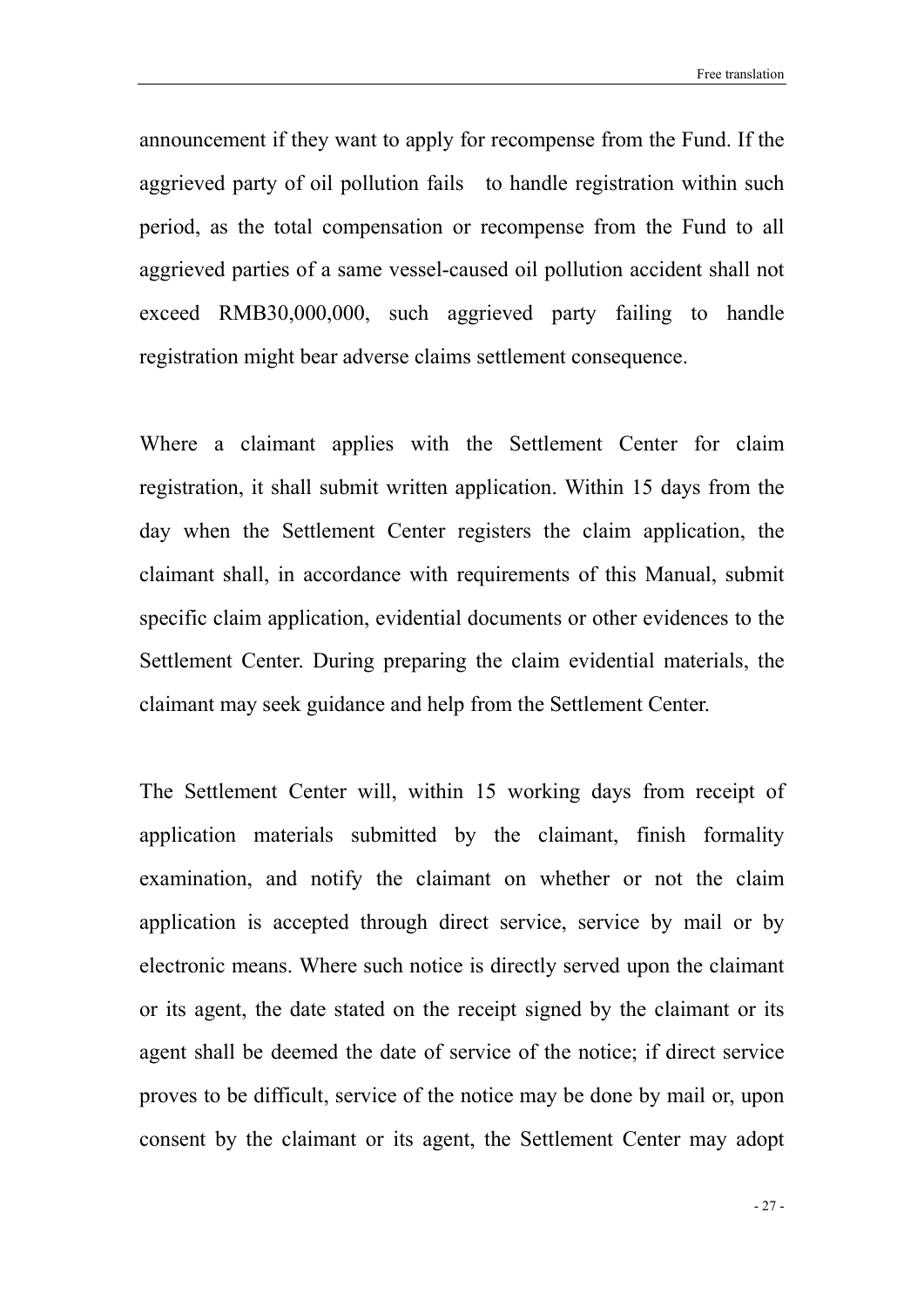electronic means such as email to serve the notice whereby service of the same can be confirmed by the claimant or its agent.

Service through mail will be attached with a service receipt, where the date stated on the receipt for postal delivery of registered mail is inconsistent with the date stated on the service receipt, or where the service receipt is not sent back, the date stated on the receipt for postal delivery of registered mail shall be the sate of service.

In case of service by electronic means, the claimant or its agent shall confirm in the service confirmation statement, and the date shown in the corresponding system of the Settlement Center that the mail has been sent out successfully shall be the date of service, however, if the claimant or its agent proves that the date when the mail entered into their specific system is different from the date on the corresponding system of the Settlement Center showing the mail has been sent out successfully, the date proved by the claimant or its agent as when the mail entered into their specific system shall prevail.

### V. Investigation on claimed items

The Settlement Center accepts successively, in accordance with the time sequence of application, the claim applications submitted by claimants, and conducts investigation, verification and assessment on the claimed items.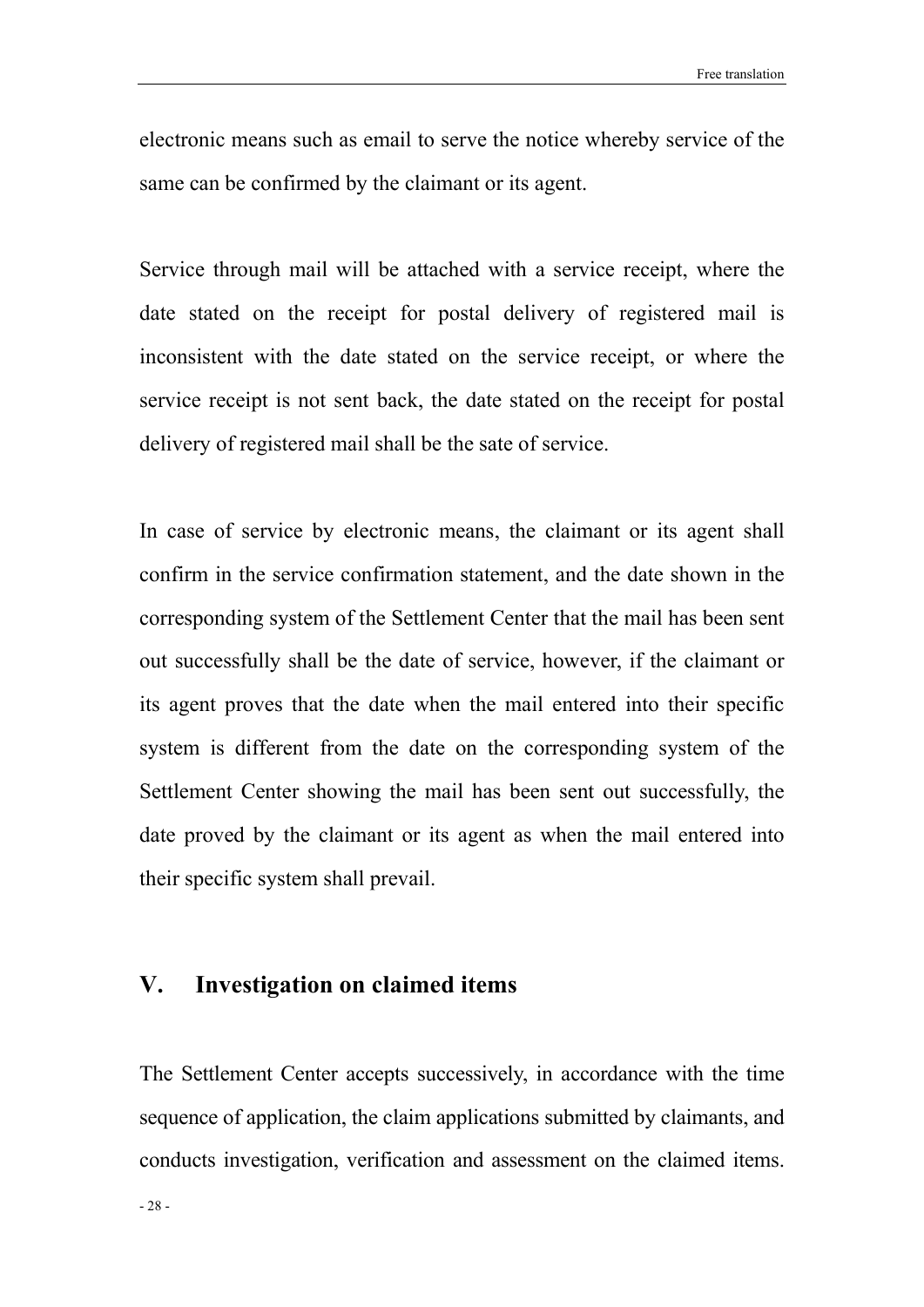Free translation

The claimant shall cooperate actively and offer necessary assistance. During the process of claim settlement, the Settlement Center might contact the claimant, requiring it to provide further information and evidences. If the claimant fails to provide relevant information timely, the Settlement Center will assess the claim based only on available information, however, the claimant shall realize that such assessment might lead to adverse consequences such as reduction of amount to be compensated or recompensed or the claim application is not recognized.

The time needed by the Settlement Center for investigation, verification and assessment depends, to a large extent, on whether or not the proof documents or other evidences provided by the claimant are authentic, sufficient and effective. Therefore, it is suggested that the claimant shall adhere to requirements of this Manual as far as possible, fully cooperate with the Settlement Center, and do its utmost to provide all information relating to assessment of the claim, so as to jointly enhance claim settlement efficiency.

## VIII.Transfer of the right to claim

The Settlement Center may, from the day on which it makes compensation payment to a claimant, exercise by subrogation the right of the claimant to demand compensation against the third party up to the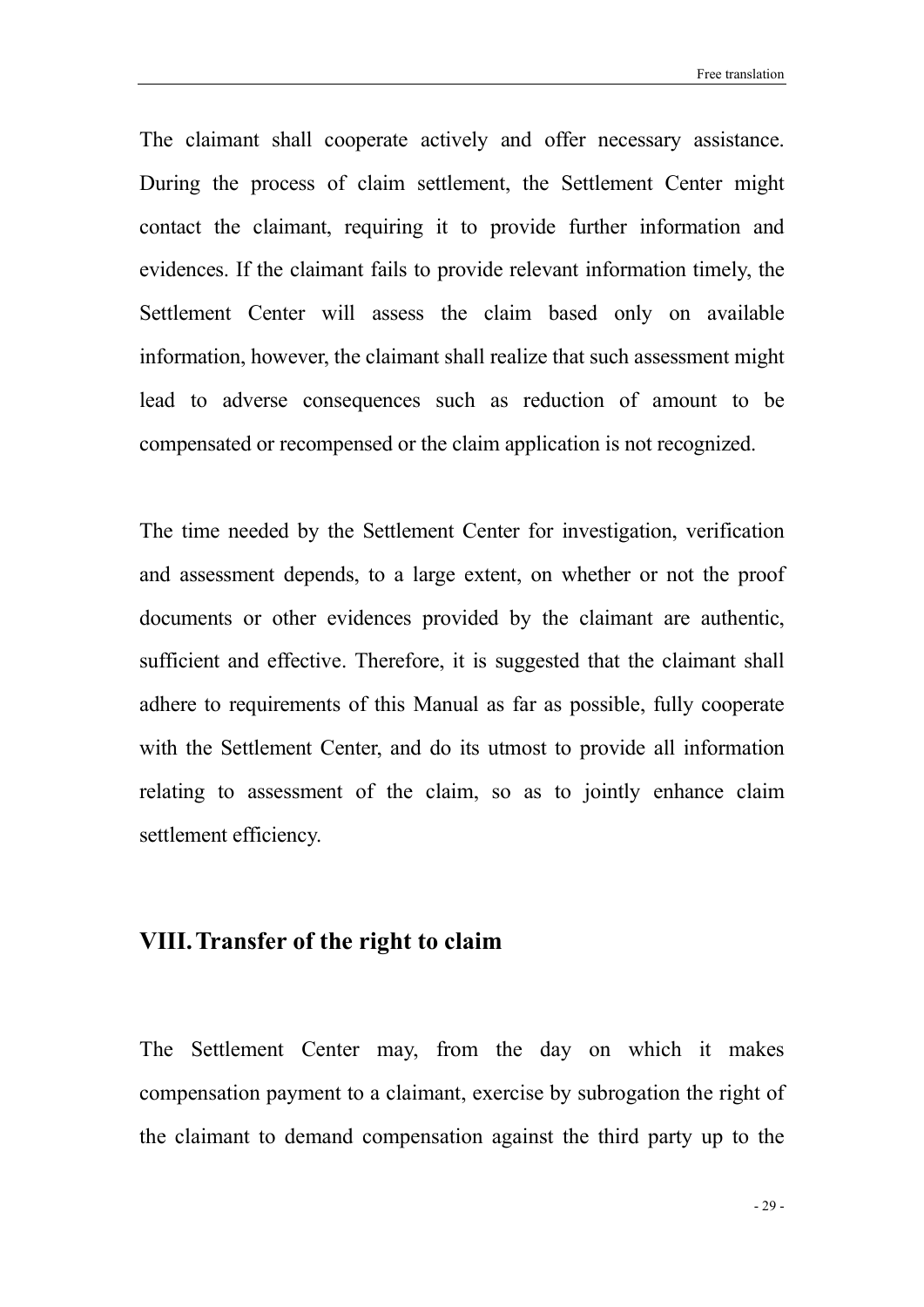amount of compensation or recompense payment it made. The right to demand compensation by subrogation exercised by the Settlement Center shall in no way affect the claimant's right to demand compensation against the third party for the portion un-indemnified.

If the claimant waives the right to demand compensation against the third party, for such waived part of compensation, the claimant shall not apply with the Fund for compensation or recompense, and it such claimant has obtained compensation or recompense from the Fund for such part of waived compensation, it shall refund the Fund with the payment of compensation or recompense it obtained from the Fund.

The claimant shall also provide necessary information and materials to the Settlement Center, and assist the Settlement Center in an active manner in exercising the right of subrogation. The Settlement Center may deduct a corresponding sum or demand refunding a corresponding sum of compensation or recompense if it is not able to exercise the right to demand compensation by subrogation due to the deliberation or major fault of the claimant.

### IX. Handling of objections

Where the claimant raises objection to the compensation/recompense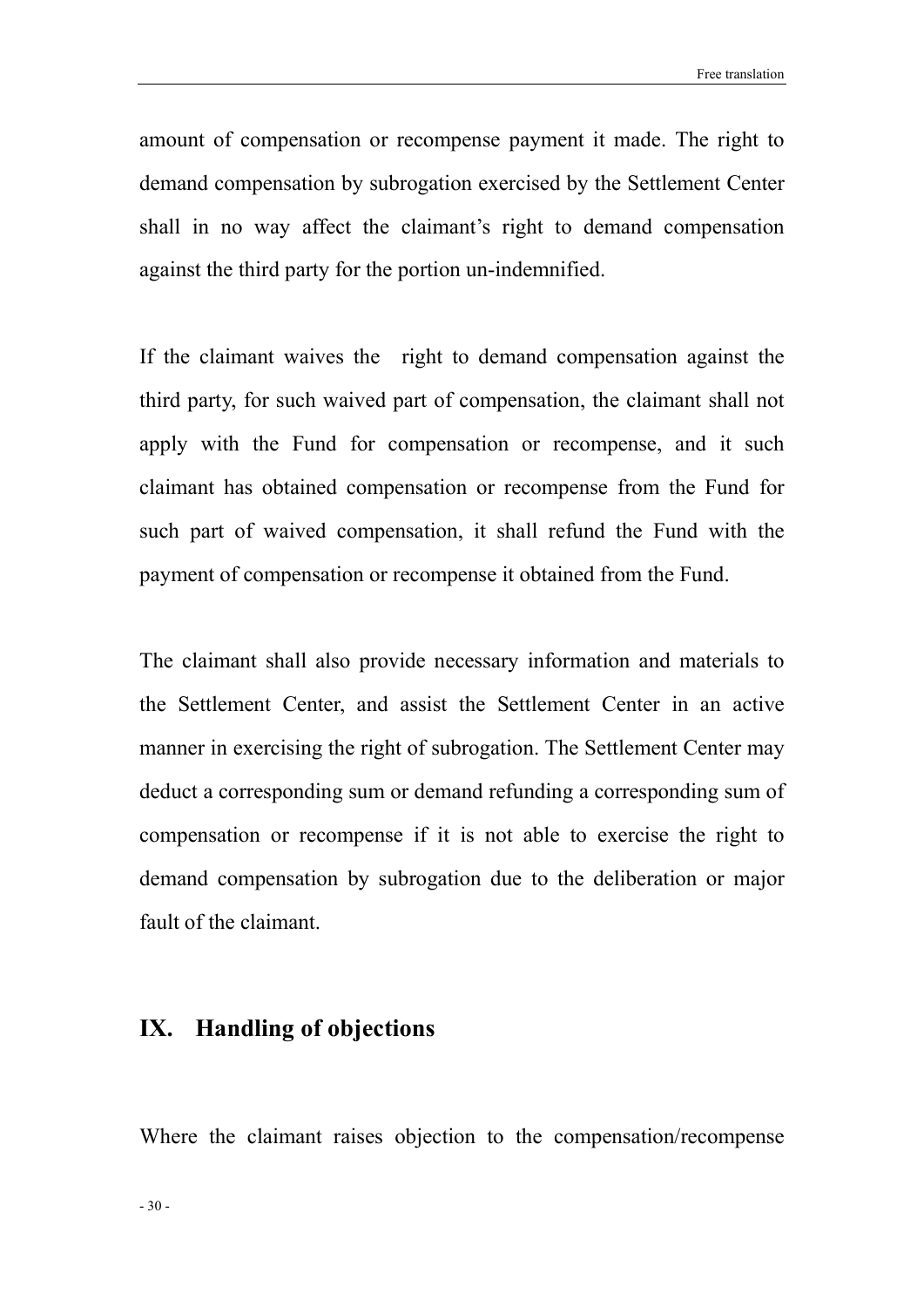decision, it may, within 10 working days after receipt of the compensation/recompense decision, apply to the Settlement Center for review for once and submit relevant proof materials; failing to lodge review application within specified period, the Settlement Center will not accept such application. For any claim settlement case, the claimant may only apply for review for once.

Where, upon review, no matter whether or not the Settlement Center holds necessary to change the claim settlement plan, it shall submit the same to the meeting of Management Committee for deliberation, and shall issue final claim settlement decision to the claimant within 15 working days from the next meeting of the Management Committee whereby the decision is rendered.

## Chapter III Manual for Submission of Claims of Costs for Emergency Response

Costs for emergency response are costs incurred for emergency response action(s), taken following order(s) of vessel-caused pollution accident emergency commanding organization during the period of emergency response, to mitigate or prevent vessel-caused oil pollution damages. For example, reasonable costs to a ship pollution response organization incurred for labor and material resources paid for conducting oil pollution cleanup work during the period of emergency response in order to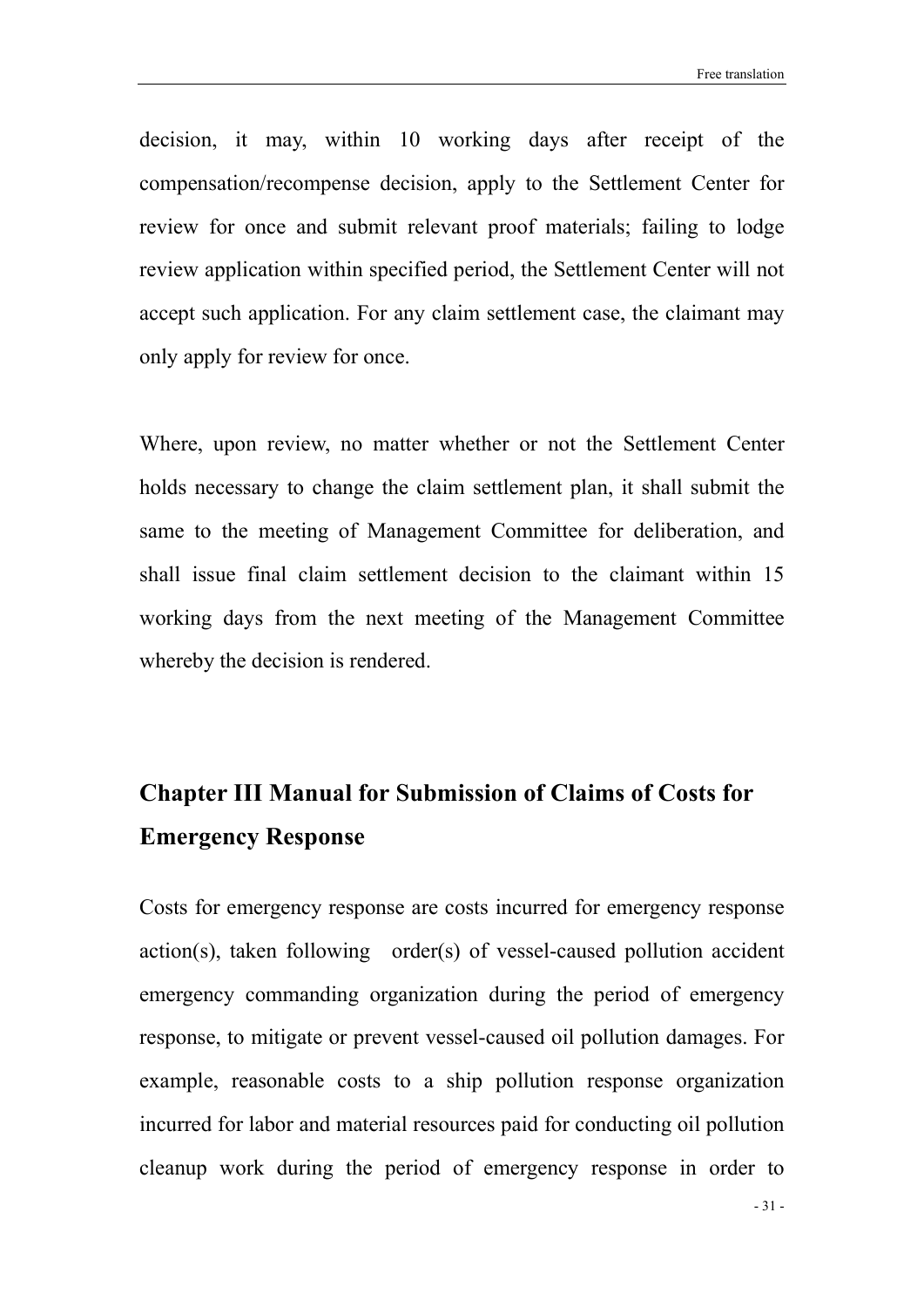implement the compulsory oil pollution cleanup order of maritime administrative department.

Period of emergency response is a period from the time when the vessel-caused pollution accident emergency commanding organization activates emergency response action under the emergency response plan till the end of emergency response action(s).

Costs for emergency response for which the claimant may apply compensation or recompense from the Fund must be costs that incurred for emergency response measures that have actually been taken, and these emergency response measures shall be deemed as reasonable to be adopted at the prevailing conditions. Costs for emergency response for which the claimant may claim compensation from the Fund mainly include costs incurred for actions of pollution cleanup at sea, actions of protecting polluted resources (such as shore animals habitats, cultivation bases and water inlets, etc.), actions of pollution cleanup for coastlines and tidal flats, actions of monitoring and surveillance on the spread of oil spill as well as action of protecting wildlife, etc, specifically including:

#### I. Charges for use of ships, planes and vehicles

Charges for use of ships, plane and vehicles shall mean costs incurred to the claimant for utilization of various types of ships, planes and vehicles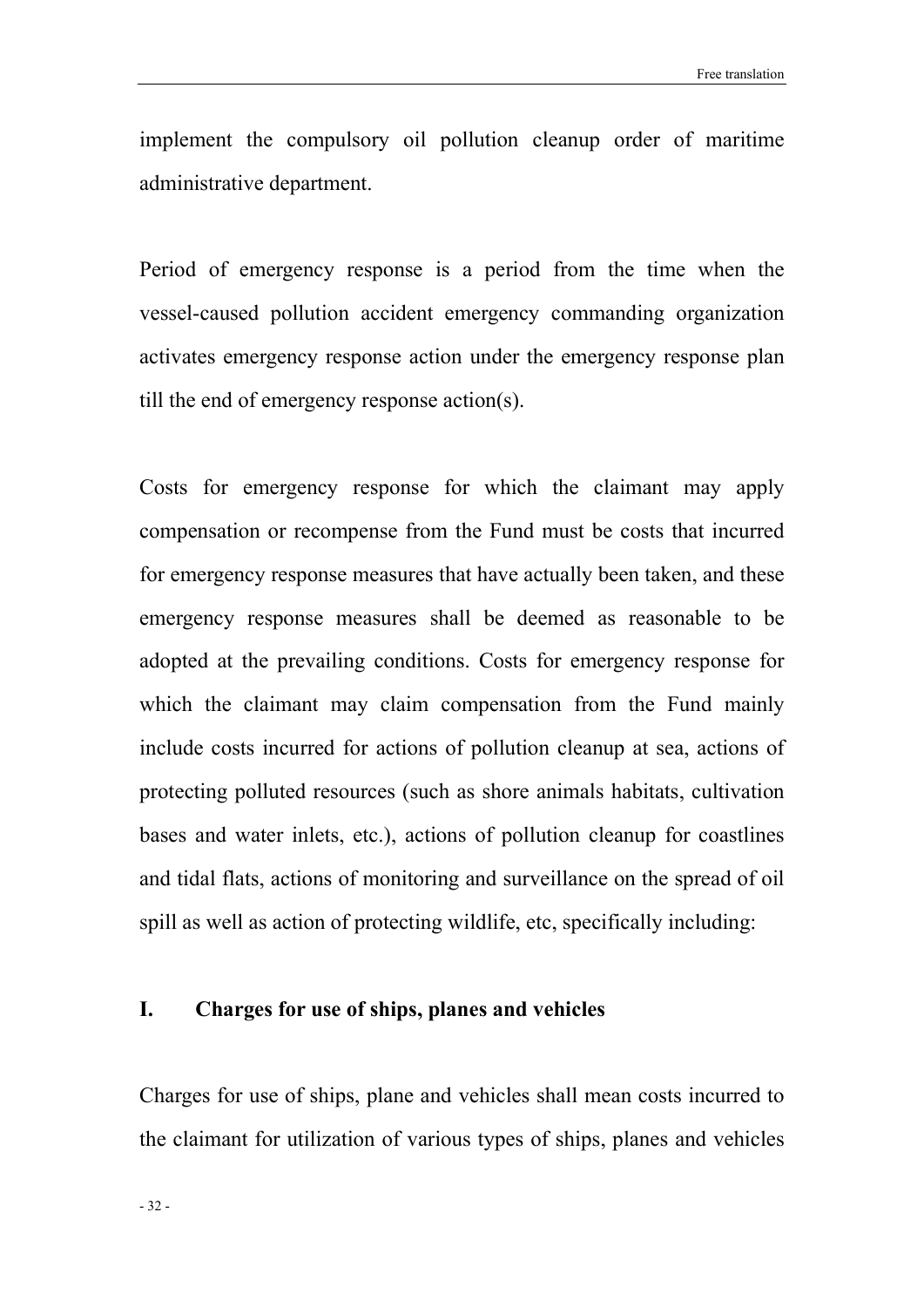for works of ship oil pollution cleanup as well as monitoring and surveillance on oil spill, including amortization charges and necessary washing charges for ships, planes and vehicles, wages and remunerations for crews, aviators and personnel equipped for vehicles, costs for fuel oil and lubricating oil consumed by ships, planes and vehicles.

Function of ships, planes and vehicles shall be suitable to the cleanup actions they participate in. Time consumed by a ship to, based on order from the vessel-caused pollution accident emergency commanding organization, wait for further instruction at berthing base, or to leave the oil pollution scene to take shelter from winds, to undergo maintenance (excluding the time for daily maintenance for ship) or to supply materials and provisions shall be deemed as "standby time", and the standby rate usually is a certain proportion of utilization rate.

#### (I) Claim materials for charges for use of ships

the claimant shall keep properly materials such as various written orders from the vessel-caused pollution accident emergency commanding organization, meeting minutes and decisions relating to emergency response actions; during emergency response actions, the claimant shall timely record specific items incurring costs, amount, the time and the place in detail; the claimant may take photos or videos to reflect actions it took.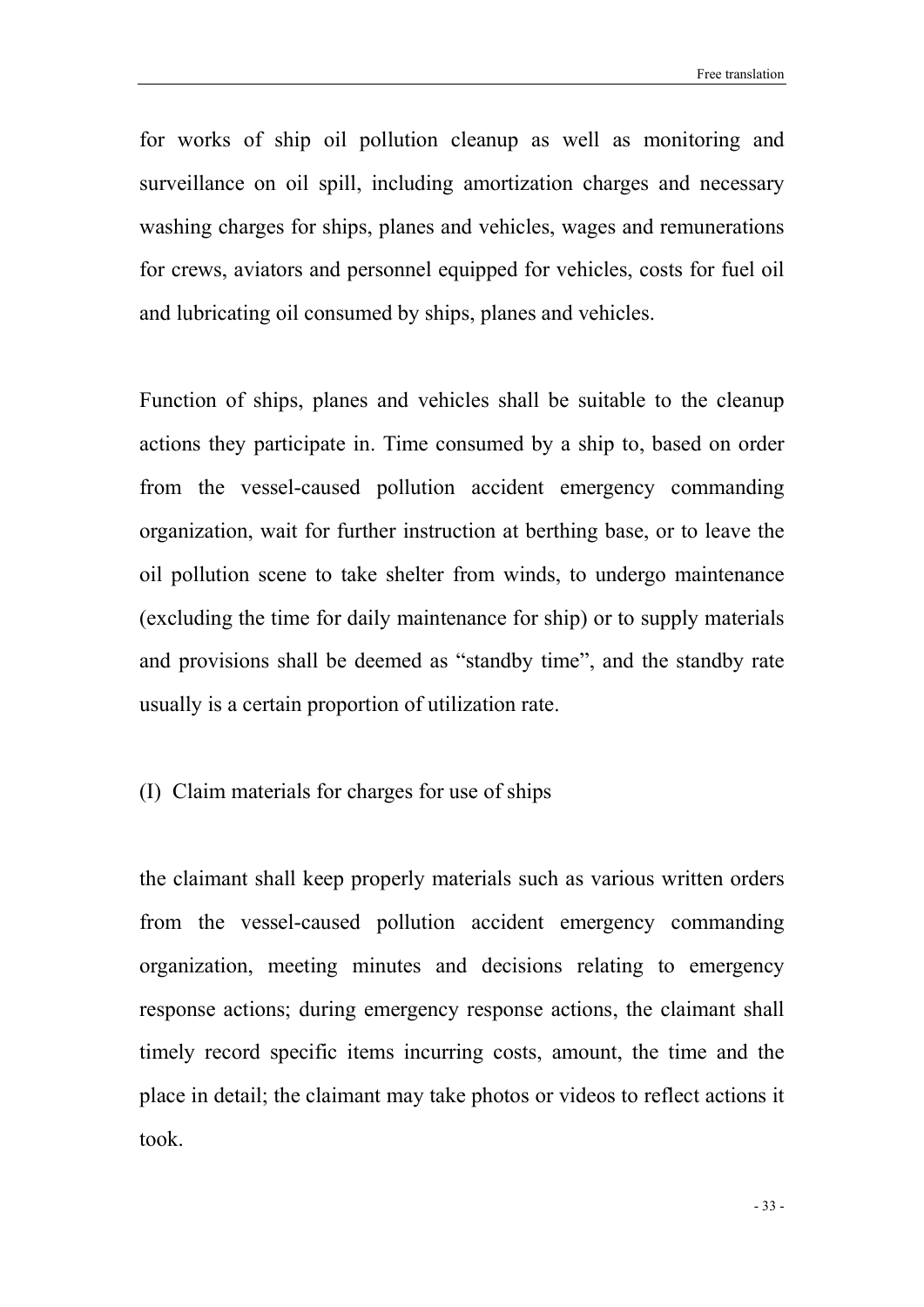The claimant must provide corresponding evidential materials to prove the ownership, type of the ship, total power of her main engine, her tonnage, the time, place, content and effect of operation done by the ship, the time and place of standby of the ship, and consumption of oils, the time range that vessel-caused pollution accident emergency commanding organization instructed the ship to conduct emergency response, the time, place for operation of cleaning ships, as well as costs for third parties. Main evidential materials include:

1. Certificates of the ship

The claimant shall provide the certificate of ownership of the ship, certificate of ship's inspection and the MMSI certificate.

2. Logbook, engine logbook, oil record book

The claimant shall provide the logbook and engine logbook for the period of emergency response. The logbook and the engine logbook shall record the sailing time, the time, place and content of operation, when the ship receives the order from the vessel-caused pollution accident emergency commanding organization, when the engine is standby, when the anchors are heaved up, when the ship arrives at the scene, the content, process and duration of operation, when the ship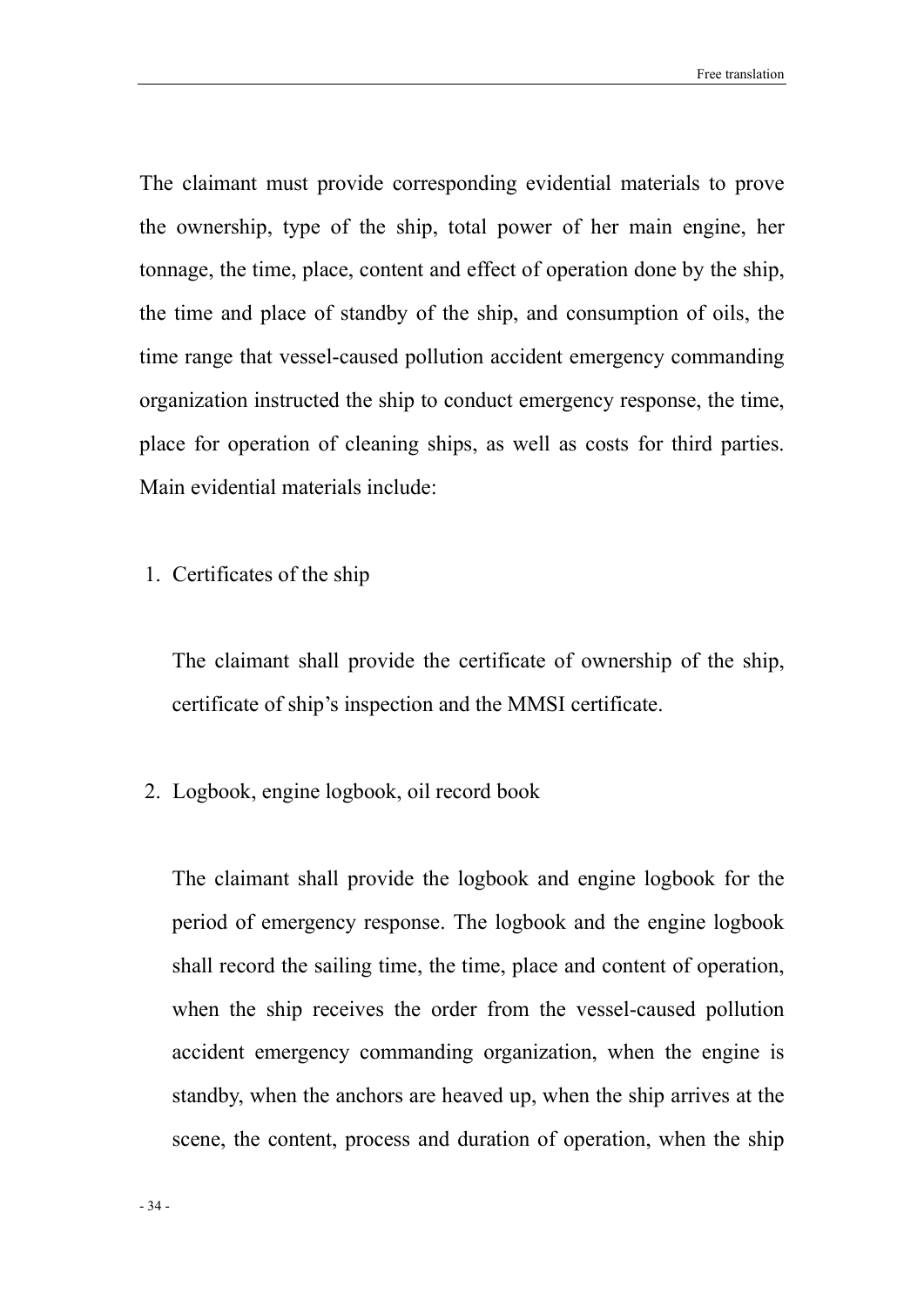receives the standby order, the standby duration, when the ship receives the order declaring the end of mission, when the ship returns to berth base, when the engine of the ship is stopped, the situation of fuel oil and lubricating oil consumed by the ship during the period of emergency response, as well as whether or not there was cleaning action after termination of emergency response etc.. In addition, materials recording operating personnel onboard, equipments, materials and supplies provided onboard as well as the situation of consumption and supplementation thereon shall be provided.

#### 3. Materials proving work effect

The claimant shall provide work report, text, image and video materials, to prove the content, time and effect of emergency response work done by the ship, or instead, the claimant may provide materials such as assessment report issued by professional institute for the content and effect of work done by the ship.

#### (II) Proof materials for claim of charges for use of planes

The claimant shall provide contract of hire of the plane, bills for expenses, flight logbook, work report as well as text, image and video materials, to prove the time range that vessel-caused pollution accident emergency commanding organization instructed the ship to conduct emergency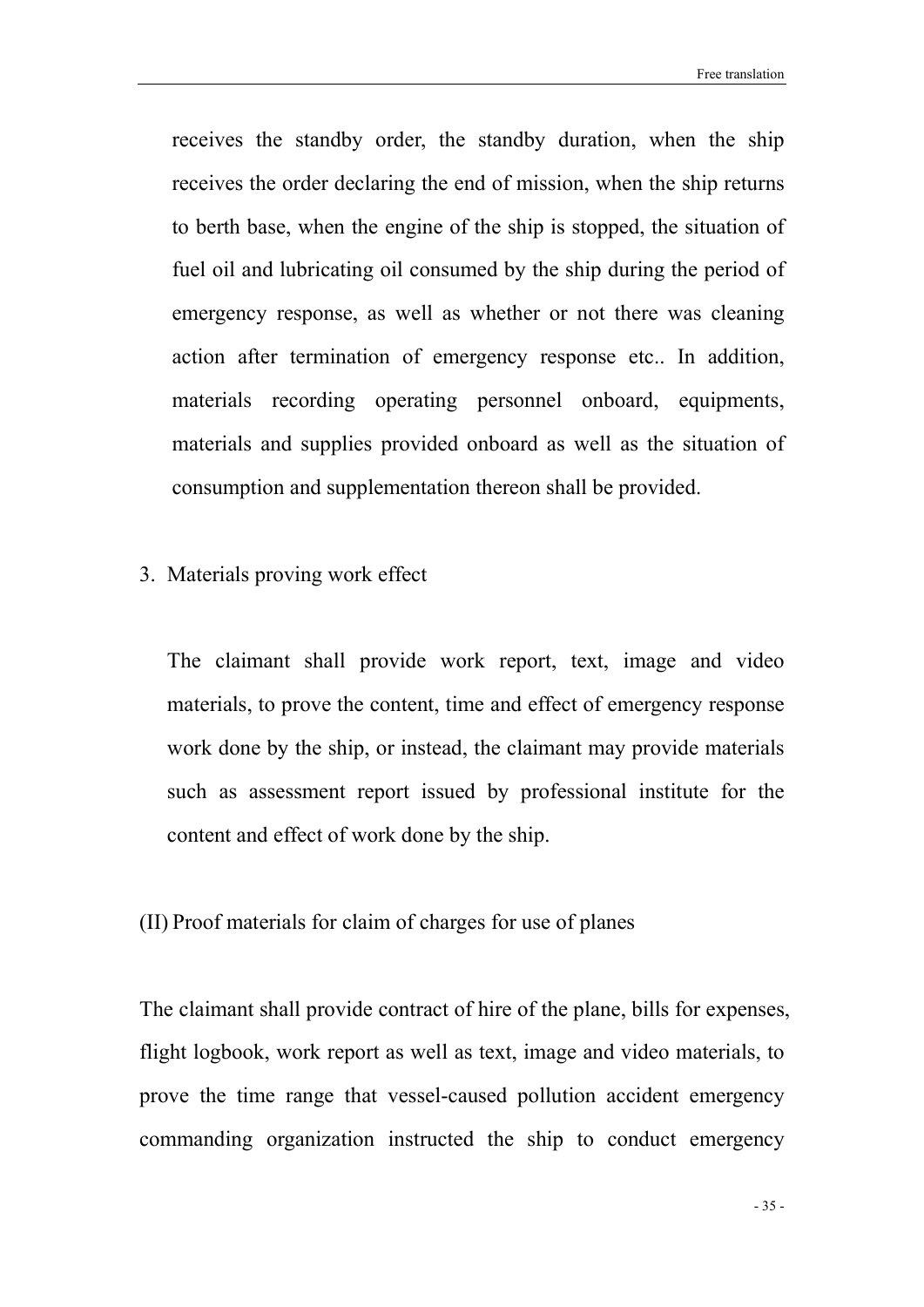response, the type of the plane, the flight time, flight zone, flight mission and effect of operation, etc, or instead, the claimant may provide documents such as assessment report issued by professional institute for the content and effect of work done.

#### (III) Proof materials for claim of charges for use of vehicles

The claimant shall provide the vehicle's license, transport certificate, vehicle dispatch note, vehicle rental contract, invoice, transport records and relevant text, image and video materials, to prove the name, type, time of use, place of use and operation content of the vehicle, or instead, the claimant may provide documents such as assessment report issued by professional institute for the content and effect of work done.

#### II. Charges for use of professional equipments

Charges for use of professional equipments mean costs incurred to claimant for utilization of oil booms, skimmers, sprayers, washers and other relevant professional equipments for works of ship oil pollution cleanup as well as monitoring and surveillance on oil spill, including amortization charges, necessary storing charge and maintenance charge as well as necessary washing charges for equipments, where the equipment is damaged during use, the charge for repair or the charge for re-purchasing the same shall be included.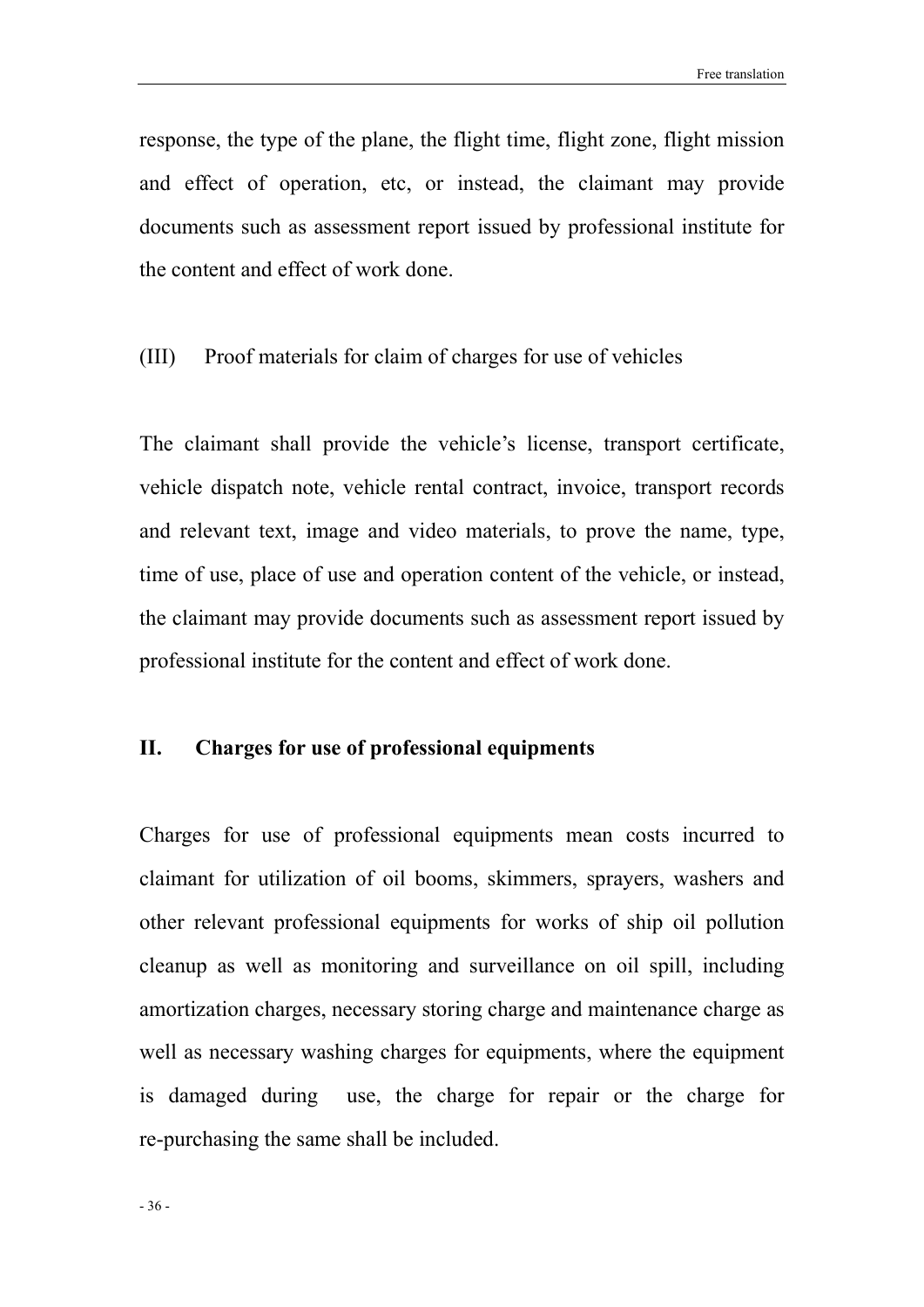Proper claimed amount may be compensated or recompensed for reasonable standby equipment that was actually brought with working personnel who took emergency response measures but was not actually used, so as to make up the wear and tear and amortization of the same.

(I) Proof materials for claim of charges for use of professional equipments

The claimant shall provide corresponding evidential materials to prove the ownerships, type and quantity of such equipments, content of operation, time of operation, standby time as well as work effect, etc.. Main evidential materials include:

- 1. ledgers of the equipments, including the inventory records book, the stock-in registration book, the stock-out registration book, service and maintenance records book as well as the purchase invoices, etc of such equipments, to prove corresponding situation of purchase, use, maintenance, wear and tear of the same.
- 2. Service record of the equipment, including when the equipment was allocated out of the warehouse, how the equipment was transported to the accident scene, when it was put into use, the situation and effect of use of such equipment, etc, to determine the duration of operation as well as the standby duration of such equipment. In addition, service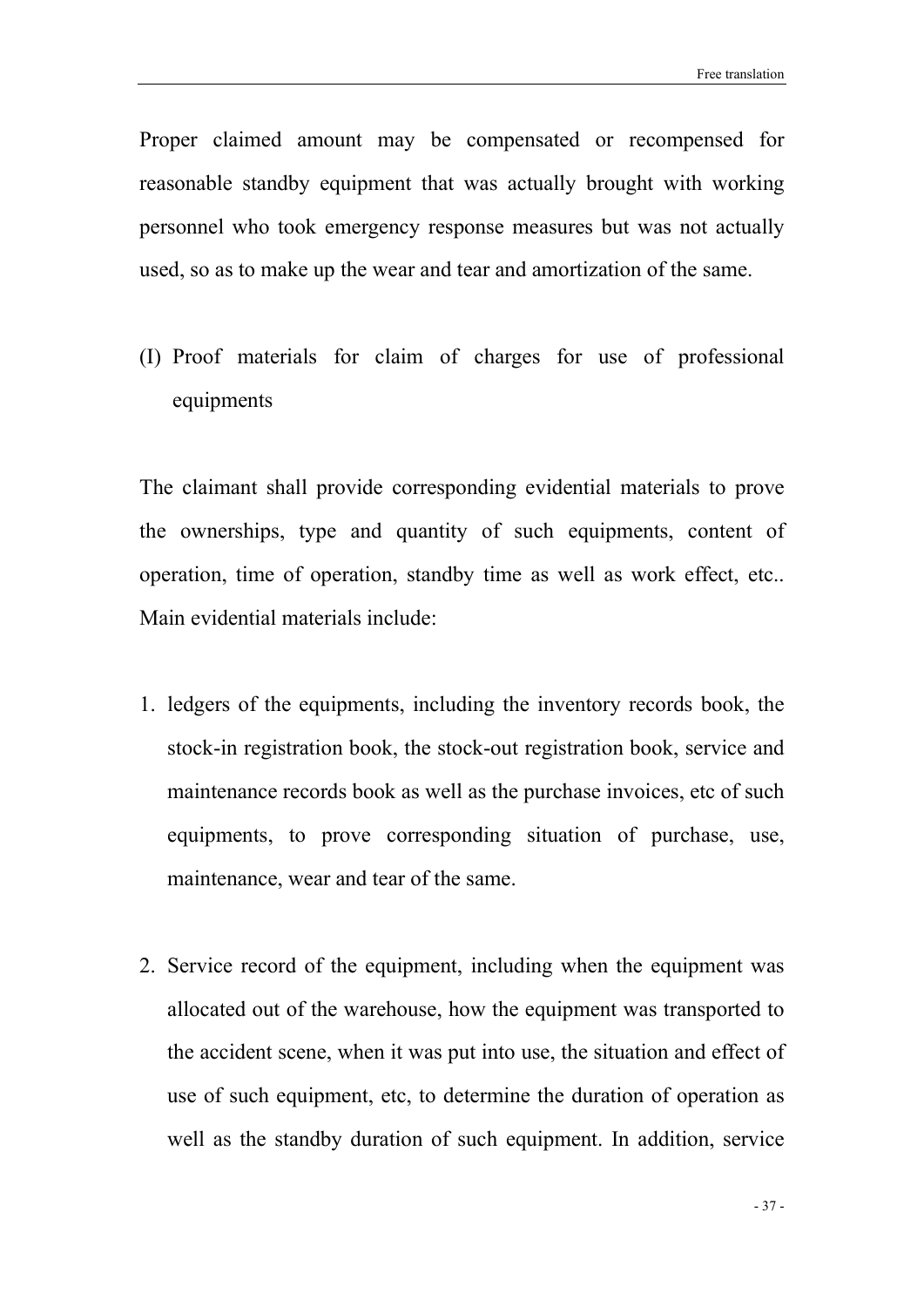record of the equipment shall corroborate with evidential materials such the ship's logbook, engine logbook and working record of operating personnel.

3. The claimant shall provide work report, text, image and video materials, to prove the situation and effect of use of such equipment, or instead, the claimant may provide documents such as assessment report issued by professional institute for the content and effect of work done.

#### III. Charges for consumables

Charges for consumable mean all costs incurred to claimant for utilization of oil absorption materials, oil spill dispersants and other consumables all well as costs for necessary warehousing of the same, such as purchase costs for oil sorbents, oil disperse agents, chemical adsorbents, oil absorbent booms and oil trailing nets that were put into use, as well as necessary cost for warehousing of them since the purchase.

#### (I) Proof materials for claim of charges for consumables

The claimant shall provide corresponding evidential materials to prove the name, type, time of use, place of use, condition of use, quantity of use, effect of use of such consumables as well as the situation of pollutants collection, etc.. Main evidential materials include: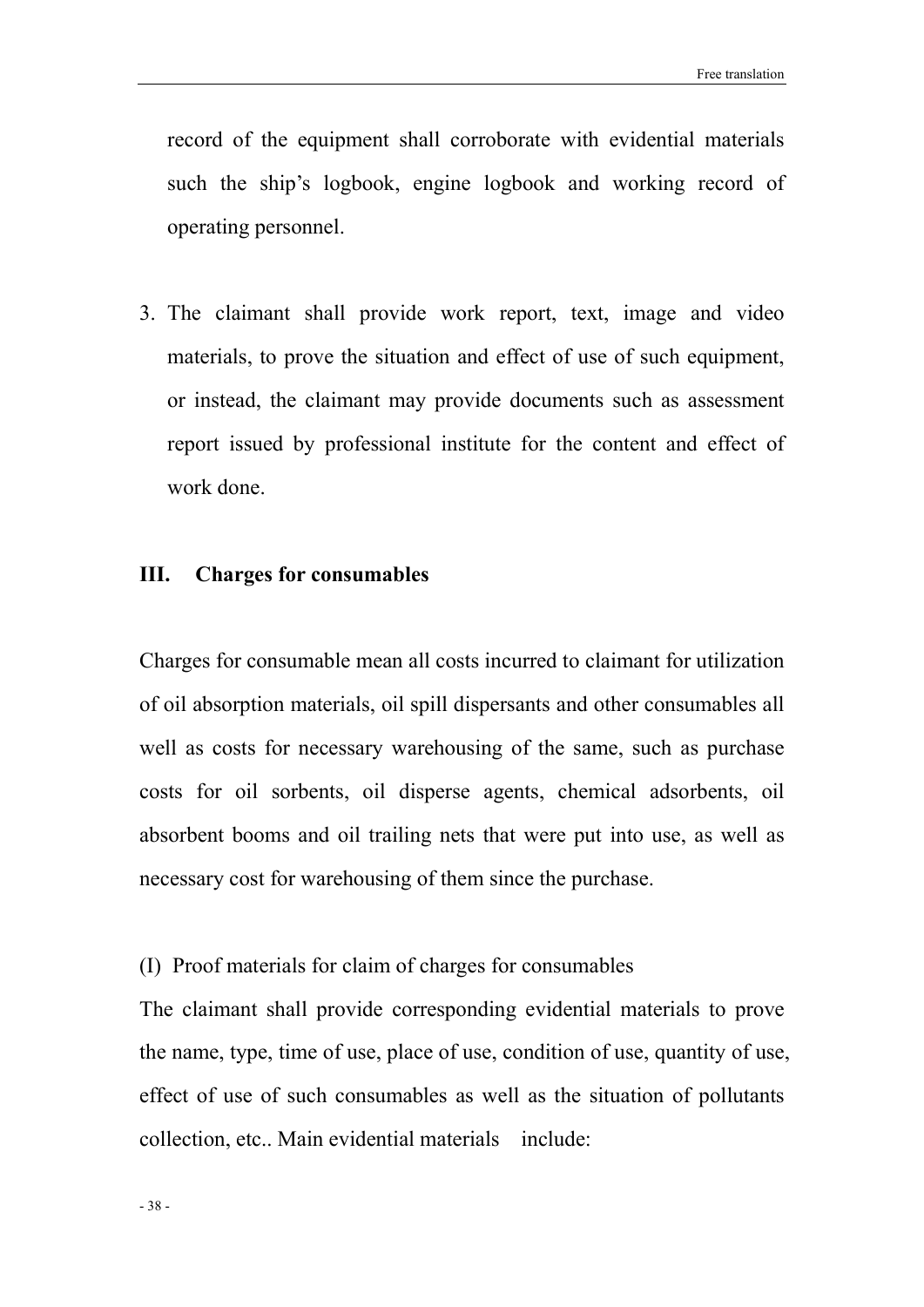- 1. ledgers of consumables, including the inventory records book, the stock-in registration book, the stock-out registration book and the purchase invoices, etc of such consumables, to prove corresponding situation of purchase and use of the same.
- 2. Records for the situation of use of the consumables, including when the consumable was allocated out of the warehouse, how the consumable was transported to the accident scene, when it was put into use, the quantity of consumables used, the quantity of oil collected as well as the work effect, etc. As to the quantity of oil collected by oil absorption materials, the claimant shall also provide collection certification issued by the unit engaged in disposal of pollutants. In addition, situation of use of the consumables shall corroborate with content of ship's logbook, engine logbook and working record of operating personnel.
- 3. The claimant shall provide work report, text, image and video materials, to prove the situation and effect of use of such consumables, or instead, the claimant may provide documents such as assessment report issued by professional institute for the content and effect of work done.

#### IV. Charges for disposal of wastes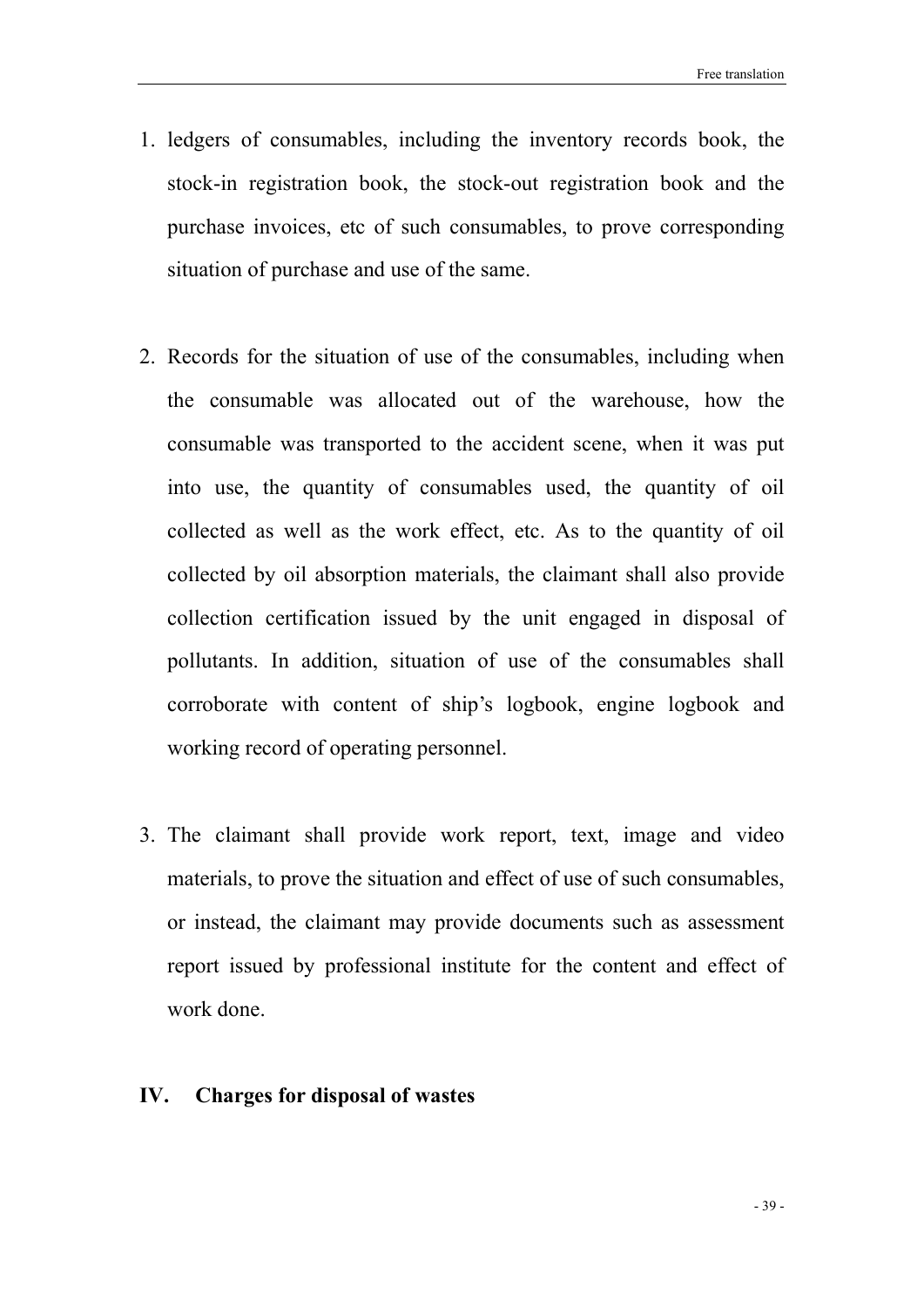Charges for disposal of wasters mean costs incurred to the claimant for disposal of solid wastes containing oil, oily water and scrapped equipments of vessel, etc during the process of emergency response. Such costs incurred to the claimant in post-disposal of wastes such as various oil sorbents, residual oil, sludge and oily water reclaimed during ship oil pollution cleanup operation due to implementation of orders from vessel-caused pollution accident emergency commanding organization. During the emergency response, if the claimant obtains additional income through the reclaimed dirty oil, the salvage value of such reclaimed dirty oil shall be used to offset corresponding costs that have incurred for emergency response.

(I) Proof materials for claim of charges for disposal of wastes

The claimant shall provide evidential materials to prove the information such as the method, type, quantity, time, place and effect of disposal of solid wastes containing oil and of oily water as well as the situation of reclaimed pollutants and the overview of the unit disposing of wastes. Main evidential materials include:

1. Logs for disposal of wastes, including the method, type, quantity, time, and of disposal of solid wastes containing oil and of oily water, as well as records for the participants, the situation of equipments used as well as the situation of recycling, to prove the situation of disposal of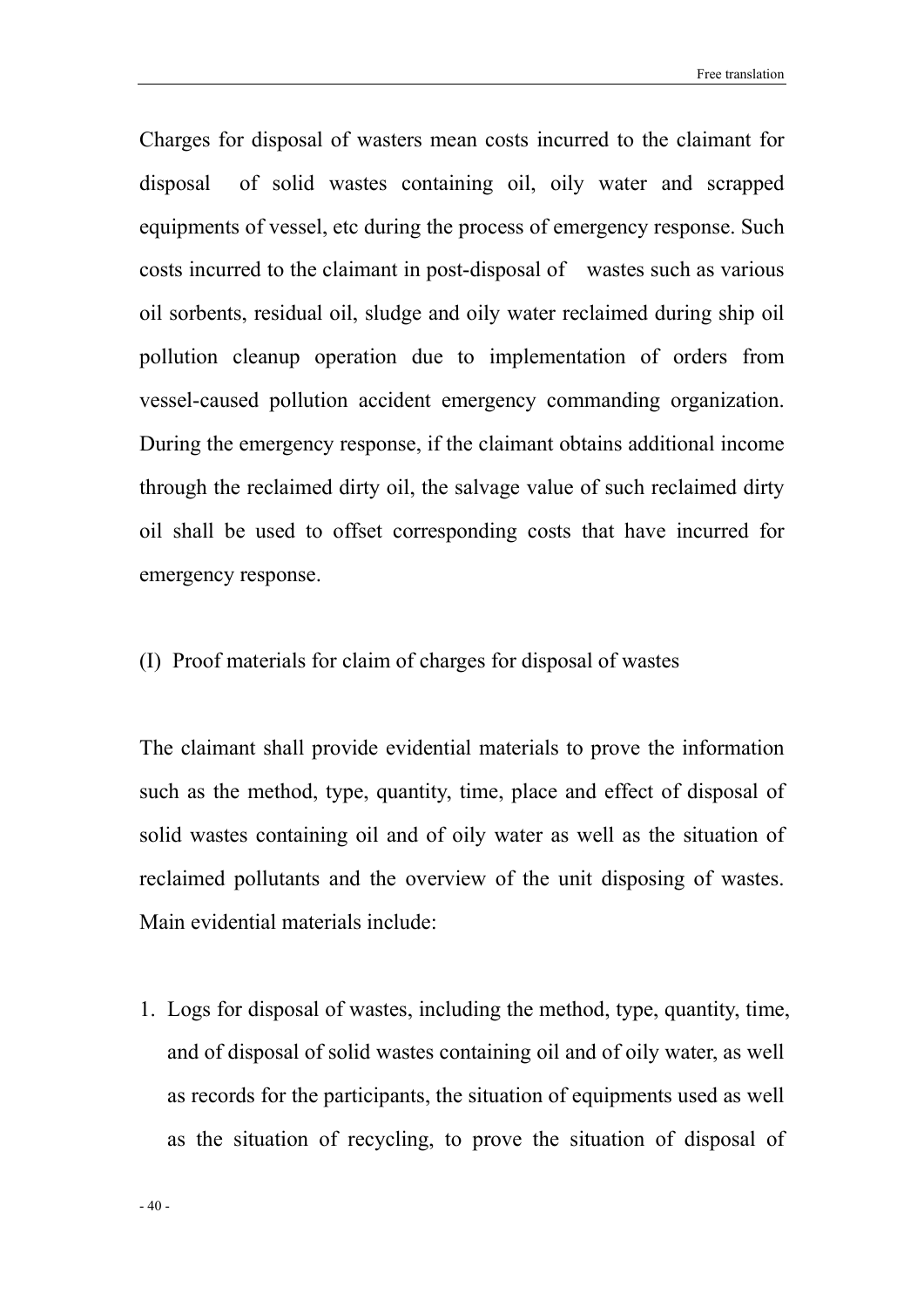wastes.

- 2. Relevant documental materials proving that the unit disposing of wastes has specialized capability for such disposal.
- 3. The claimant shall provide work report, text, image and video materials, to prove the effect of disposal of wastes, or instead, the claimant may provide documents such as assessment report issued by professional institute for the content and effect of work done.

#### V. Charges for personnel

Charges for personnel mean costs incurred to the claimant in dispatching/assigning emergency response personnel for emergency respons actions during the process of emergency response.

Based on different posts, emergency response personnel may generally be divided as senior commanders, on-site commanders, emergency response operators, ordinary operators, logistic support personnel and consulting professors, etc.. Costs for crews, aviators and drivers manned on ships, planes and vehicles for their daily work shall not be counted as charges for personnel.

Senior commander are personnel who have macro-control ability for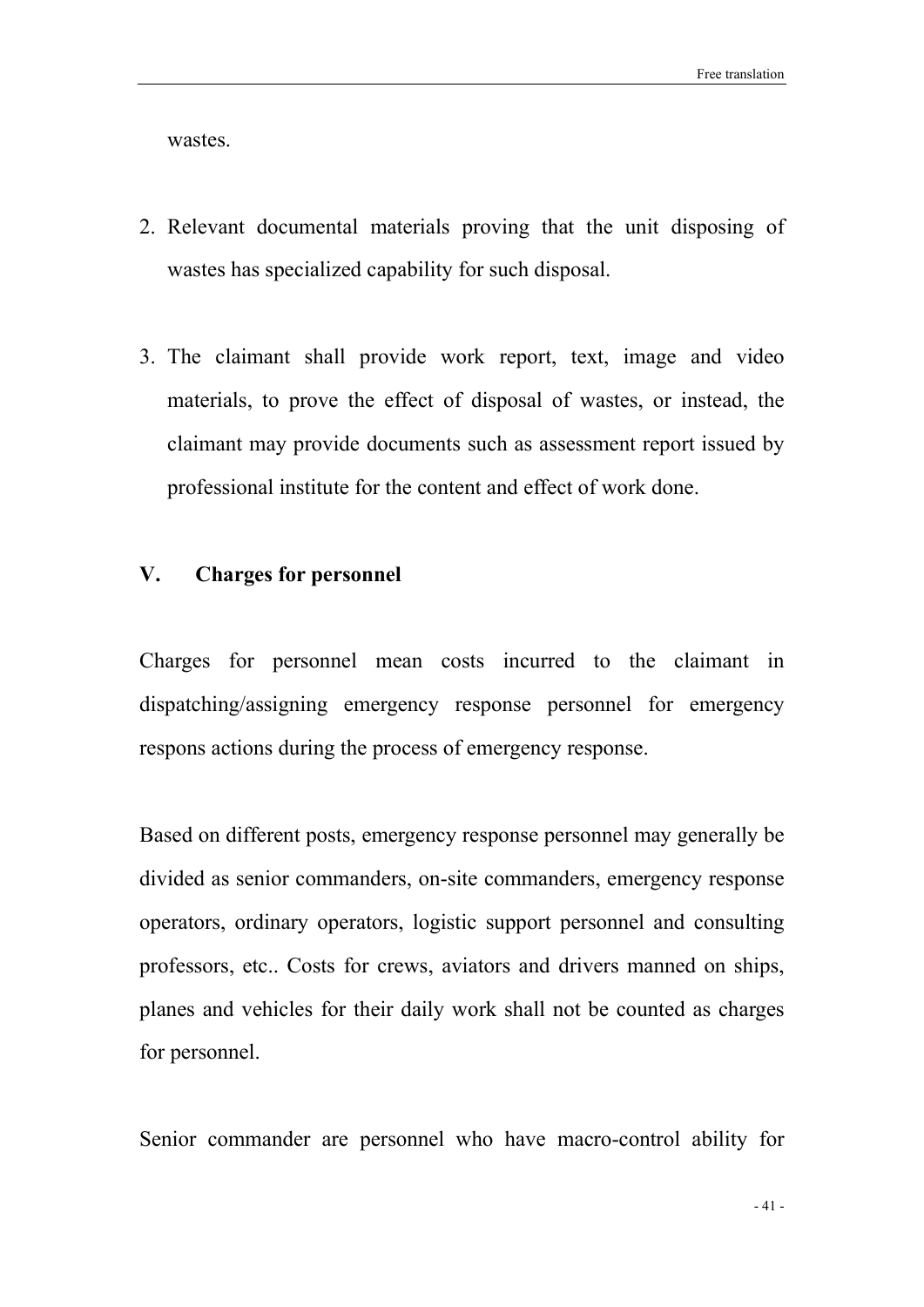emergency response to vessel-caused pollution accidents, conduct comprehensive risk appraisal in accordance with the situation of accident, make emergency response decisions timely, and organize effective implementation of decisions timely.

On-site commanders are personnel who formulate specific emergency response plan pursuant to decisions of the commanding organization and in combination with the on-site situation, and organize emergency response personnel to conduct emergency operation.

Emergency operators are personnel who possess basic knowledge and skills for emergency response and use specialized emergency response equipments and devices to carry out emergency response operations at the scene.

Ordinary operators are personnel who use simple tools to participate in on-site emergency response operation without undergoing professional trainings.

Logistic support personnel are staffs engaged in purchase of materials and supplies, information communication as well as arrangement of accommodations. Consulting professors are personnel who provide consulting suggestions helping in commanding and decisions making for emergency response to vessel-caused pollution accidents, mainly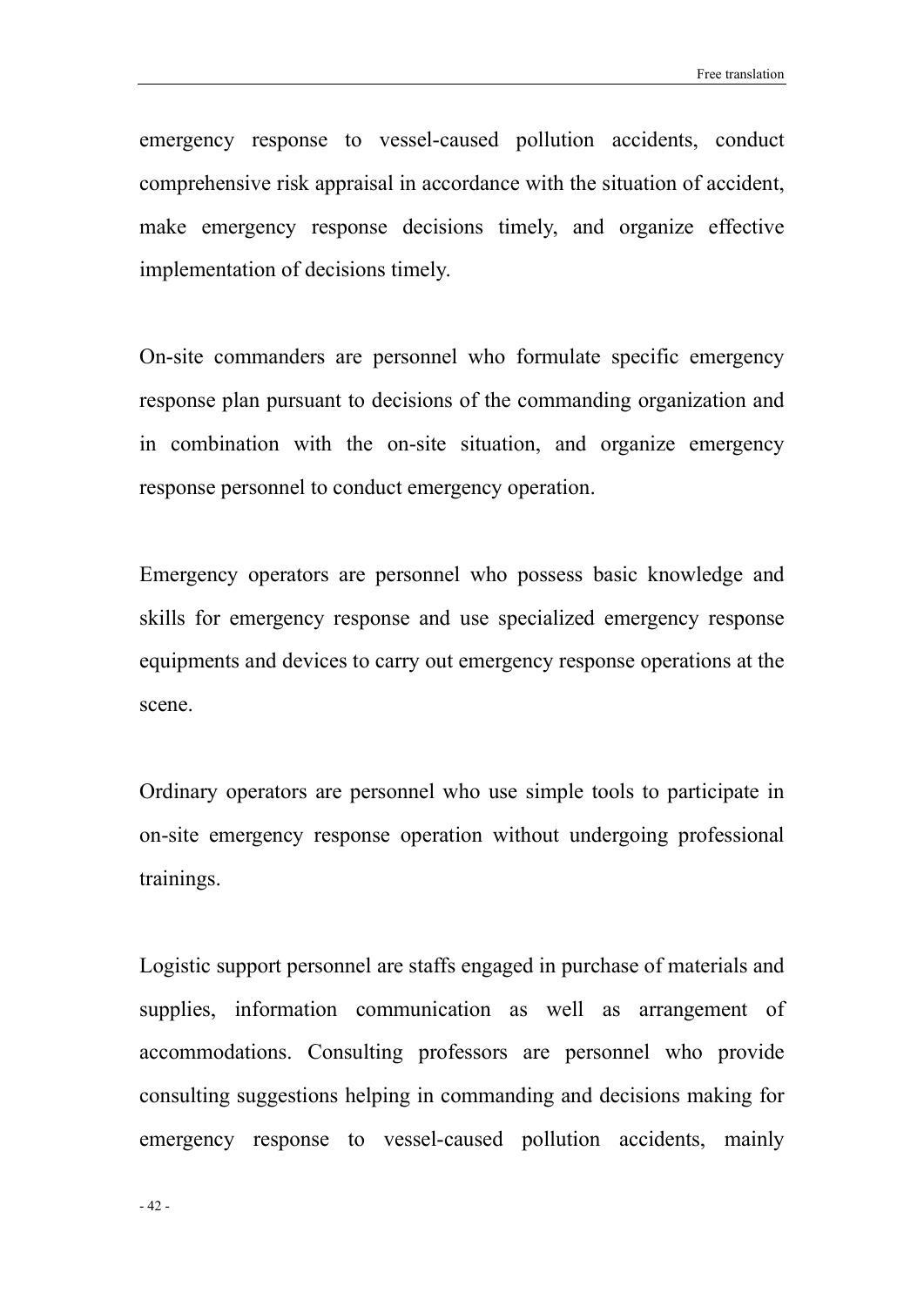including professor specialized in aspects of maritime, traffic, environment protection, water affairs, rescue and salvage, fire fighting, shipping, petrochemical, meteorology, marine, fishery, medical and health, legal affairs, information assurance, and work safety, etc.

Work injuries happened to the above personnel during emergency response actions shall be dealt with in accordance with relevant laws and regulations of the State concerning work injury.

(I) Proof materials for claim of charges for personnel

The claimant shall provide corresponding evidential materials to prove the name and qualification of the worker as well as the content, time and effect of work. Main evidential materials includ:

1. List of names of emergency response personnel as well as their training certifications

The claimant shall provide the list of names of emergency response personnel as well as the emergency response operators, on-site commanders and senior commanders' training certifications, etc that meet relevant regulations and technical standards of the State.

2. Attendance sheets of emergency response personnel and records for situation of work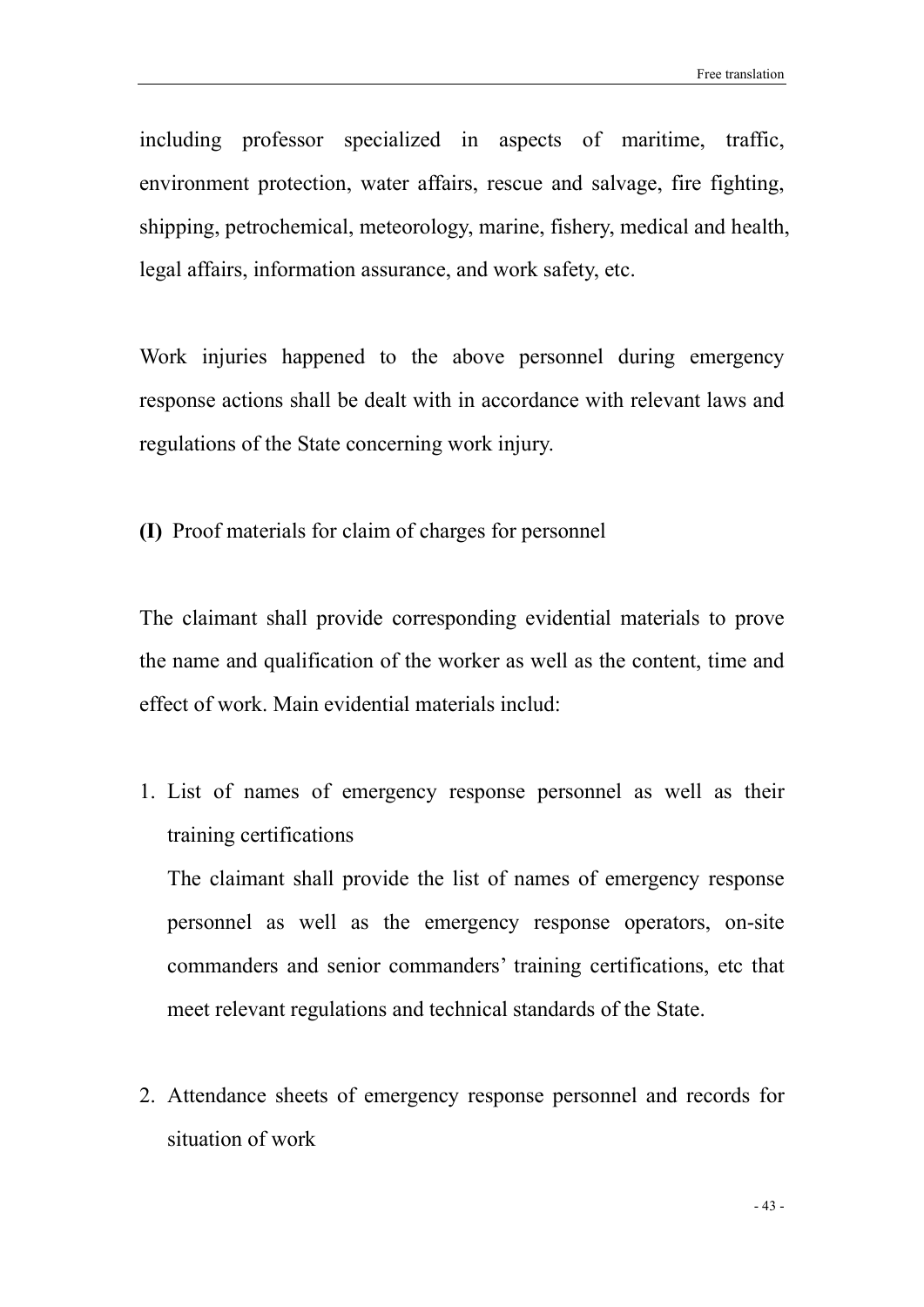The claimant shall provide attendance statistics sheet of emergency response personnel and records for situation of work done, to prove the content of work, duration of operation done by various participating emergency response personnel. Such attendance statistics sheet shall specify contents in detail on when the emergency response personnel arrived at the scene of the accident, when they started works such as collecting residual oil on the surface of sea and beaches, cleaning oil pollution and transporting oil pollution wastes, what equipments, materials and supplies were used, when the emergency response work ended, as well as the effect of operation, etc.

3. Documents proving the effect of work

The claimant shall work report, text, image and video materials, to prove the content, time and effect of work done workers.

#### VI. Charges for surveillance and monitoring

Charges for surveillance and monitoring mean costs incurred claimant for monitoring by ships, planes and satellite remote sensing as well as for projects of spilled oil drifting, spread model prediction, oily water sampling, appraisal for spilled oil and monitoring of water quality, etc during emergency response.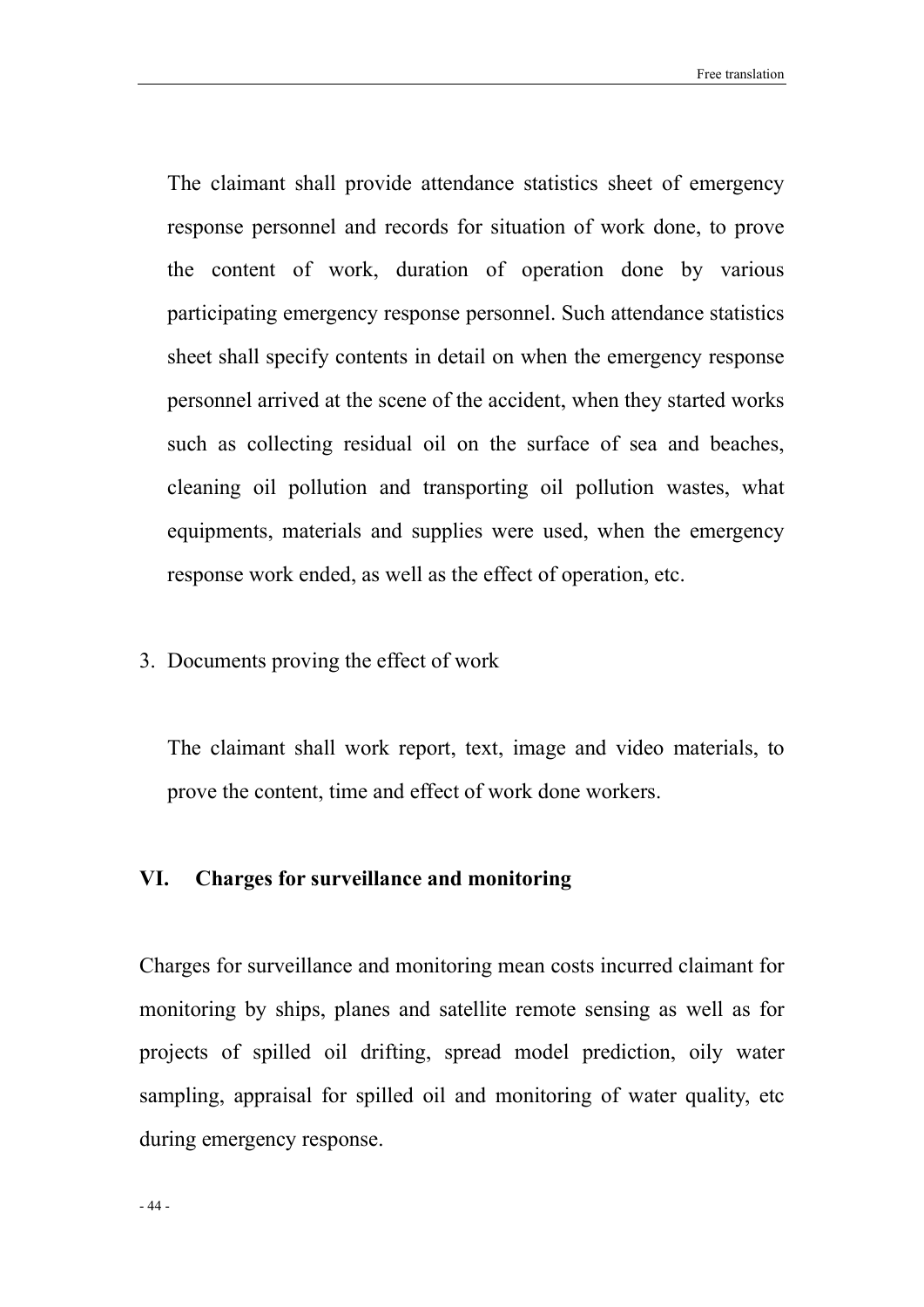(I) Proof materials for claim of charges for surveillance and monitoring:

The claimant must provide of vessel-caused pollution accident emergency commanding organization's order requiring it to conduct surveillance and monitoring work, the time, area of scope and frequency of surveillance, breakdown of personnel and equipments mobilized, working records, breakdown of costs as well as invoices, etc.

- 1. Where a ship was mobilized for surveillance, the claimant shall provide the name of the ship, the logbook of the ship and the way for surveillance as well as the surveillance result thereon, etc. Where a plane was mobilized for surveillance, the claimant shall provide the type of the plane, the flight time, the flying range and the surveillance result, etc.
- 2. Where remote sensing satellite was mobilized for surveillance, materials such as the unit supplying satellite images, the type, specification, quantity and time section of satellite images, the personnel analyzing satellite images, equipment used, work time, analysis report, the breakdown of cost as well as invoices, etc shall be provided.
- 3. Where oil spill mathematical model was used to forecast the drifting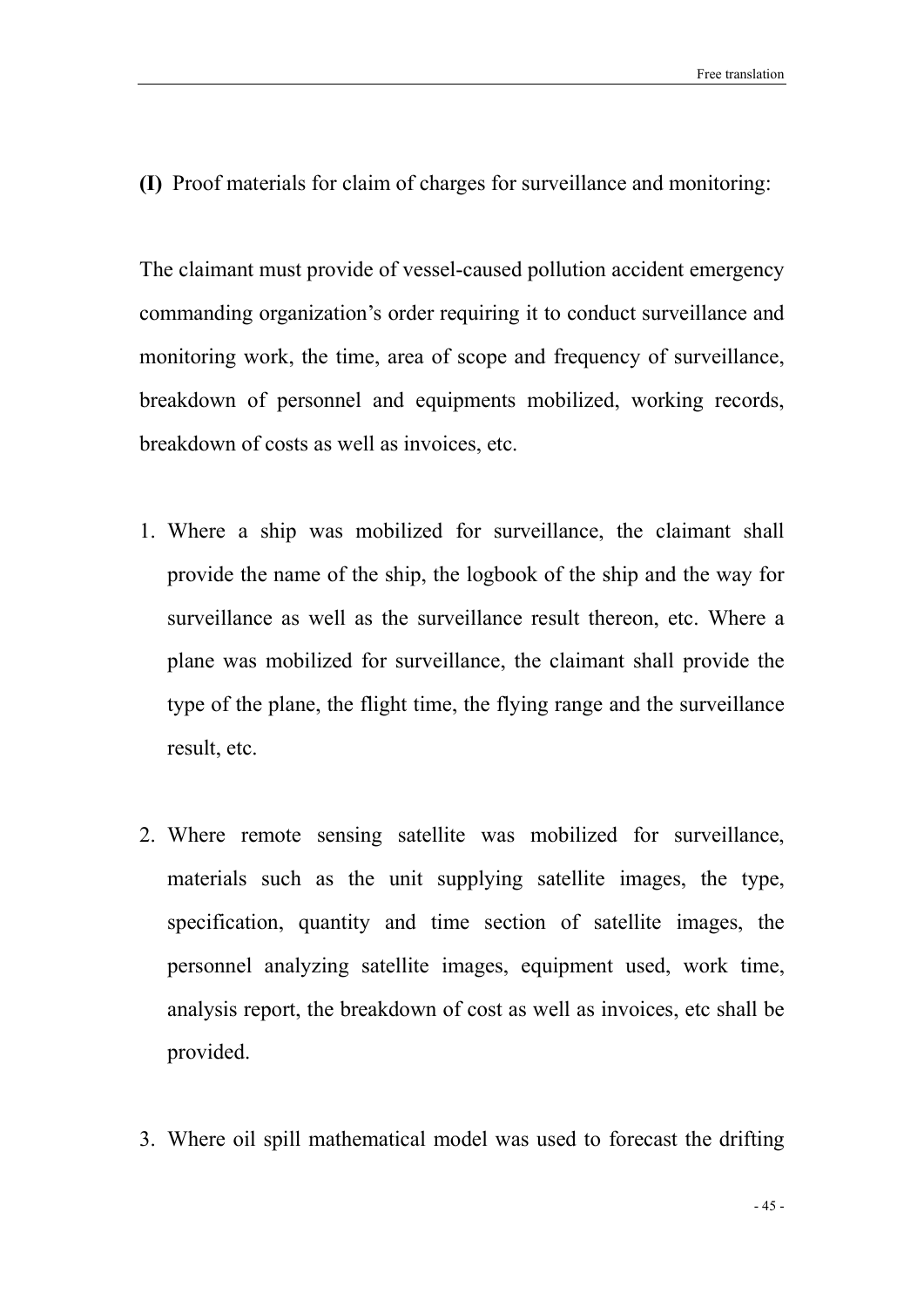trajectory of oil spilled, materials such the quantity of simulating, the report of forecasting result as well as the breakdown of costs and invoices, etc shall be provided.

4. In the event of sampling appraisal for spilled oil and monitoring for water quality, the claimant shall provide materials such as the type and time of monitoring, the point for monitoring, the method and frequency of monitoring, number of samples for various monitoring, monitoring report as well as breakdown of costs and invoices, etc.

#### VII. Charges for protection of wildlife

Charges for protection of animals and plants are costs incurred to the claimant for preventive measures adopted to prevent oil pollution from impairing wildlife, or incurred to the claimant for action of cleaning and salvaging wildlife that have been polluted.

the claimant must provide proof materials indicating that it has the capability for such work, the order of relevant governmental competent departments whereby relevant governmental competent departments requires or recognizes the claimant to carry out action of cleaning and salvaging wildlife, the duration and area in which the claimant carried out action of cleaning and salvaging wildlife, list of personnel, equipments and materials mobilized for cleaning and salvaging, work record,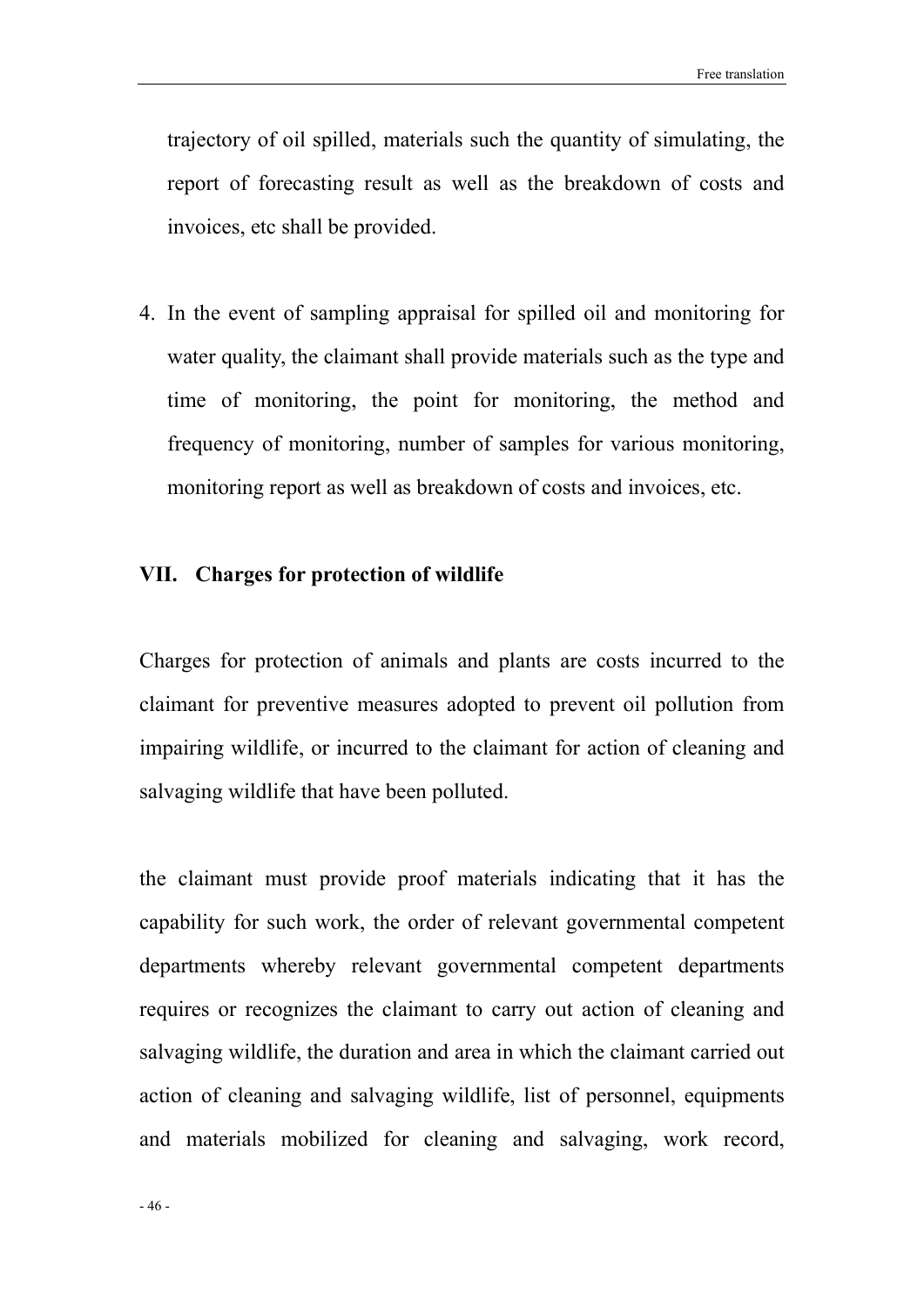breakdown of costs and invoices, etc.

The claimant shall keep records for the whole process of the emergency response action, including the manpower and other emergency response resources it inputted as well as the decision-making processes in various stages of the emergency response, and shall provide written materials for the above records, or instead, the claimant may provide documents such as assessment report issued by professional institute for the content and effect of work done.

#### VIII. Charges for logistic support

Charges for logistic support mean costs of logistic support nature incurred to the claimant during emergency response, such as cost for emergency communications (satellite phone calls, mobile phone calls and faxes), and cost for catering, accommodations, traffic and disposable personal protective equipments as well as necessary medical cost, etc..

the claimant shall provide evidential materials such as breakdown of costs and invoices, etc.

#### IX. Charges for other directly related items

Charges for other directly related items mean other directly related costs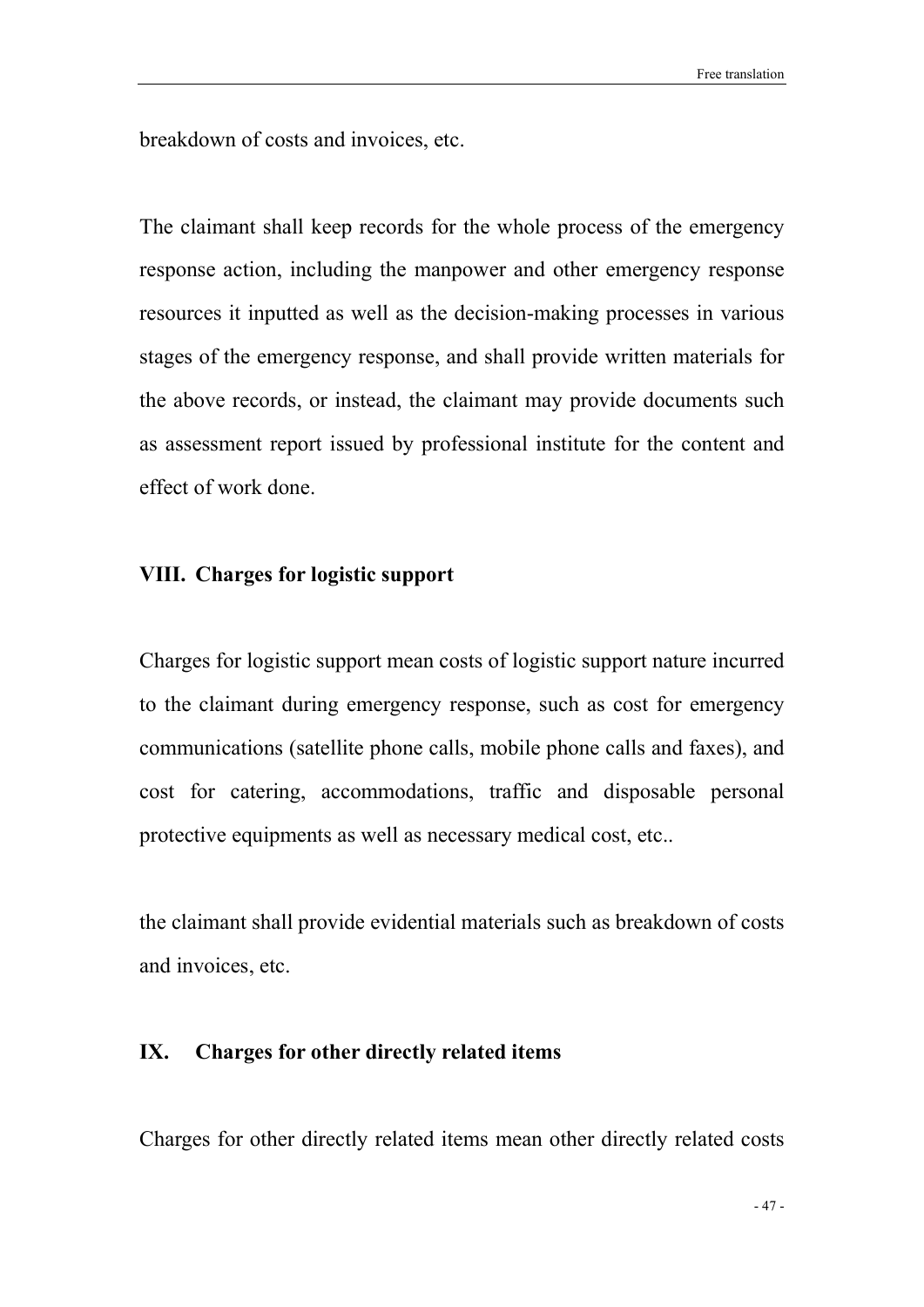which cannot be covered in the above various costs but incurred to the claimant for implementation of orders from vessel-caused pollution accident emergency commanding organization,

The claimant shall provide evidential materials such as breakdown of costs and invoices, etc.

Where a claimant applies with the Fund to compensate or recompense for the above various costs for emergency response, it shall submit corresponding forms and relevant proof documents or other evidential materials (for formats please refer to Appendix V).

# Chapter IV Manual for submission of claims of costs for controlling or eliminating pollution

- 48 - Costs for controlling or eliminating pollution are costs incurred for reasonable measures of preventing, controlling or eliminating pollution adopted by the claimant beyond the order of the vessel-caused oil accident emergency commanding for the purpose of preventing or reducing damages. For example, costs incurred to an operator of a sea-water bathing spot, upon finding that there is ship oil spill near its spot, organizes, by itself, to eliminate oil pollution on the beach or deploys oil booms to prevent oil pollution from polluting the beach operated by it. .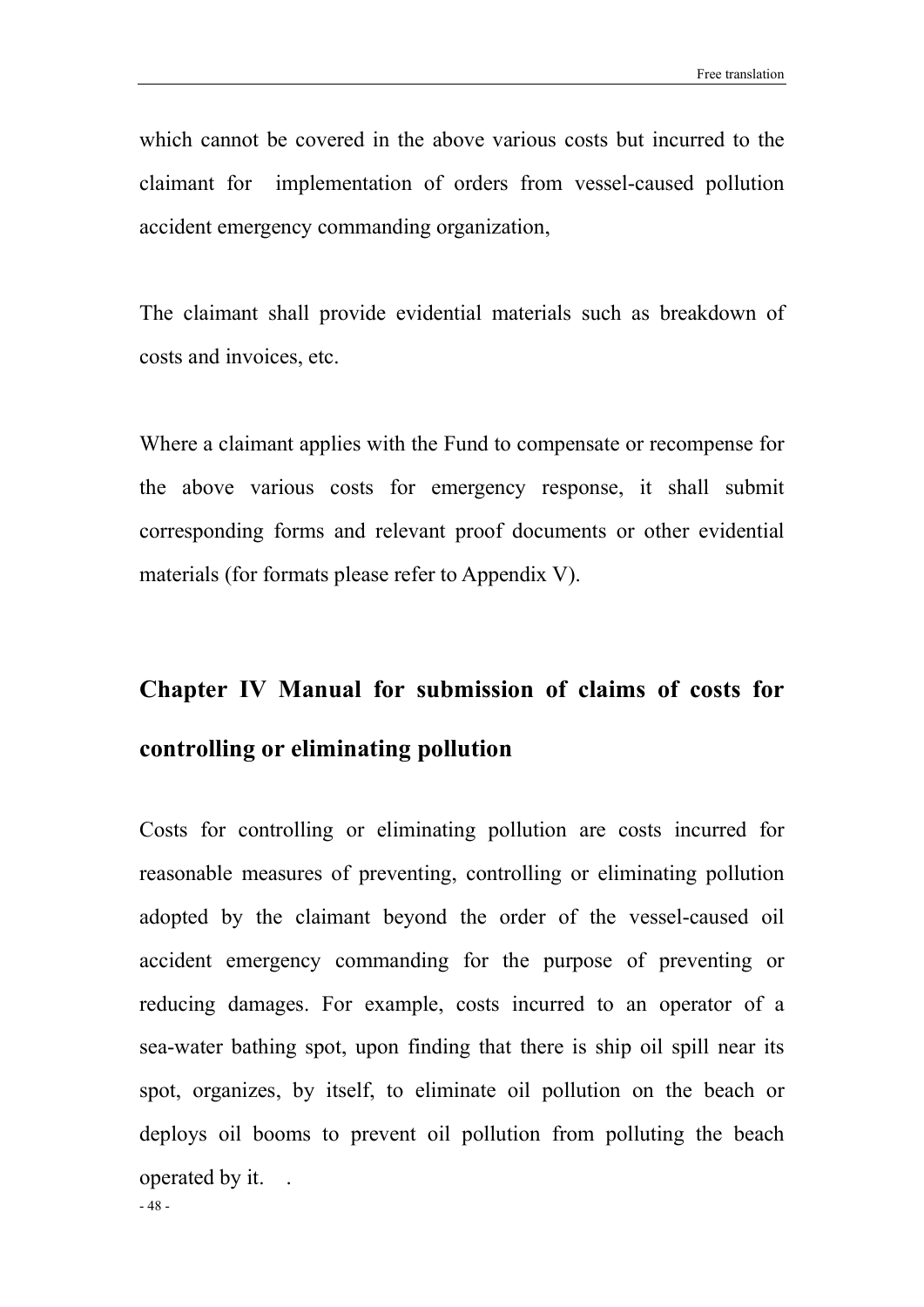The Fund will no compensate or recompense for costs incurred for foreseeable ineffective measures. For example, use oil disperse agents for solid or semisolid oils, and deploy oil booms in relatively quick flowing waters.

Costs incurred for controlling or eliminating oil pollution shall not be much higher than the expected benefits, consideration shall be given in combination with actual situation. For example, costs incurred for over-cleaning action taken for untraversed rocky coast after eliminating plenty of oil pollution will be difficult to be recognized for obtaining compensation or recompense, as natural cleaning of sea waves might be more effective.

Costs for controlling or eliminating pollution also include charges for use of ships, planes, professional equipments, charges for consumables, charges for disposing of wastes, charges for personnel, charges for surveillance and monitoring, charges for logistic support and charges for other directly related items, etc., classification of these cost is basically the same with costs for emergency response (for charges for specific items, please refer to Chapter III). The main difference between costs for controlling or eliminating pollution and the costs for emergency response is that the costs for controlling or eliminating pollution are costs incurred to aggrieved parties of vessel-caused oil pollution damage for adopting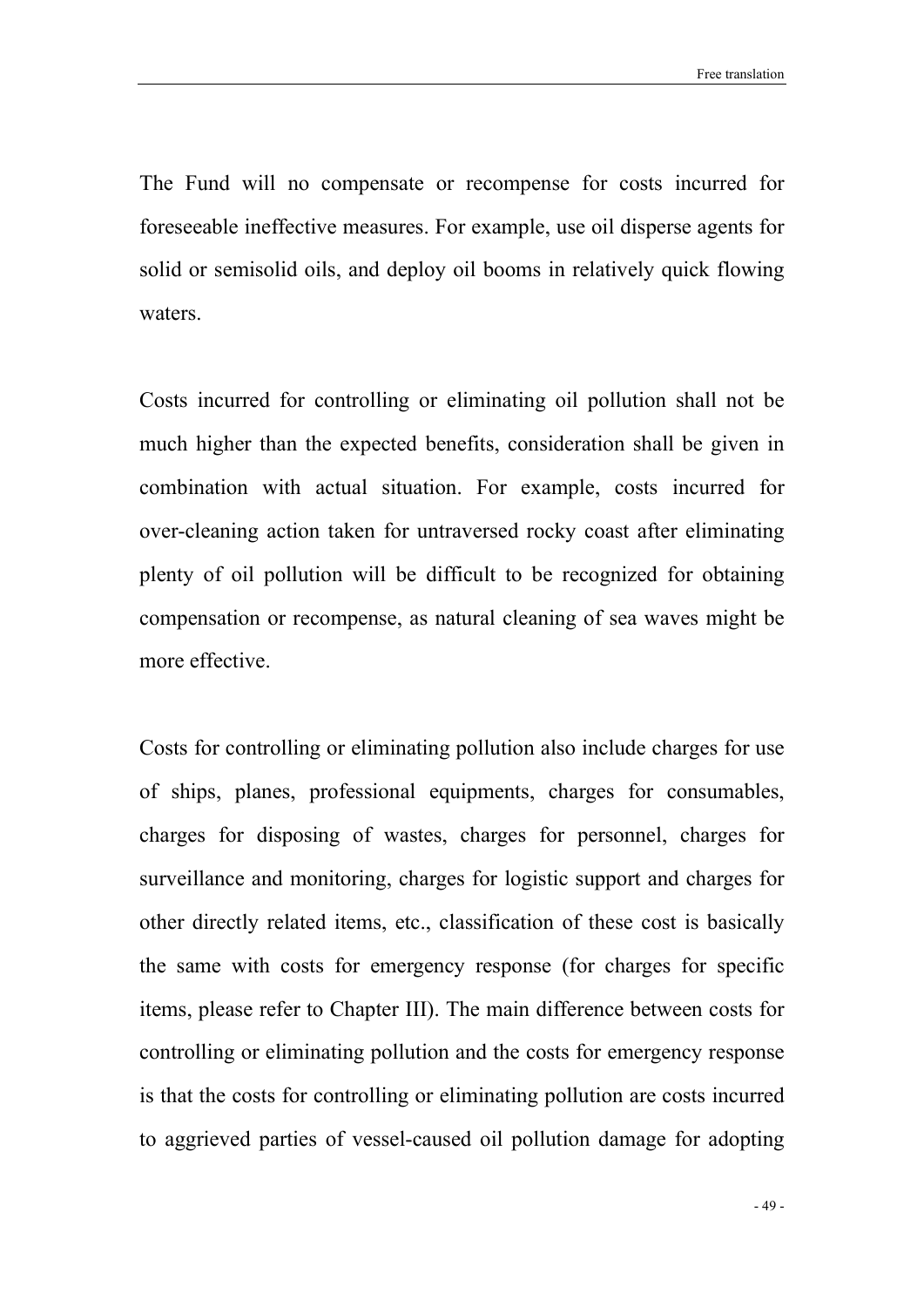reasonable measures, by themselves without receiving orders from the vessel-caused pollution accident emergency commanding organization, to prevent, control or eliminate oil pollution, mainly aiming at protecting properties of their own.

During the process of controlling or eliminating pollution, the claimant shall record in detail the items incurring costs, the specific amount incurred, the time when such cost incurred and the place where such costs incurred, etc., the claimant may also take photos and videos to reflect actions its took, so as to help the investigation and assessment personnel of the Settlement Center to learn about the specific action of measures controlling or eliminating oil pollution as well as the reason for taking these action.

Where a clamant applies with the Fund to compensate or recompense for costs for controlling or eliminating pollution, it shall submit corresponding forms and relevant proof documents or other evidential materials (for formats, please refer to Appendix V).

## Chapter V Manual for submission of claims of direct economic losses to fishery and tourism etc sectors

Direct economic losses to fishery and tourism etc sectors are reduction of actual value of properties, having direct causation relation with the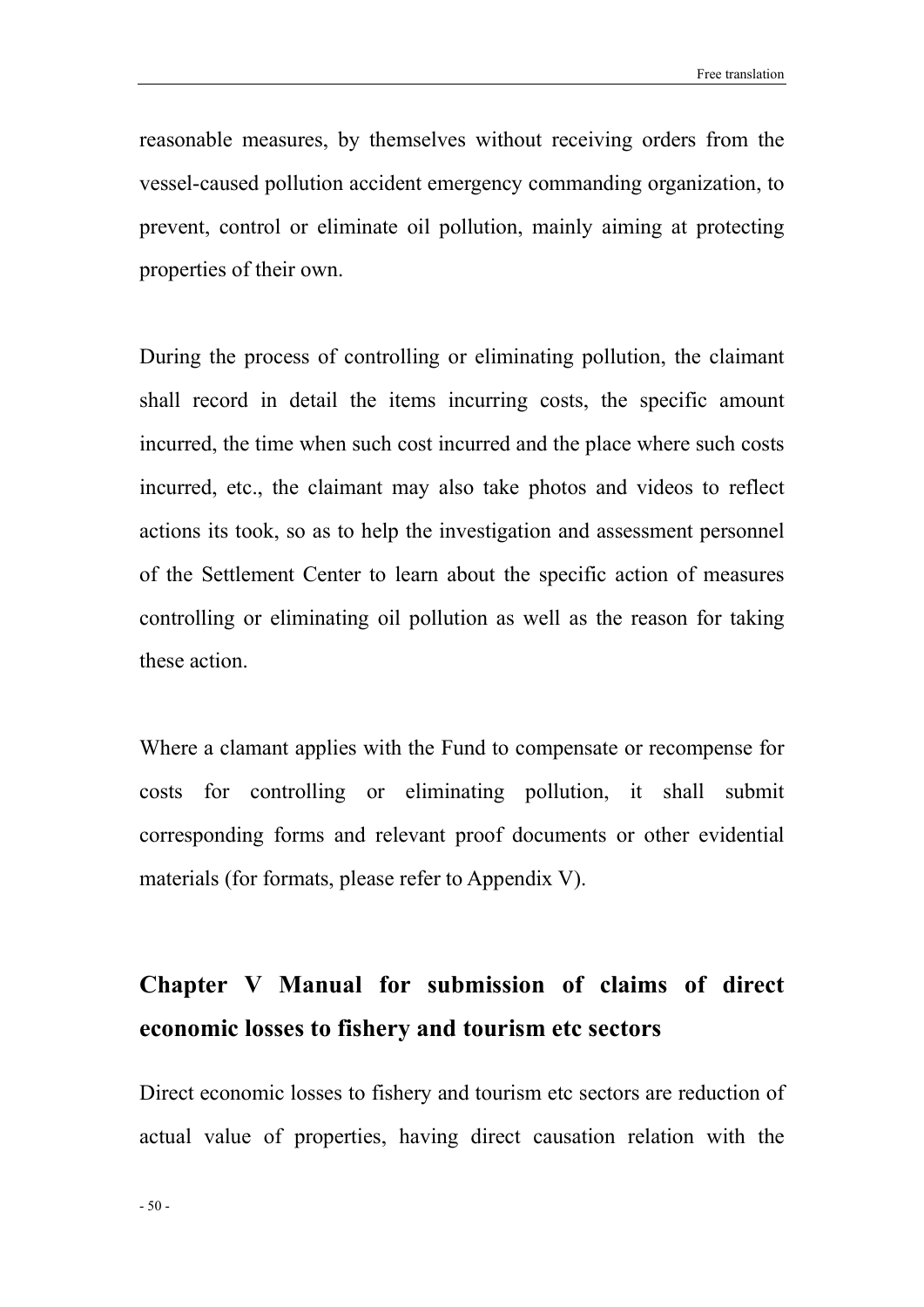vessel-caused oil pollution accident, sustained by claimants engaged in fishery and tourism etc sectors.

Direct economic losses to fishery and tourism etc sectors that may be compensated or recompensed from the Fund mainly include the damages to and losses of facilities and equipments for living and production, the reduction of actual value of properties such as aquatic products as well as direct economic loss to other sectors.

## I. Damages to and losses of facilities and equipments for living and production

Application may be submitted to the Fund to compensate or recompense for costs of cleaning, repairing or replacing incurred due to the fact that facilities and equipment for living and production, belonging to the claimant engaged in fishery and tourism etc sectors, are polluted as a result of oils pollution leaked from vessel. For instance, after the end of emergency response action or the end of measures taken by its own to eliminate pollution, costs for reinstating polluted bathing beaches or tourist scenic spots open to public; after the end of emergency response action or the end of measures taken by its own to eliminate pollution, costs to fishery units or individuals for cleaning, repairing and replacing fishing terminal, cultivating farms, fishing boats, fishing nets and fishing gears, contaminated by oil. Where it is impossible to clean and/or repair the polluted properties,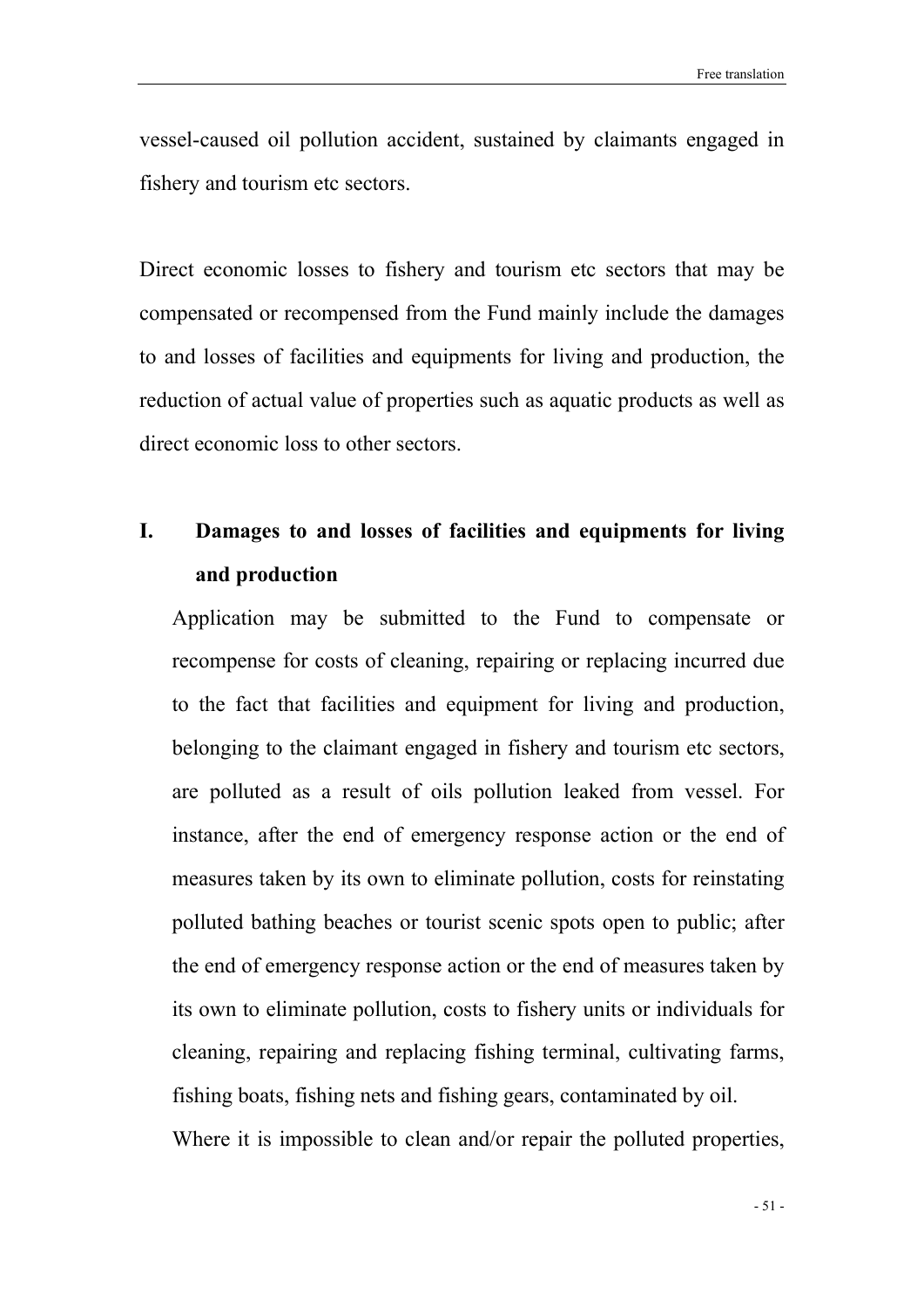such as facilities and equipments for living and production, or the cost of cleaning and/or repairing is higher than the current value of such properties, the claimant may apply with the Fund to compensate or recompense for reasonable cost of replacing the same, provided that reasonable deduction shall be made with reference to the proportion between the actual service life and estimated service life of these polluted facilities and equipments.

When a claimant lodges claim application in respect of the above property losses , it shall submit corresponding forms (Appendix VI), and provide evidence to prove the ownership or other rights it held over the damaged properties, the situation of damages to properties, the value of properties before and after oil pollution damage, as well as the situation of costs of property repairing, cleaning and replacing that have incurred actually.

## II. Reduction of actual value of properties such as aquatic products

Upon occurrence of vessel-caused oil pollution accident, claimants engaged in aquaculture may apply with the Fund to compensate or recompense for loss of reduction of actual value as a result of death and/or decrease of quality to their aquatic products due to oil pollution leaked from the vessel. Loss of actual value of aquatic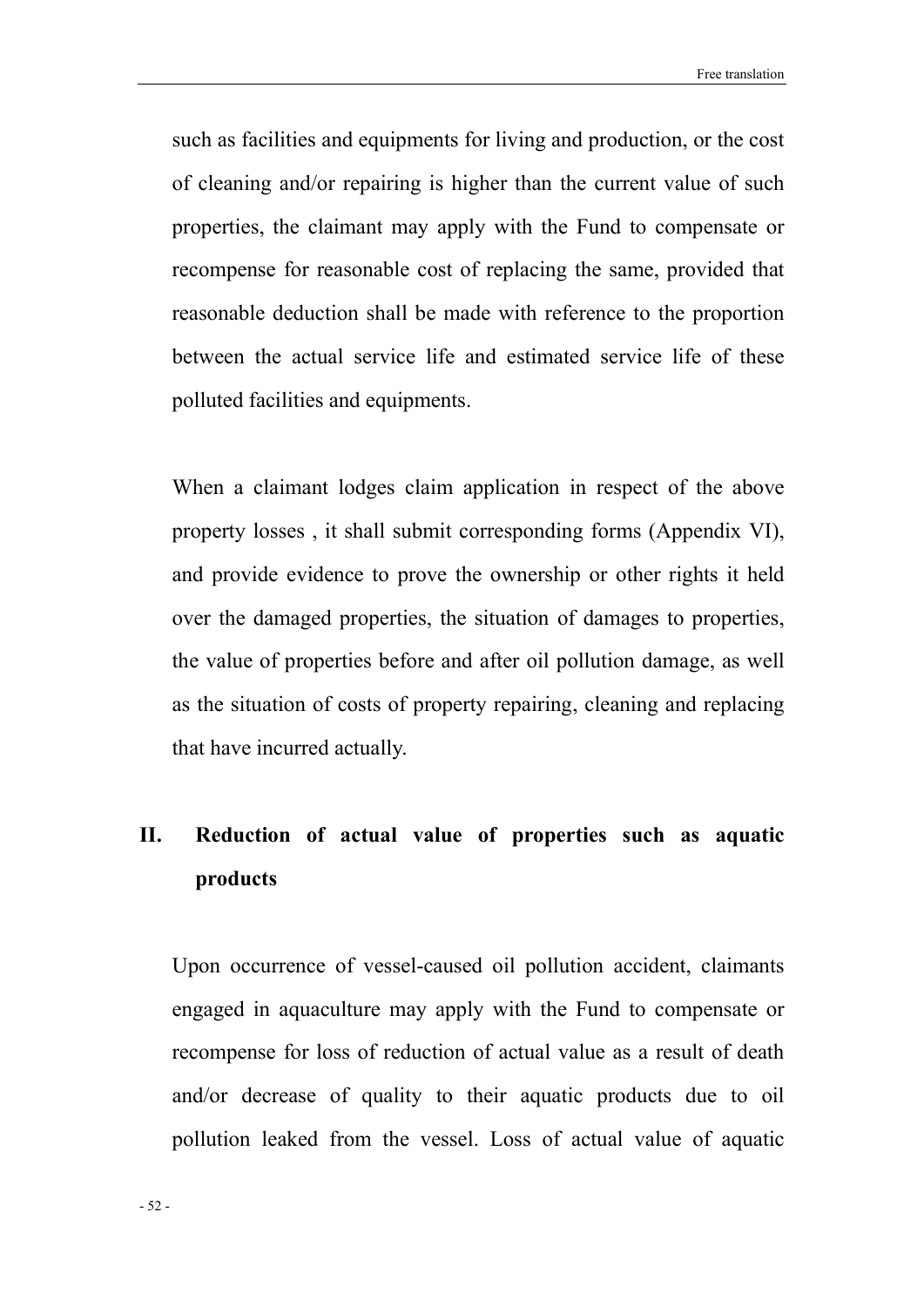products shall not be determined through theoretical calculation. Instead, such reduction of actual value shall be the normal value of polluted aquatic products by oil pollution deducting their current value.

When a unit or individual engaged in aquaculture lodges claim, it shall submit corresponding forms (Appendix VII), provide lawful and effective cultivation permit certification, and provide evidential materials that could prove the type of its aquaculture operation, the specific quantity of aquatic products polluted by oil pollution, the normal value of aquatic products before the pollution and their current value after the pollution.

Classifying based on the pattern of cultivation, evidential materials of the claimant shall mainly include:

- 1. In the event of cage culture, the claimant shall prove the place of cage culture, the cultivated species, the number of cages, the time of release of the species and the growth situation of cultivated aquatic products, etc, and shall provide corresponding photos showing the situation of cages and aquatic products polluted by oil pollution.
- 2. In the event of pond culture (including seeding propagation), the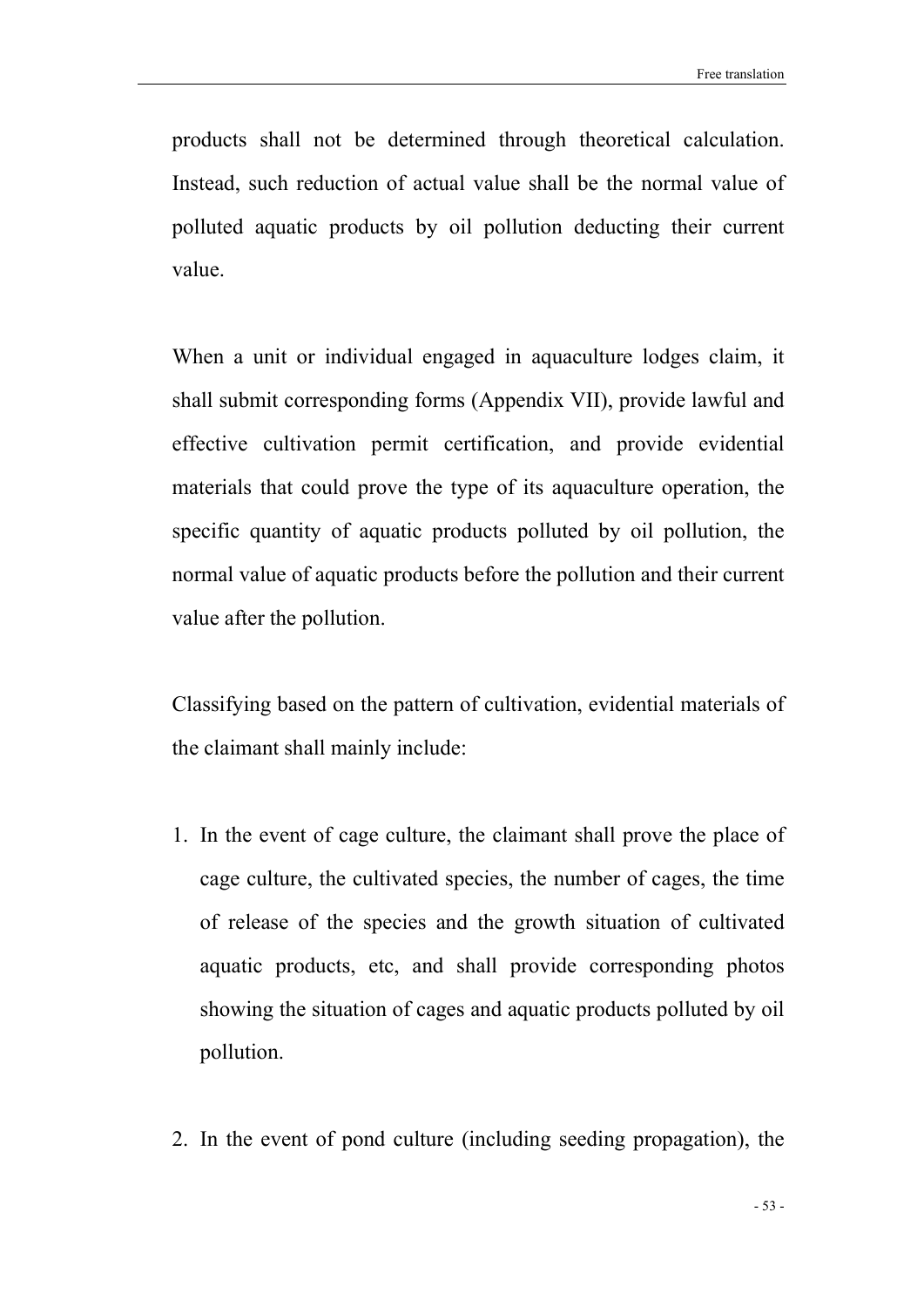claimant shall prove the place of pond culture (seeding propagation), the location of water inlet, the circle time of water intake and discharge, self-purification equipments, quantity of seeds input(quantity of parents), cultivated species (propagated species), number of ponds (volume of nursery ponds), the time of release of seeds, the situation of growth of the cultivated (propagated) organisms, etc, and shall provide corresponding photos showing the situation of pond culture equipments/seeding propagation equipments and aquatic products polluted by oil pollution, as well as other evidential materials such as the pumping records of the local pump station.

- 3. In the event of tidal flat culture, the claimant shall prove the place of tidal flat culture, area of bottom sowing, bottom sown species, bottom sowing density, the situation of growth of the cultivated aquatic products, and shall provide corresponding photos showing the situation of bottom sowing equipments and aquatic products polluted by oil pollution.
- 4. In the event of hanging culture, the claimant shall prove the place of hanging culture, quantity of seeds input for hanging culture, the time of hanging culture, the situation of growth of hanging cultured organisms, the situation of self-purification of hanging cultured organisms, the situation of pollution to the hanging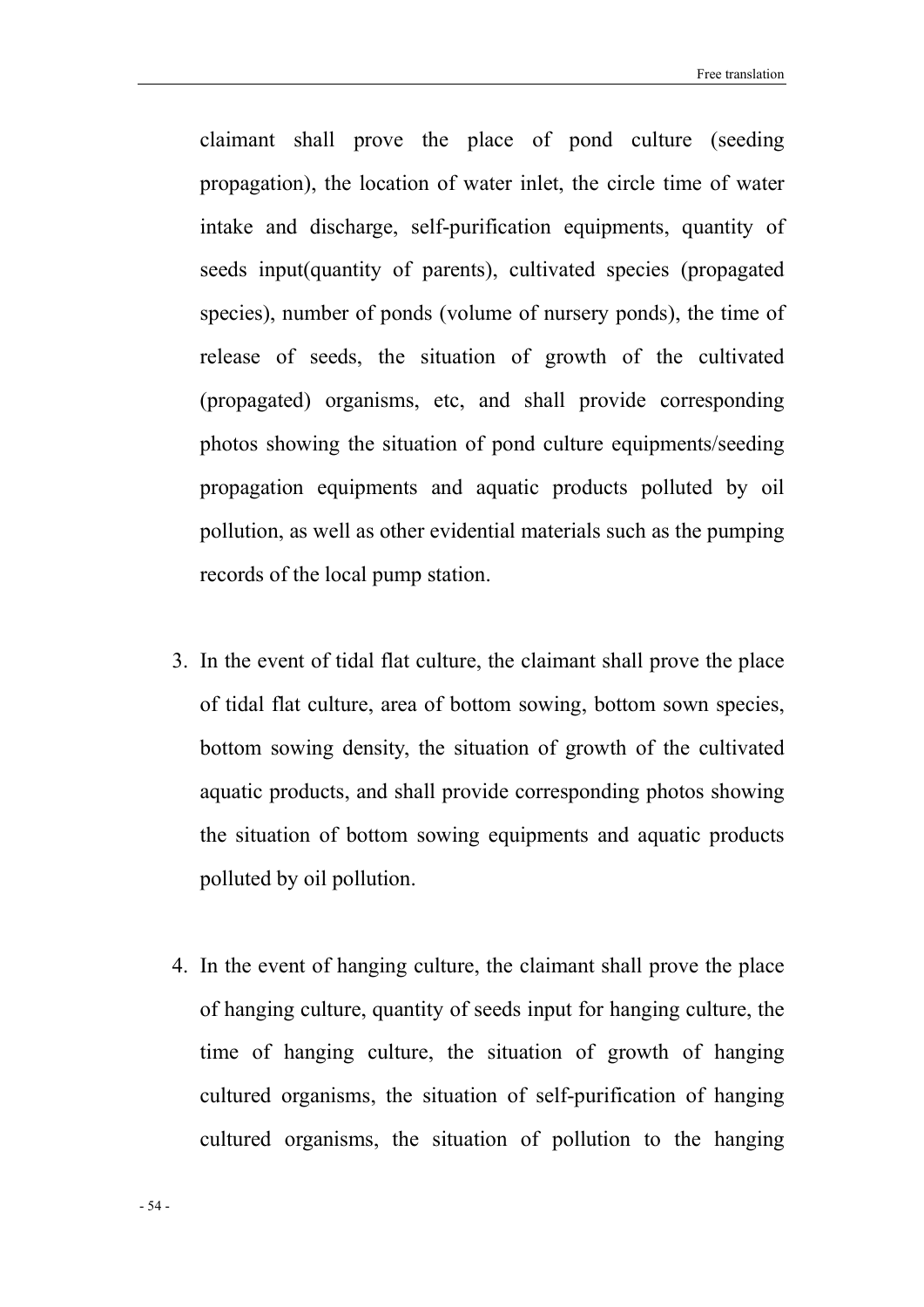cultured organisms, change of mouthfeel of the hanging cultured organisms, and shall provide corresponding photos showing the situation of hanging culture equipment and hanging cultured organisms polluted by oil pollution.

Where the claimant entrusts a fishery pollution accident investigation and appraisal specialized technical unit to assess the fishery cultivation loss caused by oils leaked from vessel and issue assessments report thereon, such report may serve as evidence for claim settlement.

Where the aggrieved party of oil pollution engaged in aquaculture cultivation without permit from relevant administrative competent department, the Fund will not compensate or recompense for the reduction of actual value to the its aquatic products due to vessel-caused oil pollution accident, , however, they may apply with the Fund for compensation or recompense to reasonable costs of cleaning, repairing or replace cultivation facilities or fishing facilities.

It shall be pointed out that, different from the claim lodged by claimant against shipowner and insurer of the vessel, the Fund does not compensate or recompense for profit loss and indirect economic loss to relevant sectors including fishery sector and tourism sector, for instance, loss of decrease of income sustained by a fisherman as he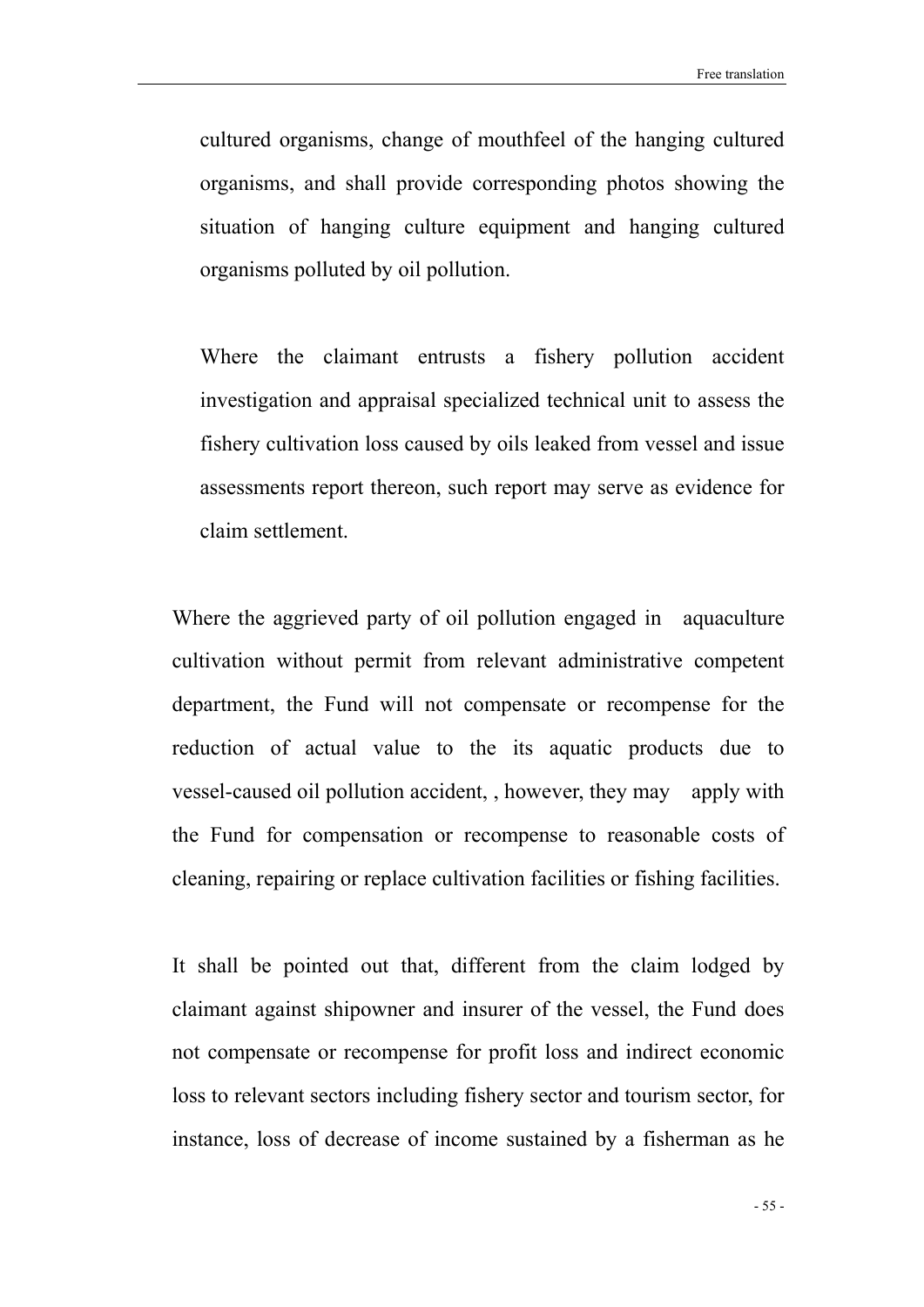cannot go fishing during the period of cleaning or replacing fishing gears due to the fact that his fishing nets were polluted by oil pollution; for another instance, a laundry set up in seaside scenic spot, the hotels around the laundry and tourists are sources of its incomes, the loss of income reduction sustained due to decrease of number of tourists after occurrence of vessel-caused oil pollution damages.

Costs incurred to a claimant for taking reasonable measures to mitigate or prevent direct economic loss shall also fall within the scope of compensation or recompense from the Fund, the claimant may classify such costs as costs for controlling or eliminating oil pollution to lodge claim with the Fund, provided that such costs shall be limited to the amount of direct economic loss so mitigated or prevented.

When a claimant lodges claim application with the Fund in respect of compensation or recompense for direct economic loss to fishery and tourism sectors, it shall submit corresponding application forms and relevant proof documents or other evidences (for formats please referred to Appendix VI and VII).

#### III. Direct economic losses to other sectors

Direct economic losses to other sectors mean actual losses of value of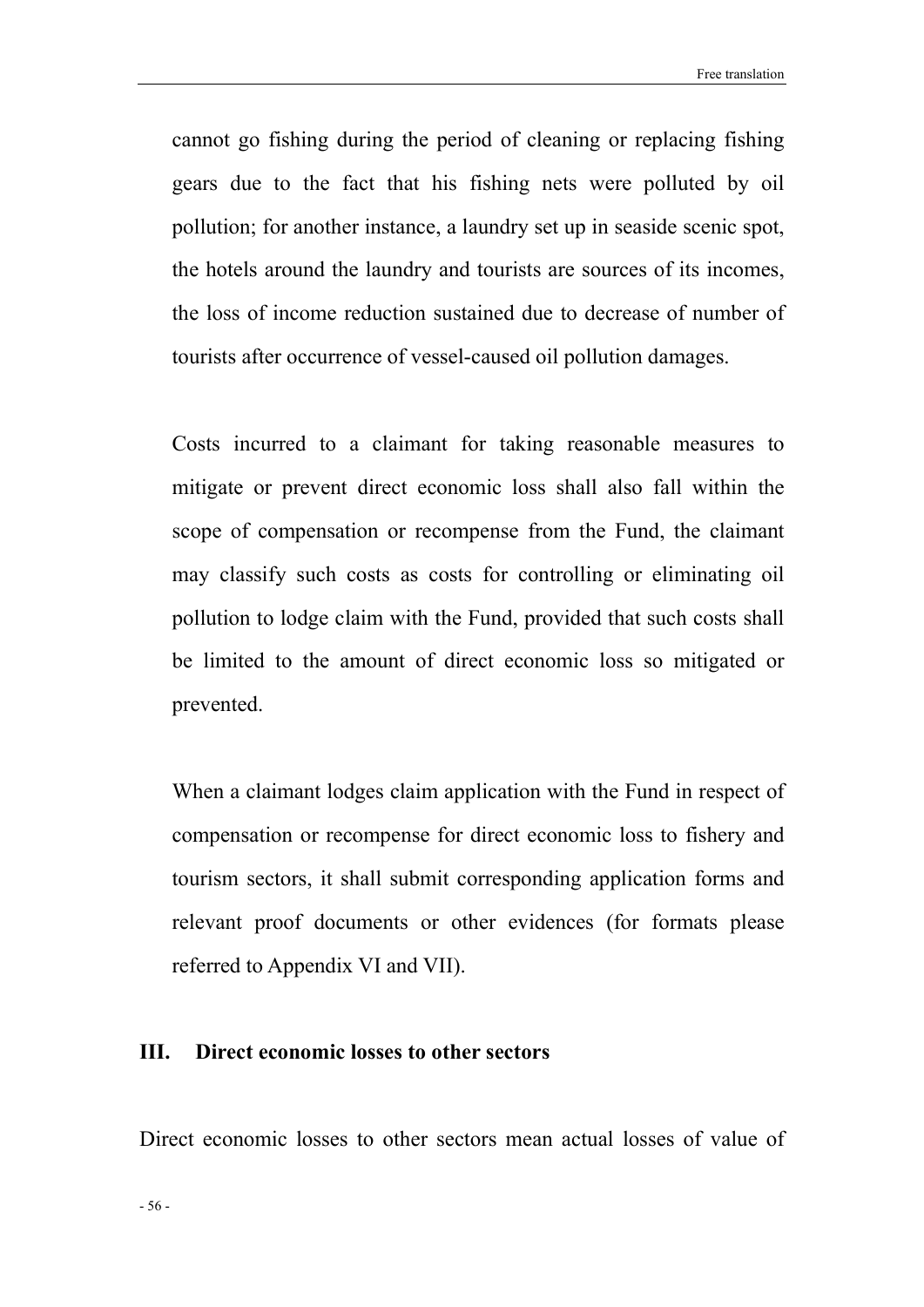properties, having inevitable direct causation relations with the vessel-caused oil pollution accident, sustained by claimants of other sector but not covered in the above I and II.

The claimant shall relevant evidential materials proving the situation of losses it sustained and application forms.

## Chapter VI Manual for submission of claims of costs for marine ecosystem and natural fishery resources reinsatement measures

Costs for marine ecosystem and natural fishery resources reinstatement measures are reasonable costs incurred for mature and effective ecosystem and natural fishery resources restoration measures, such as propagation and release measure and habitats restoration etc., adopted under the organizing of competent government department(s) in order to accelerate the restoration process of marine ecological environment and natural fishery resources polluted by oil spilled from the vessel and reduce or mitigate losses caused by pollution, including reasonable costs actually incurred for monitoring, assessment and study and research in order to determine the nature, scope and extent of damages to marine ecosystem and natural fishery resources at preliminary stage.

Generally, the State oceanic administrative department and the State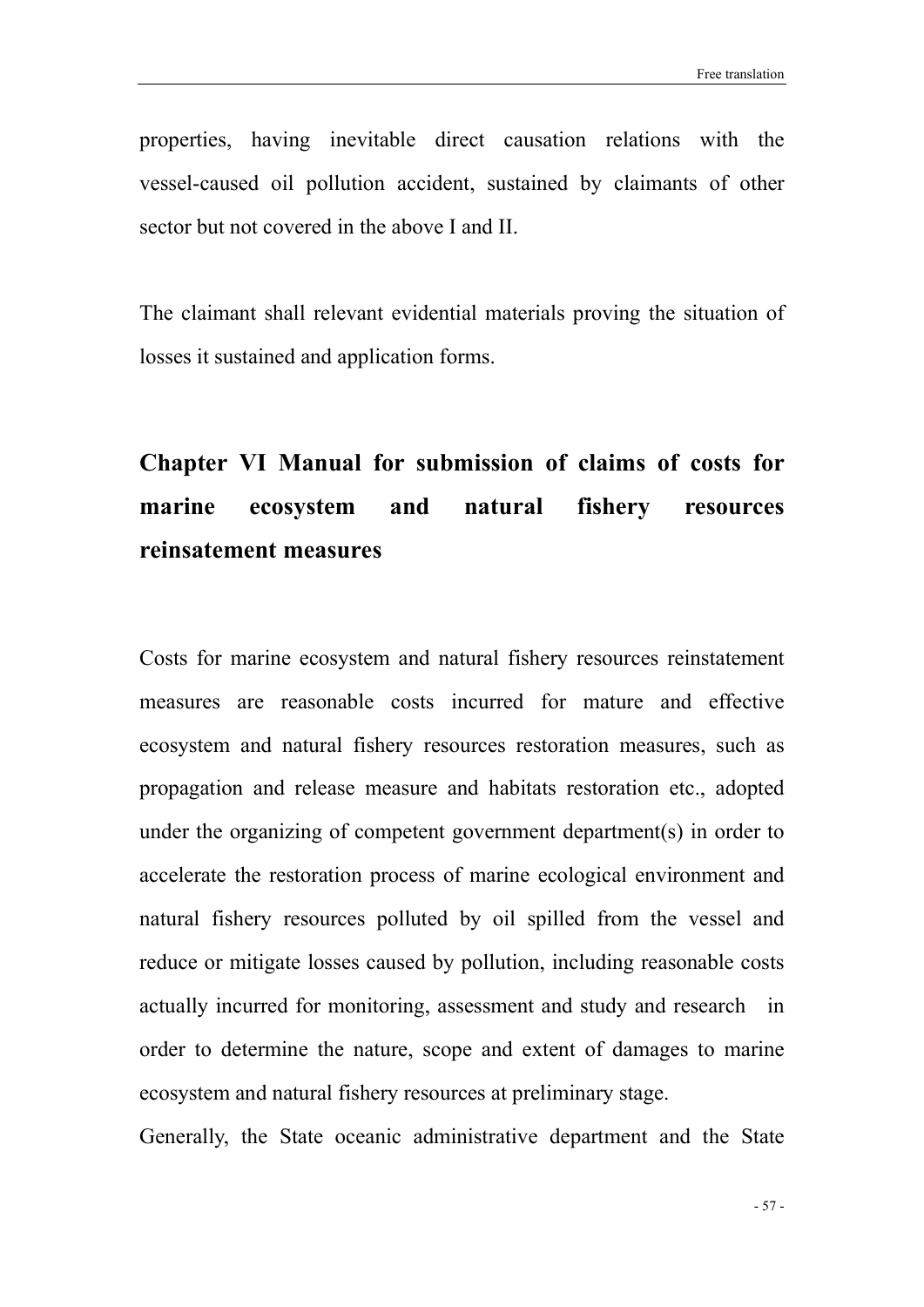fishery administrative department are the claimants for such costs, units or individuals who have implemented reinstatement measures pursuant to orders from these departments may also be the claimants of such costs.

Where a claimant claims costs for ecosystem restoration measure against the Fund, such restoration measure it adopted shall meet the following conditions:

- (I) the restoration measure shall have been implemented already and the geographical place of restoration measure shall be consistent with the place where vessel-caused oil pollution damage occurred;
- (II) The ecosystem restoration measure shall be reasonable; when basic conditions for reinstatement do not reverse, planning population recovery measure for polluted species with relatively short regeneration period; species of propagation and release shall be basically consistent with the species sustaining oil pollution damage, if it is unable for artificially breeding and seeding of the species sustaining oil pollution damage, the species for propagation and release shall be close to the species sustaining oil pollution damage in respect of environment reinstatement function.
- (III) the ecosystem restoration measure shall be technically practicable; for example, there shall be successful experience for artificial